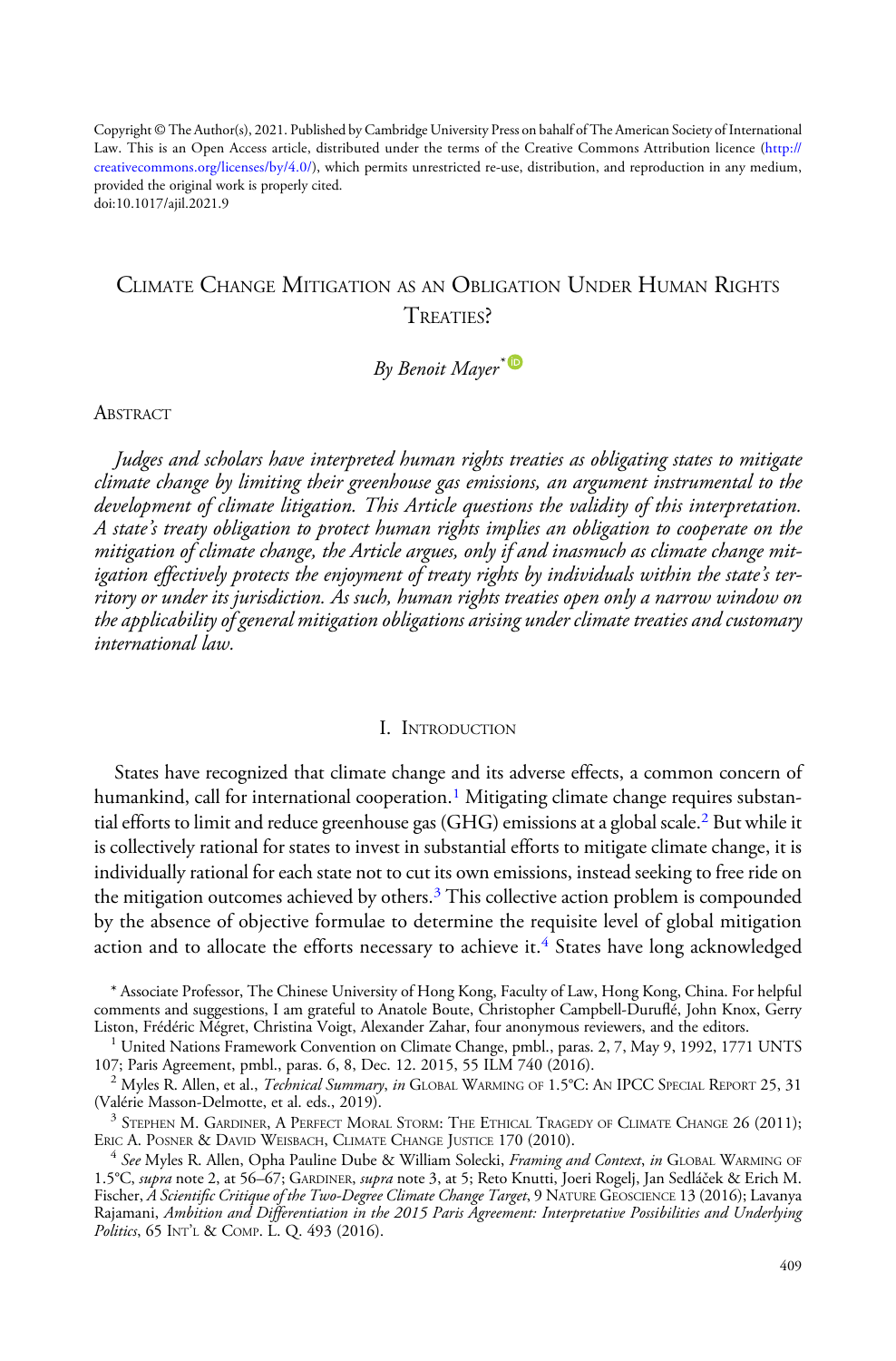that, as a whole, they are failing to spur sufficient mitigation action, but they are yet to increase their individual commitments accordingly.<sup>5</sup> Domestic litigation is increasingly viewed as a way to overcome the failure of international negotiations.<sup>6</sup>

States have broad obligations to mitigate climate change under international environmental treaties,<sup>7</sup> and possibly even broader obligations under customary international law, $8$  but plaintiffs typically lack standing to invoke any of these obligations.<sup>9</sup> Rather, when climate litigation is based on international law,<sup>10</sup> it generally relies on human rights treaties.<sup>11</sup> As human rights treaties require states to take measures to protect human rights, and as climate change hinders the enjoyment of various human rights, there is at least a plausible argument that human rights treaties may imply an obligation for states to mitigate climate change.

This argument has received considerable support in recent years, particularly from UN human rights treaty bodies. The Committee on Economic, Social and Cultural Rights (CESCR) has suggested that,"[i]n order to act consistently with their human rights obligations," states parties should revise the nationally determined contributions (NDCs) to global mitigation action that they have communicated under the Paris Agreement.12 The Committee on the Elimination of Discrimination against Women has asserted the existence of an obligation for states "to effectively mitigate . . . climate change in order to reduce the increased disaster risk."<sup>13</sup> These two treaty bodies were joined by three others in issuing a statement according to which, to comply with human rights treaties, states "must adopt and implement policies aimed at reducing emissions . . . which reflect the highest possible ambition."<sup>14</sup> Consistently, treaty bodies have included recommendations for policies and measures on climate change mitigation in their concluding observations on national periodic reports.<sup>15</sup>

 $^6$  See generally JOANA SETZER & REBECCA BYRNES, GLOBAL TRENDS IN CLIMATE CHANGE LITIGATION: 2020 SNAPSHOT (2020); Jacqueline Peel & Jolene Lin, *Transnational Climate Litigation: The Contribution of the Global South*, 113 AJIL 679 (2019).

<sup>7</sup> See text at notes 76–79 infra.<br><sup>8</sup> See text at notes 81–85 infra.<br><sup>9</sup> See note 92 infra.<br><sup>10</sup> Regarding litigation based on purely domestic legal provisions, see, e.g., Rb Den Haag (District Court, The Hague), June 24, 2015, ECLI:NL:RBDHA:2015:7145 (Urgenda/Staat der Nederlanden), unofficial English translation ECLI:NL:RBDHA:2015:7196 (Neth.) [hereinafter Urgenda (Rb)] (tort law); Corte Supreme de Justicia [CSJ] [Supreme Court], abril 5, 2018, MP Luis Armando Tolosa Villabona, STC4360-2018, .<br>Radicación No. 11001-22-03-000-2018-00319-01, Barragán/Presidencia, *available at* [https://cortesuprema.](https://cortesuprema.gov.co/corte/wp-content/uploads/2018/04/STC4360-2018-2018-00319-011.pdf) [gov.co/corte/wp-content/uploads/2018/04/STC4360-2018-2018-00319-011.pdf](https://cortesuprema.gov.co/corte/wp-content/uploads/2018/04/STC4360-2018-2018-00319-011.pdf) (Colom.) [hereinafter *Barragán*] (constitutional rights); Juliana v. United States, 947 F.3d 1159 (9th Čir 2019) [hereinafter *Juliana*]<br>(public trust doctrine).

<sup>11</sup> See Jacqueline Peel & Hari M. Osofsky, A Rights Turn in Climate Change Litigation?, 7 TRANSNAT'L ENVTL. L.<br>37 (2018); SETZER & BYRNES, supra note 6, at 1; Peel & Lin, supra note 6, at 684–85. See also note 19 infra.

37 (2018); SETZER & BYRNES, *supra* note 6, at 1; Peel & Lin, *supra* note 6, at 684–85. *See also* note 19 *infra*.<br><sup>12</sup> CESCR, Statement: Climate Change and the International Covenant on Economic, Social and Cultural Rights, para. 6, UN Doc. E/C.12/2018/1 (Oct. 31, 2018). *See* Paris Agreement, *supra* note 1, Art. 4(2).<br><sup>13</sup> Committee on the Elimination of Discrimination Against Women (CEDAW), General Recommendation

No. 37 on the Gender-Related Dimensions of Disaster Risk Reduction in the Context of Climate Change,

 $^{14}$  CEDAW, et al., Joint Statement on "Human Rights and Climate Change" (Sept. 16, 2019), *at* [https://perma.](https://perma.cc/6VXT-LAD4)  $cc/6 {\rm VXT\text{-}LAD4}$ .

<sup>15</sup> E.g., CESCR, Concluding Observations, Sixth Periodic Report of Norway, paras. 10–11, UN Doc. E/C.12/NOR/CO/6 (Apr. 2, 2020); CESCR, Concluding Observations, Fourth Periodic Report of Ecuador, paras. 11–12, UN Doc. E/C.12/ECU/CO/4 (Nov. 14, 2019); Committee on the Rights of the Child (CRC),

 $^5$  See Dec. 1/CP.21, Adoption of the Paris Agreement, para. 17, UN Doc. FCCC/CP/2015/10/Add.1 (Jan. 29, 2016); Dec. 1/CP.25, para. 8, UN Doc. FCCC/CP/2019/13/Add.1 (Mar. 16, 2020).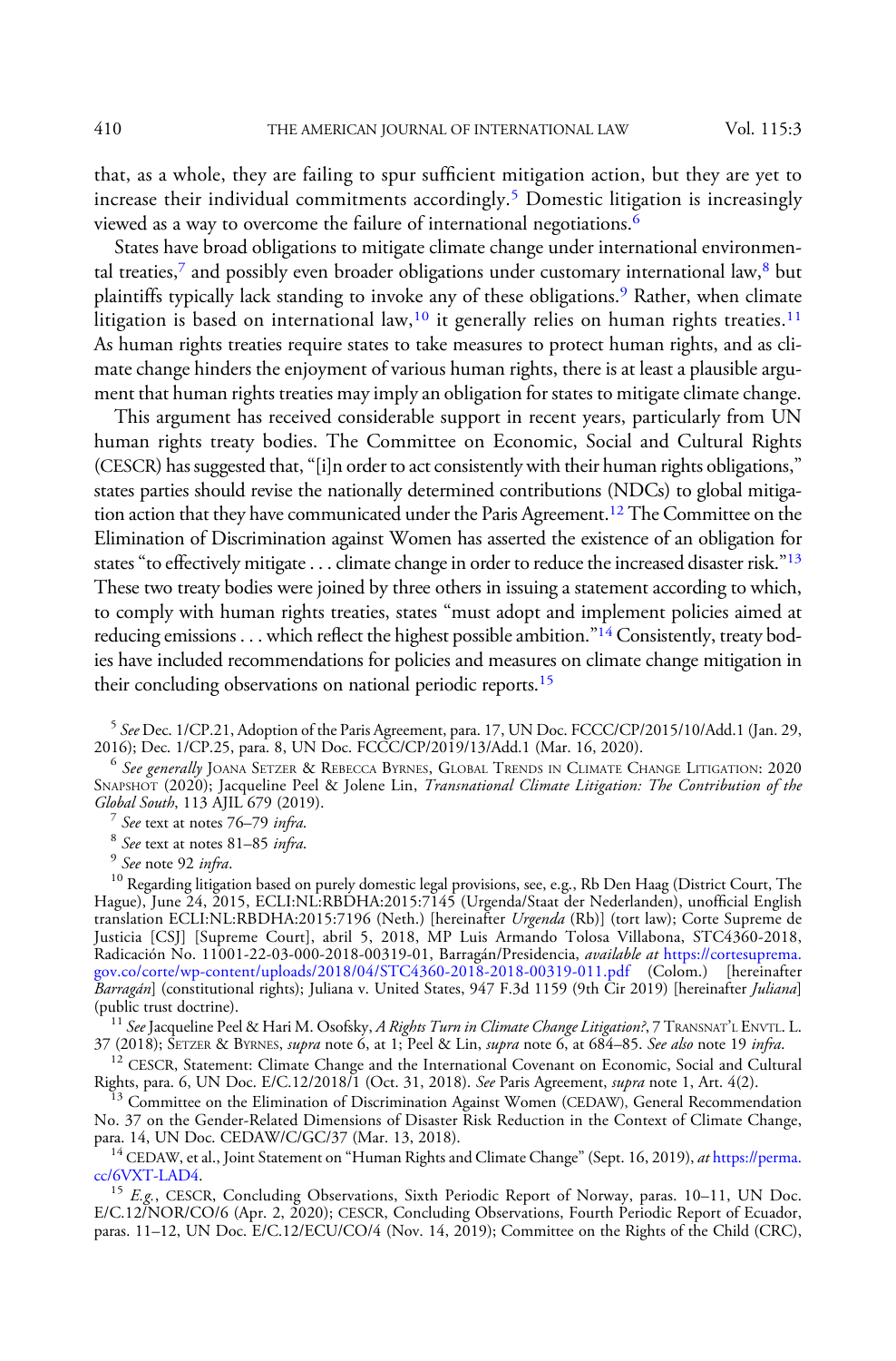#### 2021 CLIMATE CHANGE MITIGATION AS AN OBLIGATION UNDER HUMAN RIGHTS TREATIES? 411

Developments have also been taking place at the national level, generally in relation to civil and political rights. In *Urgenda*, the Supreme Court of the Netherlands has held that the state's obligation to protect the right to life and the right to private and family life under the European Convention on Human Rights (ECHR) implied an obligation to reduce its GHG emissions by at least 25 percent by the end of 2020 compared with 1990 levels.<sup>16</sup> By contrast, in *Natur og Ungdom*, the Supreme Court of Norway found that the issuance of ten petroleum production licenses did not involve a "real and immediate" threat on the rights to life or to private and family life under the ECHR,<sup>17</sup> although the Court may not necessarily have arrived at the same conclusion if the challenge had been directed more broadly at national mitigation policies.<sup>18</sup> Claims based on mitigation obligations implied from human rights treaties are currently pending before other national courts, $19$  the European Court of Human Rights,<sup>20</sup> and two treaty bodies.<sup>21</sup> Comparable cases have also been made on the basis of constitutional rights, $22$  leading often to similar

Concluding Observations, Combined Fifth and Sixth Periodic Reports of Australia, paras. 40–41, UN Doc. CRC/C/AUS/CO/5-6 (Nov. 1, 2019); CRC, Concluding Observations, Combined Fourth and Fifth Periodic Reports of Japan, para. 37, UN Doc. CRC/C/JPN/CO/4-5 (Mar. 5, 2019); CESCR, Concluding Observations, Sixth Periodic Report of Germany, paras. 18–19, UN Doc. E/C.12/DEU/CO/6 (Nov. 27, 2018); CESCR, Concluding Observations, Fourth Periodic Report of Argentina, paras. 13–15, UN Doc. E/C.12/ARG/CO/4 (Nov. 1, 2018); CEDAW, Concluding Observations, Ninth Periodic Report of Norway, paras. 14–15, UN Doc. CEDAW/C/NOR/CO/9 (Nov. 17, 2017); CESCR, Concluding Observations, Sixth<br>Periodic Report of the Russian Federation, paras. 42–43, UN Doc. E/C.12/RUS/CO/6 (Oct. 16, 2017).

<sup>16</sup> HR Nederlanden (Supreme Court of the Netherlands) Dec. 20, 2019, ECLI:NL:2019:2006 (Urgenda/Staat der Nederlanden), unofficial English translation 59 ILM 814 (2020) (Neth.) [hereinafter *Urgenda* (HR)].

 $^{17}$  HR-2020-2472-P, paras. 168, 171, Dec. 22, 2020, Case No. 20-051052SIV-HRET, unofficial English translation, *available at* [https:/](https://www.xn--klimasksml-95a8t.no/wp-content/uploads/2021/01/judgement_translated.pdf)/www.xn–klimasksml-95a8t.no/wp-content/uploads/2021/01/judgement\_trans-<br><u>lated.pdf</u> (Natur og Ungdom/Norway) (Nor.) [hereinafter *Natur og Ungdom*].

<sup>18</sup> See id., para. 173. A key aspect of the case is the Court's emphasis on the "principle" or "division of responsibilities" according to which a state is not responsible for emissions from the combustion of exported oil. See id., para. 159.

 $^{19}$  E.g., CE Sect., Nov. 19, 2020, ECLI:FR:CECHR:2020:427301.20201119 (Grande-Synthe/France), Decision on Admissibility (Fr.) [hereinafter *Grande-Synthe*]; Appeal Notice in Case C-565/19 P, 2019 OJ (C 372) 16 (July 23) (EU); Tribunal de Première Instance francophone de Bruxelles [TFI] [French-Speaking Tribunal of First Instance of Brussels], Case 15/4585/A, Klimaatzaak/Belgium (filed Dec. 4, 2014), *available at* http://climatecasechart.com/non-us-case/vzw-klimaatzaak-v-kingdom-of-belgium-et-al.

<sup>20</sup> Application by KlimaSeniorinnen v. Switzerland (Nov. 26, 2020), *available at* [http://climatecasechart.com/](http://climatecasechart.com/non-us-case/union-of-swiss-senior-women-for-climate-protection-v-swiss-federal-parliament) [non-us-case/union-of-swiss-senior-women-for-climate-protection-v-swiss-federal-parliament;](http://climatecasechart.com/non-us-case/union-of-swiss-senior-women-for-climate-protection-v-swiss-federal-parliament) Communicated Case No. 39371/20, Duarte Agostinho v. Portugal (Nov. 13, 2020), [http://hudoc.echr.coe.int/eng?i](http://hudoc.echr.coe.int/eng?i=001-206535)=[001-](http://hudoc.echr.coe.int/eng?i=001-206535)<br>206535.

<sup>21</sup> Petition to the Committee on the Rights of the Child, Sacchi/Argentina (filed Sept. 23, 2019), available at <http://climatecasechart.com/non-us-case/sacchi-et-al-v-argentina-et-al>; Petition of Torres Strait Islanders to the United Nations Human Rights Committee (petition filed May 13, 2019), available at [http://climatecasechart.](http://climatecasechart.com/non-us-case/petition-of-torres-strait-islanders-to-the-united-nations-human-rights-committee-alleging-violations-stemming-from-australias-inaction-on-climate-change) [com/non-us-case/petition-of-torres-strait-islanders-to-the-united-nations-human-rights-committee-alleging-](http://climatecasechart.com/non-us-case/petition-of-torres-strait-islanders-to-the-united-nations-human-rights-committee-alleging-violations-stemming-from-australias-inaction-on-climate-change)

 $v^{22}$  E.g., BVerfG, 1 BvR 2656/18, Mar. 24, 2021, at [http://www.bverfg.de/e/rs20210324\\_1bvr265618.html](http://www.bverfg.de/e/rs20210324_1bvr265618.html) (Ger.) [hereinafter *Neubauer*]; Misdzi Yikh v. Canada, 2020 FC 1059 (Can.) [hereinafter *Misdzi Yikh*]; Mathur v. Ontario, 2020 ONSC 6918, at <https://canlii.ca/t/jbph7> (Ont.); La Rose v. The Queen, 2020 FC 1008 (Can.) [hereinafter *La Rose*]; Hunbeobjaepanso [Const. Ct.], 2020 Heonma 389 (Do-Hyun Kim/South Korea); Environnement Jeunesse c. Procureur Général du Canada, [2019] QCCS 2885, at [https://canlii.ca/t/](https://canlii.ca/t/j1ghh) [j1ghh](https://canlii.ca/t/j1ghh) (Que.). Some other cases involve the application of both constitutional and treaty rights: see, e.g., Grande-Synthe, supra note 19; Natur og Ungdom, supra note 17; Friends of the Irish Environment v. Ireland [2020] IESC 49, [2020] 2 ILRM 233 (Ir.); Verwaltungsgericht Berlin [VG] [Administrative Court Berlin] Oct. 31, 2019, VG10K412.18, Backsen/Germany, unofficial English translation *available at [http://climatecase](http://climatecasechart.com/non-us-case/family-farmers-and-greenpeace-germany-v-german-government)*[chart.com/non-us-case/family-farmers-and-greenpeace-germany-v-german-government](http://climatecasechart.com/non-us-case/family-farmers-and-greenpeace-germany-v-german-government) (Ger.) [hereinafter Backsen].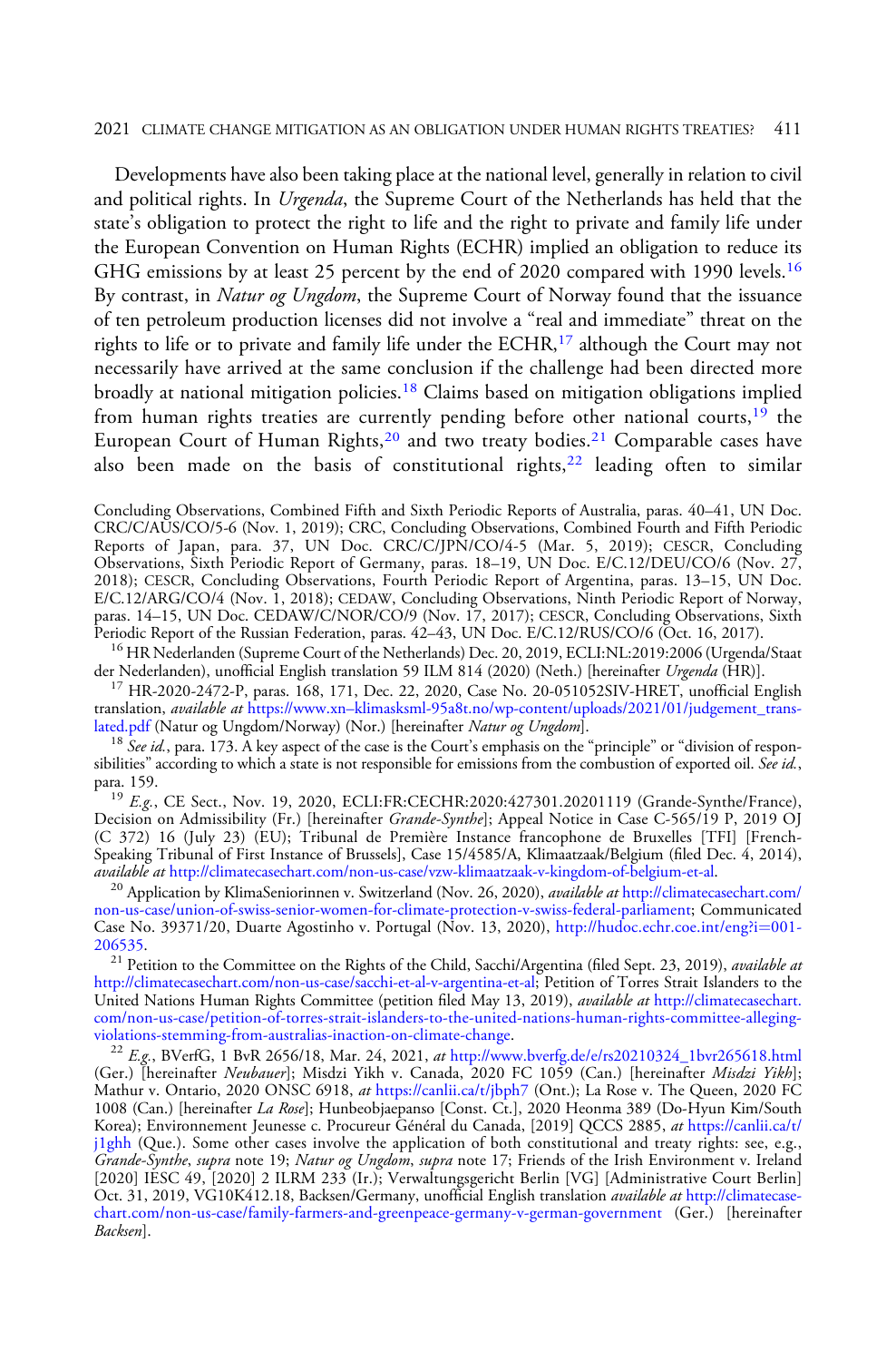analyses.<sup>23</sup> While some cases have been dismissed on procedural grounds—for instance with regard to particular conceptions of the separation of powers<sup>24</sup> or for lack of standing<sup>25</sup> others will likely be decided on the merits in the years to come.

The relevant literature is largely supportive of the interpretation of human rights treaties as the source of mitigation obligations.<sup>26</sup> Michael Burger and Jessica Wentz, for instance, note the existence of a "growing consensus that a mitigation obligation does exist under international human rights law."<sup>27</sup> Doubts, however, have occasionally been raised. More than a decade ago, a report by the UN high commissioner for human rights conceded that, "[w]hile climate change has obvious implications for the enjoyment of human rights, it is less obvious whether, and to what extent, such effects can be qualified as human rights violations in a strict legal sense."<sup>28</sup> Lavanya Rajamani observed that many negotiators "were skeptical of the utility of a human rights approach, given the complex and laden agenda of the climate process, and the limited space for new methodological or conceptual approaches."<sup>29</sup> Alan Boyle suggested that the causes, effects, and responsibilities associated with climate change "are too numerous and too widely spread to respond usefully to individual human rights claims or to analysis by reference to particular human rights."<sup>30</sup> Fanny Thornton asked whether the causal links between a state's mitigation action and the enjoyment of human rights may be "too intricate and diffuse" to ground a convincing legal case. $31$  These views recognize that climate change differs in many respects from the issues to which human rights law has generally been applied: responsibilities are diffuse, there is no distinct class of victims, and overall a state's action on climate change mitigation, by itself, is never a quick or effective fix.

This Article builds on these prior doubts to assess the possibility of interpreting human rights treaties as the source of a state's obligation to mitigate climate change. The analysis

<sup>23</sup> On territorial application, see note 118 *infra*. Constitutional law may however include different definitions of rights and related obligations. For instance, the Canadian Charter of Rights and Freedoms does not create positive obligations, which hinders its application as the source of an obligation to mitigate climate change. See La Rose, supra note 22, paras. 66, 79; Misdzi Yikh, supra note 22, para. 91. Some constitutions protect rights (e.g., to a healthy environment) that are not systematically recognized in human rights treaties.

 $h^{24}$  E.g., La Rose, supra note 22; Misdzi Yikh, supra note 22. See Juliana, supra note 10 (by analogy in a public trust case).<br><sup>25</sup> See references contained in notes 103–110 *infra.*<br><sup>26</sup> See, e.g., MARGARETHA WEWERINKE-SINGH, STATE RESPONSIBILITY, CLIMATE CHANGE AND HUMAN RIGHTS

UNDER INTERNATIONAL LAW (2019); SUMUDU ATAPATTU, HUMAN RIGHTS APPROACHES TO CLIMATE CHANGE (2016); John H. Knox (Special Rapporteur on the Issue of Human Rights Obligations Relating to the Enjoyment of a Safe, Clean, Healthy and Sustainable Environment), Report, UN Doc. A/HRC/31/52 (Feb. 1, 2016) [hereinafter Knox, 2016 Report] (on the human rights obligations relating to climate change); John H. Knox, *Climate Change and Human Rights Law*, 50 Va. J. Int'l. L. 163 (2009); Human Rights and Climate CHANGE (Stephen Humphreys ed., 2009). *See generally* UN OHCHR, *Frequently Asked Questions on Human* 

 $\frac{27}{27}$  Michael Burger & Jessica Wentz, *Climate Change and Human Rights, in* 7 Elgar ENCYCLOPEDIA OF ENVIRONMENTAL LAW 198, 205 (Michael Faure ed., 2015).

<sup>28</sup> Office of the UN High Commissioner for Human Rights, Report on the Relationship Between Climate Change and Human Rights para. 70, UN Doc.  $A/HRC/10/61$  (Jan. 15, 2009).

<sup>29</sup> Lavanya Rajamani, *Human Rights in the Climate Change Regime, in* THE HUMAN RIGHTS TO A HEALTHY<br>ENVIRONMENT 236, 250 (John Knox & Ramin Pejan eds., 2018).

 $^{30}$  Alan Boyle, *Climate Change, the Paris Agreement and Human Rights*, 67 INT'L & COMP. L. Q. 759, 777 (2018).

 $^{31}$  Fanny Thornton, *The Absurdity of Relying on Human Rights Law to Go After Emitters, in DEBATING CLIMATE* LAW (Benoit Mayer & Alexander Zahar eds., 2021).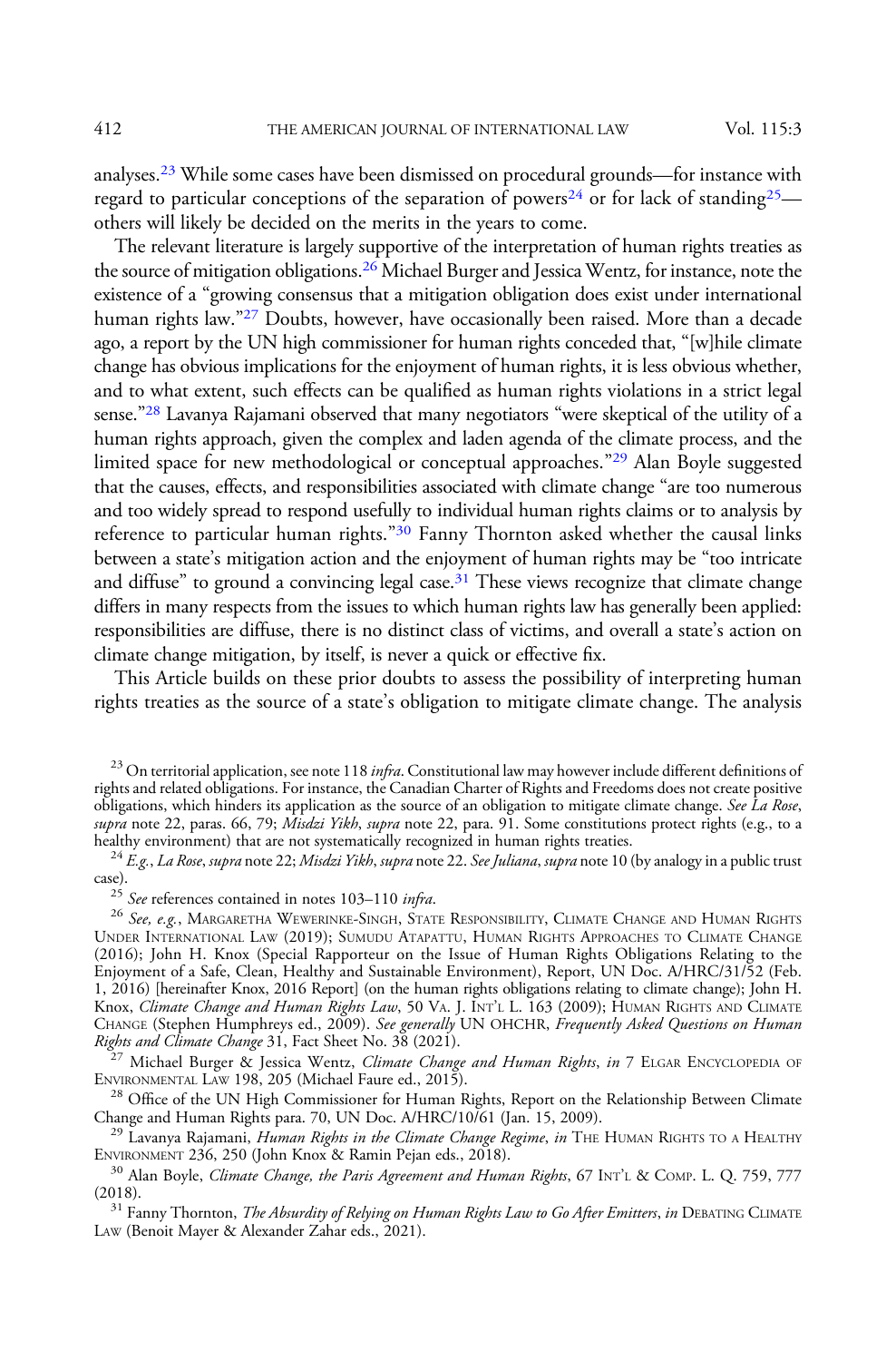presented here is critical but constructive. The Article suggests a new, plausible way—consistent with the tenets of treaty interpretation—to construe human rights treaties as the source of an obligation to mitigate climate change, albeit only in very limited circumstances. The Article submits that, to comply with its treaty obligation to protect a human right, a state must cooperate on the mitigation of climate change only *if* and only *inasmuch as* climate change cooperation may effectively protect the enjoyment of the right at issue by individuals within its territory or under its jurisdiction. While international human rights law may thus have a role to play in the mitigation of climate change under certain circumstances, this role is far more limited than what judges and scholars have suggested so far.

Part II outlines the relevant conceptual background on the relation between climate change mitigation and human rights treaties. By contrast with the general obligations on climate change mitigation that arise from international environmental agreements or customary law, human rights treaties provide a bizarre, frequently ill-fitting legal ground to envision states' obligations to mitigate climate change—one that tends to emphasize the direct, local, short-term costs of mitigation action within the state's territory rather than its more diffuse, global, long-term benefits. One can debate whether human rights treaties were ever intended to regulate such diffuse impacts. Nevertheless, and despite the absence of identifiable victims of climate change, human rights treaties may enable the use of some implementation mechanisms not otherwise available in relation to general mitigation obligations.

Part III demonstrates the possibility of identifying mitigation obligations on the basis of human rights treaties. The key problem it addresses is that human rights treaties require states to protect human rights mainly within their own territory, thus remaining insensitive to most of mitigation action's global benefits. Contrary to prevailing theories, this problem cannot be overcome by extending the extraterritorial application of human rights treaties, by interpreting international law as imposing "collective obligations," or by reference to states' general international law obligation to cooperate on matters of international concern (an otherregarding obligation of cooperation). The problem, however, can partly be addressed by understanding that a state's obligation to protect human rights implies an inward-looking obligation of cooperation: a state must cooperate on climate change mitigation in good faith if—assuming other states follow the same precept—this can be anticipated to help protect the rights of individuals within its territory and under its jurisdiction.

Finally, Part IV discusses how the mitigation obligations derived from human rights treaties are to be interpreted. Under the principle of systemic integration, the interpretation of implied mitigation obligations should take into account other relevant norms, including general mitigation obligations arising under climate treaties and customary international law. Scholarship and judicial practice have misconstrued this principle when assuming that, for a state to comply with its mitigation obligation implied from a human rights treaty, it must fully comply with all its general mitigation obligations. Rather, the Article suggests that human rights treaties open only a certain window onto the applicability of general mitigation obligations. The size of this window of applicability varies according to the treaty, the right, and the national circumstances at issue—in particular, the potential benefits of mitigation action for the enjoyment of the right within the state's territory and under its jurisdiction. As no human rights treaty fully comprehends the benefits of climate change mitigation for human welfare, future generations, and ecological resources, implied mitigation obligations can only open a narrow window on the applicability of general mitigation obligations.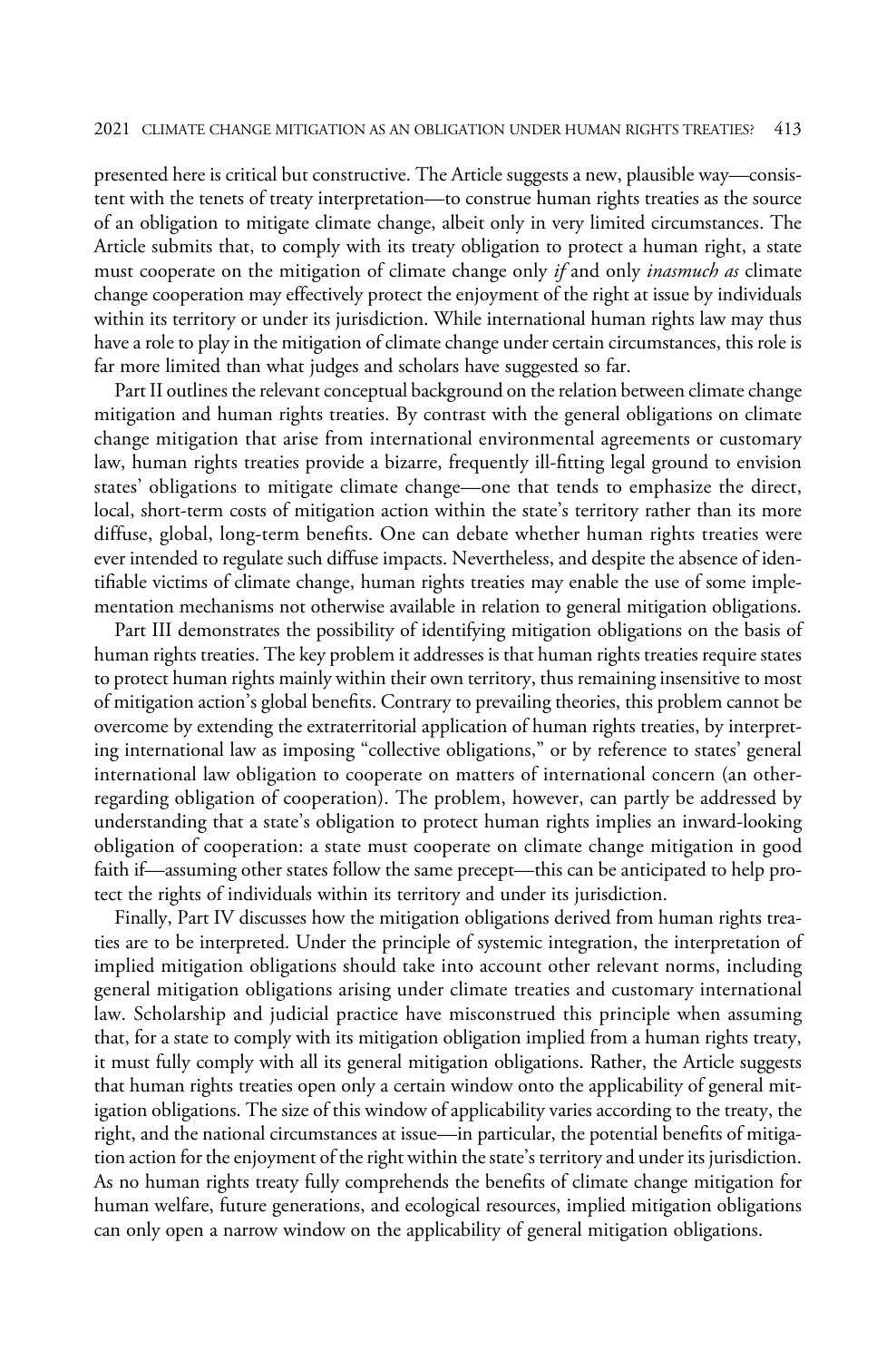#### 414 THE AMERICAN JOURNAL OF INTERNATIONAL LAW Vol. 115:3

# II. THE RELEVANCE OF HUMAN RIGHTS

This Part includes introductory observations about the relevance of human rights to climate change mitigation. First, it explores the ambivalent relation between climate change and the enjoyment of human rights: while climate change hinders the enjoyment of human rights, this is also true of action taken to mitigate climate change, the "cost" of which for the enjoyment of human rights tends to be more local and immediate than its "benefit." Second, this Part discusses the strategic procedural advantages of human rights law from the viewpoint of potential plaintiffs, noting that the difficulty of attributing any "victims" to a state's failure to mitigate climate change may hinder access to some (but not all) of the judicial and quasi-judicial procedures generally available under human rights treaties.

## A. The Ambivalent Relation Between Climate Change Mitigation and Human Rights

# 1. The Human Rights Impact of Climate Change

Human rights treaties create two types of obligations: negative obligations to "respect" (i.e., to refrain from violating) human rights and positive obligations to "protect" and "fulfill" human rights.<sup>32</sup> Some human rights treaties specifically point to the obligation of states "to take the necessary steps . . . to adopt such legislative or other measures as may be necessary to give effect to" human rights, $33$  or simply to "take all appropriate measures to ensure" that individuals can enjoy their rights. $34$  More generally, a state must take appropriate measures to address any threat to the enjoyment of human rights, whether this threat is of human origin (e.g., crime) or triggered by a natural event (e.g., a natural disaster).<sup>35</sup> Positive human rights obligations are obligations of conduct: a state can be held responsible for a wrongful act only if it fails to exercise due diligence, notwithstanding the consequences. $36$ 

The fifth assessment report of the Intergovernmental Panel on Climate Change (IPCC) reflects the global scientific consensus that climate change has "caused impacts on natural and human systems"<sup>37</sup> by increasing the frequency or severity of some extreme weather

<sup>34</sup> Convention on the Rights of the Child, Art. 2(2), Nov. 20, 1989, 1577 UNTS 3.<br><sup>35</sup> See H.R. Comm., Views, para. 7.3, Commc'n No. 2751/2016, Portillo Cáceres/Paraguay, UN Doc. CCPR/C/126/D/2751/2016 (Sept. 20, 2019); H.R. Comm., General Comment No. 36, Article 6: Right to Life, para. 26, UN Doc. CCPR/C/GC/36 (Sept. 3, 2019); John H. Knox (Independent Expert on the Issue of Human Rights Obligations Relating to the Enjoyment of a Safe, Clean, Healthy and Sustainable Environment), Mapping Report, paras. 47–61, UN Doc. A/HRC/25/53 (Dec. 30, 2013); Budayeva v. Russia, 2008-II Eur. Ct.

<sup>36</sup> See Stoicescu v. Romania, App. No. 9718/03, para. 59 (Eur. Ct. H.R. July 26, 2011); H.R. Comm., General Comment No. 31: The Nature of the General Obligation Imposed on States Parties to the Covenant, 8, UN Doc. CCPR/C/21/Rev.1/Add.13 (May 26, 2004); Velásquez-Rodríguez v. Honduras, Merits, Judgment, Inter-Am. Ct. H.R. (ser. C) No. 4, para. 172 (July 29, 1988). On the concept of obligation of conduct, see Pierre-Marie Dupuy, Reviewing the Difficulties of Codification: On Ago's Classification of Obligations of Means and Obligations of<br>Result in Relation to State Responsibility, 10 EUR. J. INT'L L. 371 (1999).

 $^{37}$  Christopher B. Field, et al., *Technical Summary, in* CLIMATE CHANGE 2014: IMPACTS, ADAPTATION, AND VULNERABILITY, PART A: GLOBAL AND SECTORAL ASPECTS. THE WORKING GROUP II CONTRIBUTION TO THE FIFTH

 $32$  E.g., Walter Kälin & Jörg Künzli, The Law of International Human Rights Protection 87 (2d ed. 2019).

<sup>&</sup>lt;sup>33</sup> International Covenant on Civil and Political Rights, Art. 2(2), Dec. 16, 1966, 999 UNTS 171 [hereinafter ICCPR]. See International Covenant on Economic, Cultural and Social Rights, Art. 2(1), Dec. 16, 1966, 993 UNTS 3 [hereinafter ICESCR].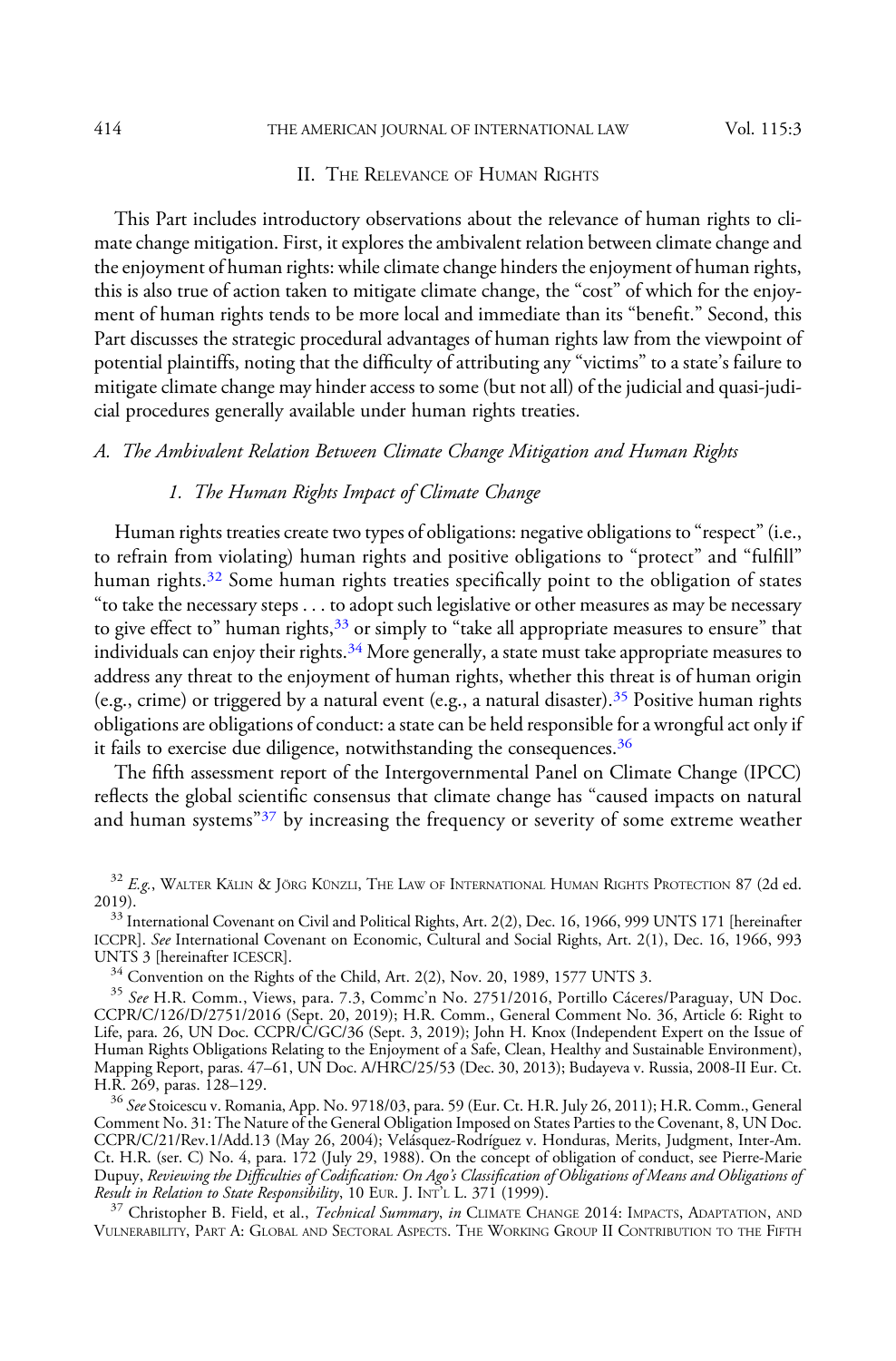events, reducing the availability of freshwater resources, and affecting ecosystems, food production, human health, livelihood, and poverty, among other things.<sup>38</sup> Many of the effects of climate change hinder the enjoyment of human rights, including civil and political rights (e.g., rights to life and to property),  $39$  economic, social, and cultural rights (e.g., rights to an adequate standard of living and to the highest attainable standard of health), $40$  and third generation rights (e.g., when applicable, the right to a healthy environment).<sup>41</sup> Climate change could well be, as Mary Robinson famously suggested, "the greatest threat to human rights in the twenty-first century." $42$ 

States' obligation to protect human rights must be informed by scientific knowledge about the current and predictable impacts of climate change. The first and most obvious implication is that states must implement measures to promote *adaptation* to climate change.<sup>43</sup> Some of the impacts of climate change can be avoided or reduced, for instance, by preventing urban development in coastal regions that will be affected by sea-level rise or through early-warning systems aimed at reducing the vulnerability of populations to extreme weather events.<sup>44</sup> A state can generally implement such measures on its own, although some states may need international financial or technical assistance. As many of the impacts of climate change affect the enjoyment of human rights, states' obligation to protect human rights can be interpreted as an obligation to take adaptation measures to avoid or reduce these impacts. Accordingly, the High Court of Lahore pointed out that a state's "delay and lethargy" in implementing adaptation action could constitute a breach of its human rights obligations.<sup>45</sup> However, adaptation is insufficient to prevent the increasingly harmful consequences of ongoing GHG emissions. As the IPCC noted, the existence of"biophysical limits to adaptation"and constraints of costs and resources mean that "adaptation cannot generally overcome all climate change effects."<sup>46</sup> Adaptation action needs to be complemented by mitigation action.

ASSESSMENT REPORT OF THE INTERGOVERNMENTAL PANEL ON CLIMATE CHANGE 33, 40 (Christopher B. Field, et al.

<sup>38</sup> Id. at 40–51.  $^{39}$  E.g., ICCPR, *supra* note 33, Art. 6; Protocol to the Convention for the Protection of Human Rights and Fundamental Freedoms, Art. 1, Mar. 20, 1952, ETS No. 009.

<sup>40</sup> *E.g.*, ICESCR, *supra* note 33, Arts. 11–12.<br><sup>41</sup> *E.g.*, Additional Protocol to the American Convention on Human Rights in the Area of Economic, Social and Cultural Rights, Art. 11, Nov. 17, 1988, OASTS No. 69; African Charter on Human and Peoples' Rights, Art. 24,

 $^{42}$  Mary Robinson, Social and Legal Aspects of Climate Change, 5 J. HUM. RTS. & ENV'T. 15, 15 (2014).

<sup>43</sup> See H.R. Council Res. 41/21, para. 2, UN Doc. A/HRC/RES/41/2 (July 23, 2019); CESCR, Statement on Climate Change, supra note 12, para. 7; Boyle, Climate Change, the Paris Agreement and Human Rights, supra note 30, at 771; Knox, 2016 Report, *supra* note 26, para. 68; *Neubauer*, *supra* note 22, para. 157.<br><sup>44</sup> See generally Field, et al., *supra* note 37, at 85–92.

<sup>45</sup> Leghari v. Pakistan, para. 20 (WP No 25501/2015), Lahore High Court Green Bench, Order (Sept. 4, 2015), *available at https:*//elaw.org/pk\_Leghari (Pak.). The Court referred to a policy framework which also contains some measures on climate change mitigation, but it is with regard to adaptation that the Court found that the state was at fault. See id., paras. 5, 8(ii). See also Leghari v. Pakistan, PLD 2018 Lahore 364, para. 21 (Jan. 25, 2018) (Pak.). For similar reasonings, see CESCR, Concluding Observations, Sixth Periodic Report of Canada, paras. 53–54, UN Doc. E/C.12/CAN/CO/6 (Mar. 4, 2016); CESCR, Concluding Observations, Sixth Periodic Report of Finland, para. 9, UN Doc. E/C.12/FIN/CO/6 (Nov. 28, 2014).

 $^{46}$  Field et al., *supra* note 37, at 62. See Ottmar Edenhofer, et al., *Technical Summary, in* CLIMATE CHANGE 2014: MITIGATION OF CLIMATE CHANGE: WORKING GROUP III CONTRIBUTION TO THE FIFTH ASSESSMENT REPORT OF THE INTERGOVERNMENTAL PANEL ON CLIMATE CHANGE 33, 50 (Ottmar Edenhofer, et al. eds., 2014).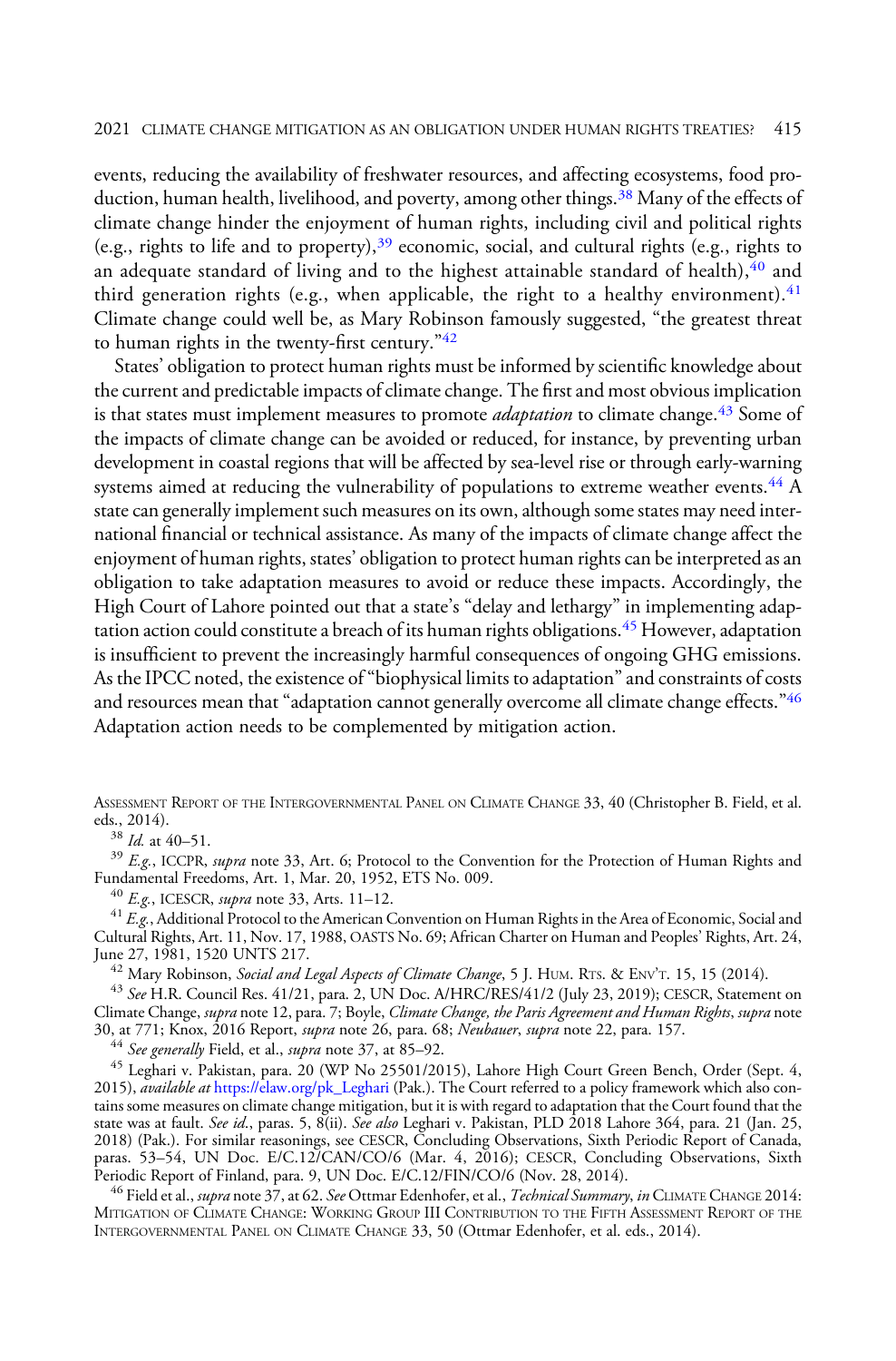416 THE AMERICAN JOURNAL OF INTERNATIONAL LAW Vol. 115:3

A second implication of our knowledge of climate change could be that, in order to protect the enjoyment of human rights, states should promote the *mitigation* of climate change by taking measures to reduce GHG emissions. $47$  The Human Rights Council's special procedure mandate-holders have suggested that human rights treaties require states "to adopt the mitigation measures necessary to reduce global emissions so as to hold the increase in global temperature below levels that would cause widespread harm to the enjoyment of human rights."<sup>48</sup> A similar reasoning led the Supreme Court of the Netherlands, in Urgenda, to interpret the obligation of states to protect the right to life and to private and family life under the ECHR as implying an obligation to mitigate climate change.<sup>49</sup>

However, the benefits of a state's mitigation action for the enjoyment of human rights are not as direct, immediate, and predictable as those of adaptation action. With adaptation action, a state may achieve some effective human rights benefits for its population, for instance by establishing early-warning systems that help reduce casualties in the event of a natural disaster<sup>50</sup> or by implementing various policies to support food production when it is threatened as a consequence of climate change.51 By contrast, a national mitigation policy aimed at reducing the state's GHG emissions can only have a minor influence on the global rate of GHG emissions ("flow"), and this will only gradually reflect on the atmospheric concentrations in GHGs ("stock") that cause climate change, so that such policy will achieve very little, if any, tangible human rights benefits for the state's population.<sup>52</sup> Thus, while a state may adapt to climate change by implementing national policies on its own, effective mitigation action requires international cooperation in order to achieve significant cuts in GHG emissions at the global scale. And while adaptation action may achieve tangible outcomes in the short- to medium-term, the full benefits of mitigation action can only unfold in the long term, when years-long emission reductions efforts start reflecting in lower-than-expected GHG concentrations in the atmosphere.

# 2. The Human Rights Impact of Mitigation Action

Climate change mitigation could possibly have three types of impacts on the enjoyment of human rights. Firstly, the implementation of mitigation action can involve human rights

 $^{47}$  This Article uses GHG emission to refer to *net* emission, thus considering the enhancement of sinks and reservoirs of GHGs as a form of emission reduction.

<sup>&</sup>lt;sup>48</sup> An Open Letter from UN Special Procedures Mandate-Holders, A New Climate Change Agreement Must Include Human Rights Protection for All, at 3 (Oct. 17, 2014), *available at https:*//unfccc.int/resource/docs/<br>2014/smsn/un/176.pdf.

[<sup>2014/</sup>smsn/un/176.pdf.](https://unfccc.int/resource/docs/2014/smsn/un/176.pdf)<br><sup>49</sup> *Urgenda* (HR), *supra* note 16.<br><sup>50</sup> Renan Braga Ribeiro, Alexandra Franciscatto Penteado Sampaio, Matheus Souza Ruiz, José Chambel Leit ão & Paulo Chambel Leit ão, First Approach of a Storm Surge Early Warning System for Santos Region, in CLIMATE CHANGE IN SANTOS BRAZIL: PROJECTIONS, IMPACTS AND ADAPTATION OPTIONS 135 (Lucí Hidalgo Nunes, Roberto Greco & José A. Marengo eds., 2019); Marilyn Aparicio-Effen, Ivar Arana, James Aparicio & Mauricio Ocampo, A Successful Early Warning System for Hydroclimatic Extreme Events: The Case of La Paz City Mega Landslide, in CLIMATE CHANGE ADAPTATION IN LATIN AMERICA 241 (Walter Leal Filho & Leonardo Esteves de Freitas eds., 2018.)

 $^{51}$  Gina Ziervogel and Polly Ericksen, Adapting to Climate Change to Sustain Food Security, 1 WIREs CLIMATE CHANGE 525 (2010). See generally SUBSIDIARY BODY FOR IMPLEMENTATION, PROGRESS IN THE PROCESS TO FORMULATE AND IMPLEMENT NATIONAL ADAPTATION PLANS, at 12–14, UN Doc. FCCC/SBI/2020/INF.13 (Nov. 20, 2020); Bonizella Biagini, Rosina Bierbaum, Missy Stults, Saliha Dobardzic & Shannon M. McNeeley, A Typology of Adaptation Actions: A Global Look at Climate Adaptation Actions Financed Through the Global Environment Facility, 25 GLOB. ENVTL. CHANGE 97 (2014).<br><sup>52</sup> See text at note 119 infra.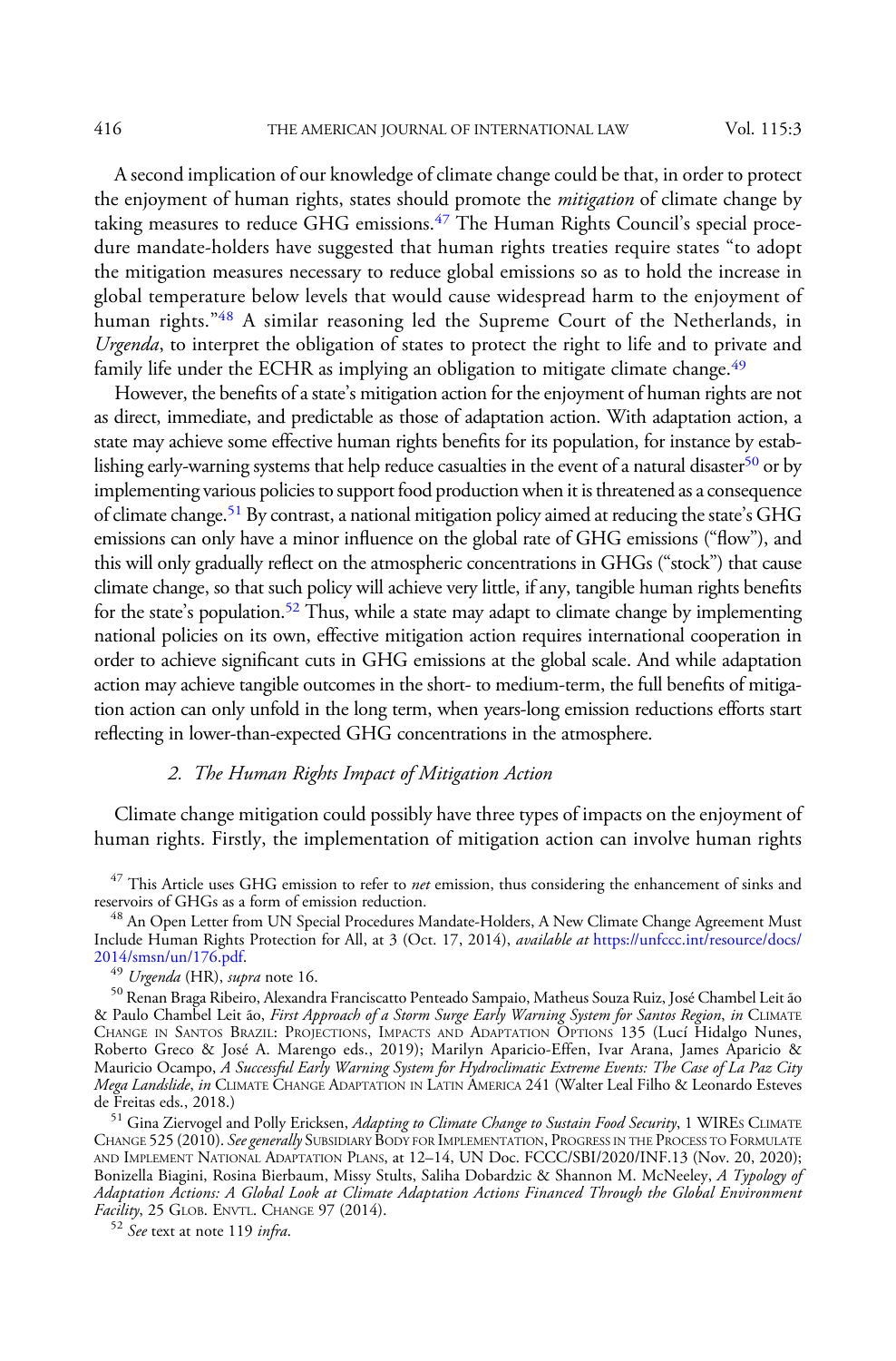violations, for instance the forcible relocation of populations to give room to a hydroelectric project<sup>53</sup> or to the production of biofuel.<sup>54</sup> However, states have an obligation to comply with their human rights obligations when implementing mitigation action, and there is no inevitable conflict between the protection of human rights and the mitigation of climate change.<sup>55</sup> Human rights violations in the process of implementing mitigation action can, and must, be prevented.

Secondly, climate change mitigation may sometimes be presented as one of the objectives of general interest which human rights treaties recognize as justifying limitations to the protection of rights—along with national security, public order, and economic development. For instance, climate change mitigation could arguably be taken to justify (under conditions of necessity, proportionality, and legality) hydroelectric projects involving land expropriation or even population displacements, which would otherwise be incompatible with the state's human rights obligation.<sup>56</sup> Besides, the recognition of a "climate emergency" by various national institutions in recent years<sup>57</sup> suggests the need for exceptional measures that could conceivably include derogations from human rights.<sup>58</sup> In fact, climate change mitigation is perhaps more naturally framed as an objective justifying limitations of and possibly derogations from human rights, rather than as a way to protect the enjoyment of individual rights—but one does not necessarily exclude the other.<sup>59</sup>

Thirdly, and overall, climate change mitigation involves a massive redeployment of resources, which will inevitably compete with other priorities relevant to the protection of human rights, even when this does not translate directly into any human rights limitations.<sup>60</sup> At times, mitigation action may compete with other policies for the use of natural resources: for instance, mitigation strategies relying heavily on biofuel or on negative emission technologies would increase demand for land and water, with potential impacts for the rights to food and water.<sup>61</sup> Other mitigation strategies may increase the price of energy,<sup>62</sup> with potential

55 See Paris Agreement, supra note 1, pmbl., para. 12; Dec. 1/CP.16, para. 8, UN Doc. FCCC/CP/2010/7/Add.1 (Mar. 15, 2011) (Cancun Agreements); H.R. Council Res. 41/21, *supra* note 43, pmbl., paras. 7–8.

<sup>56</sup> Guiding Principles on Internal Displacement, Princ. 6(2)(c), UN Doc. E/CN.4/1998/53/Add.2 (Feb. 11, 1998); KÄLIN & KÜNZLI, *supra* note 32, at 540.

 $^{57}$  E.g., Parliament Resolution on the Climate and Environment Emergency, 2019/2930(RSP) (Nov. 28, 2019) (EU); House of Commons, Journals, 42-1, No. 435, Vote No. 1366 (June 17, 2019) (Can.); (Dec. 2, 2020) 749<br>NZPD 233-250 (N.Z.); 659 Parl. Deb. HC (6th ser.), col. 225-318 (2019) (UK).

 $58$  See ICCPR, supra note 33, Art. 4; Convention for the Protection of Human Rights and Fundamental Freedoms, Art. 15, Nov. 4, 1950, 213 UNTS 221, as amended by Protocols 1, 4, 6, 7, 12, 13, and 16 [hereinafter ECHR]. *See also* Knox, *Climate Change and Human Rights Law, supra* note 26, at 200; Stephen Humphreys,

*Introduction: Human Rights and Climate Change, in* HUMAN RIGHTS AND CLIMATE CHANGE, *supra* note 26, at 6. <sup>59</sup> Thus, a common justification for human rights limitation is the protection of the rights of others. *See, e.* 

<sup>60</sup> See, e.g., Humphreys, supra note 58, at 2, 22. *21, 22.* 60 See, e.g., Humphreys, supra note 58, at 2, 22. <sup>61</sup> Pete Smith, et al., *Agriculture, Forestry and Other Land Use (AFOLU), in* CLIMATE CHANGE 2014: MITIGATI supra note 46, 811, at 835 (Box 11.5). See generally Benoit Mayer, Bioenergy with Carbon Capture and Storage: Existing and Emerging Legal Principles, 13 CARBON & CLIMATE L. REV. 113 (2019).<br><sup>62</sup> Edenhofer, et al., *supra* note 46, at 63.

<sup>&</sup>lt;sup>53</sup> See Philip Martin Fearnside, Belo Monte: Actors and Arguments in the Struggle Over Brazil's Most Controversial Amazonian Dam, 148 DIE ERDE 14 (2017); ATAPATTU, supra note 26, at 135.

<sup>&</sup>lt;sup>54</sup> See UNEP, Climate Change and Human Rights, at viii (2015); Elizabeth Cushion, Adrian Whiteman & GERHARD DIETERLE, BIOENERGY DEVELOPMENT: ISSUES AND IMPACTS FOR POVERTY AND NATURAL RESOURCE MANAGEMENT (2010).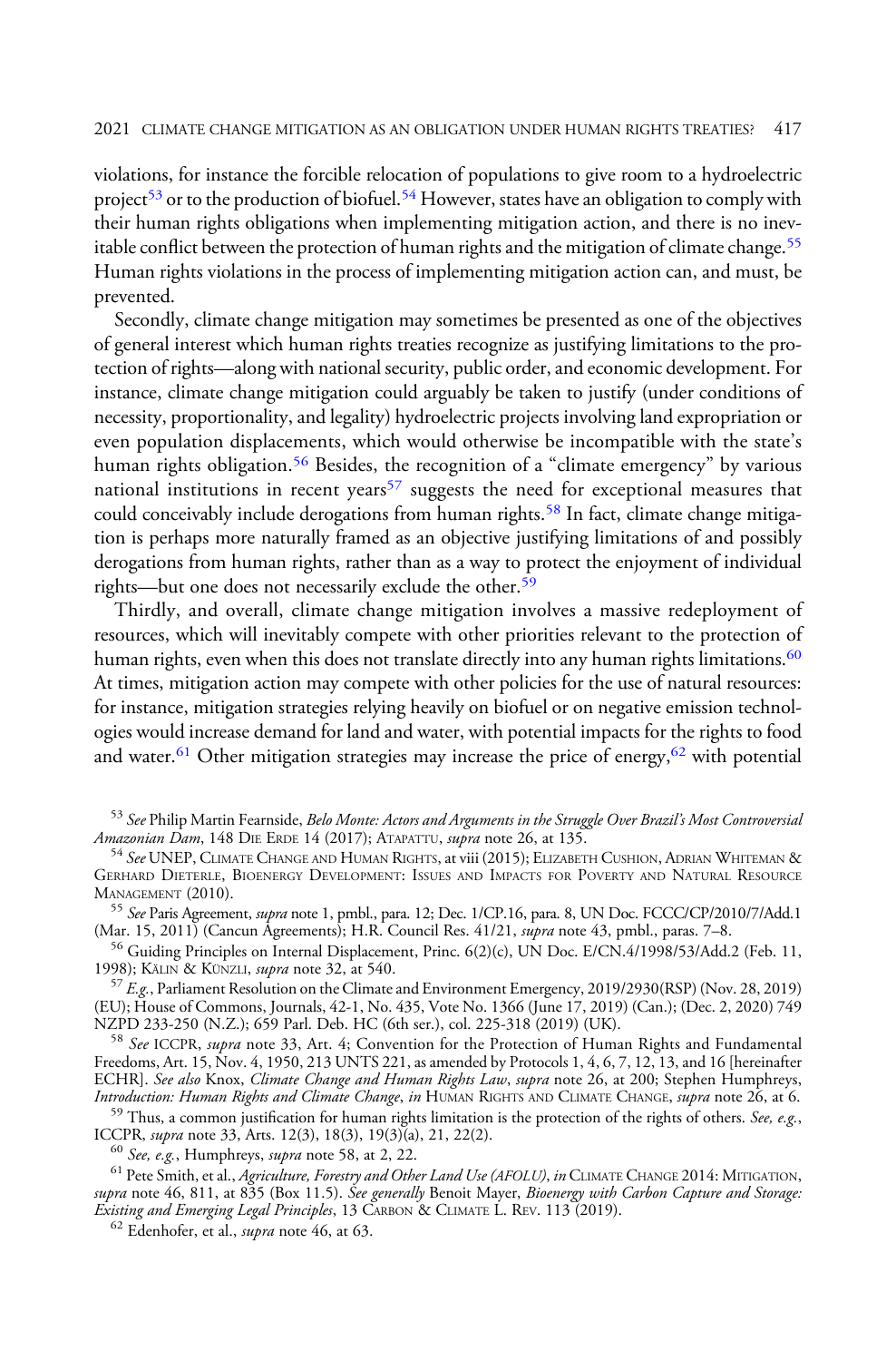adverse effects on poverty.<sup>63</sup> In more general terms, mitigation action is expensive<sup>64</sup> and it will require financial investments at a pace and scale that imply substantial costs of opportunities for the pursuance of other policies.<sup>65</sup> Developed states, for instance, have pledged to mobilize jointly U.S.\$100 billion per year by  $2020$  to support climate action,<sup>66</sup> and they have decided to set a higher goal post-2020.<sup>67</sup> The IPCC estimated that, under the most cost-effective scenarios, mitigation action could entail global consumption loss of 1.7 percent by 2030 and 4.8 percent by 2100.<sup>68</sup>

The ability of a state to effectively protect human rights is resource-dependent,<sup>69</sup> and some of the resources that states invest in reducing GHG emissions are inevitably taken away from other priorities, including priorities that advance the protection of human rights. As an immediate budgetary constraint, mitigation action perhaps more obviously hinders efforts to protect social and economic rights, such as the rights to an adequate standard of living, to the highest attainable standard of health, or to education; $70$  but it also affects the effective protection of civil and political rights as states may not, for instance, be able to invest as much in road safety, crime prevention, or the justice system, when they are massively investing in mitigation action.<sup>71</sup>

There is indisputable evidence that, from a global utilitarian perspective, the costs of mitigation action are justified by its benefits: humankind is certainly better off investing in stringent measures to reduce GHG emissions than enduring the increasingly severe impacts of climate change on individuals, societies, and ecosystems for centuries to come.<sup>72</sup> States have

 $^{63}$  See Abidah B. Setyowati, *Mitigating Energy Poverty: Mobilizing Climate Finance to Manage the Energy* Trilemma in Indonesia, 12 SUSTAINABILITY 1603 (2020); Shoibal Chakravarty & Massimo Tavoni, Energy

 $64$  Emission-reduction measures may at times (but not always) be justified by their direct economic benefits (e.g., producing renewable energy may be cheaper than producing energy from fossil fuels) and co-benefits (e.g., shutting down coal plants may be justified by public health considerations; investing in clean energy can create jobs). *See* Gabriel Blanco, et al., *Drivers, Trends and Mitigation, in* CLIMATE CHANGE 2014: MITIGATION, supra note 46, at 392; Diana Ürge-Vorsatz, et al., *Measuring the Co-benefits of Climate Change Mitigation,* 39 Ann. REV. ENV'<sup>T</sup> & RESOURCES 549 (2014). Urgenda estimates that compliance measures implemented by the Dutch government cost "about €3bn euros." See Jonathan Watts, Dutch Officials Reveal Measures to Cut Emissions After Court Ruling, GUARDIAN (Apr. 24, 2020), at [https://www.theguardian.com/world/2020/apr/24/dutch-of](https://www.theguardian.com/world/2020/apr/24/dutch-officials-reveal-measures-to-cut-emissions-after-court-ruling)ficials-

 $65$  States have long recognized the conundrum of reconciling climate change mitigation with economic development and poverty eradication, in particular in the context of developing countries. See UNFCCC, supra note 1, pmbl., para. 1, Art. 3(1); Paris Agreement, *supra* note 1, pmbl., para. 9, Arts. 2(1), 4(1). <sup>66</sup> Dec. 1/CP.16, *supra* note 55, para. 98.

 $^{67}$  Dec. 1/CP.21, *supra* note 5, para. 53; Dec. 14/CMA.1, para. 1, UN Doc. FCCC/PA/CMA/2018/3/Add.2 (Mar. 19, 2019).

<sup>68</sup> Edenhofer, et al., *supra* note 46, at 57.<br><sup>69</sup> See ICESCR, *supra* note 33, Art. 2(1); Osman v. United Kingdom, 1998-VIII Eur. Ct. H.R., para. 116; KÄLIN<br>& KÜNZLI, *supra* note 32, at 102–03. & KÜNZLI, supra note 32, at 102–03.<br><sup>70</sup> See note 40 supra.<br><sup>71</sup> There can be no fair trial without a budget to hire and train judges and lawyers. See Sigrun Skogly, *The* 

Requirement of Using the "Maximum of Available Resources" for Human Rights Realisation: A Question of Quality *as Well as Quantity?*, 12 HUM. RTs. L. REV. 393, 394, 397 (2012). On positive human rights obligations as obligations of conduct, see note 36 supra.<br><sup>72</sup> See Marshall Burke, Solomon M. Hsiang & Edward Miguel, Global Non-linear Effect of Temperature on

Economic Production, 527 NATURE 235 (2015) (suggesting that climate inaction would cost humankind about 23% of global income by 2100). How stringent these measures ought to be, however, is debated. See WILLIAM D. NORDHAUS, THE CLIMATE CASINO: RISK, UNCERTAINTY AND ECONOMICS FOR A WARMING WORLD 205–19 (2013). For a skeptical view on the need for onerous mitigation policies and measures, see BJORN LOMBORG, FALSE ALARM: HOW CLIMATE CHANGE PANIC COSTS US TRILLIONS, HURTS THE POOR, AND FAILS TO FIX THE PLANET (2020).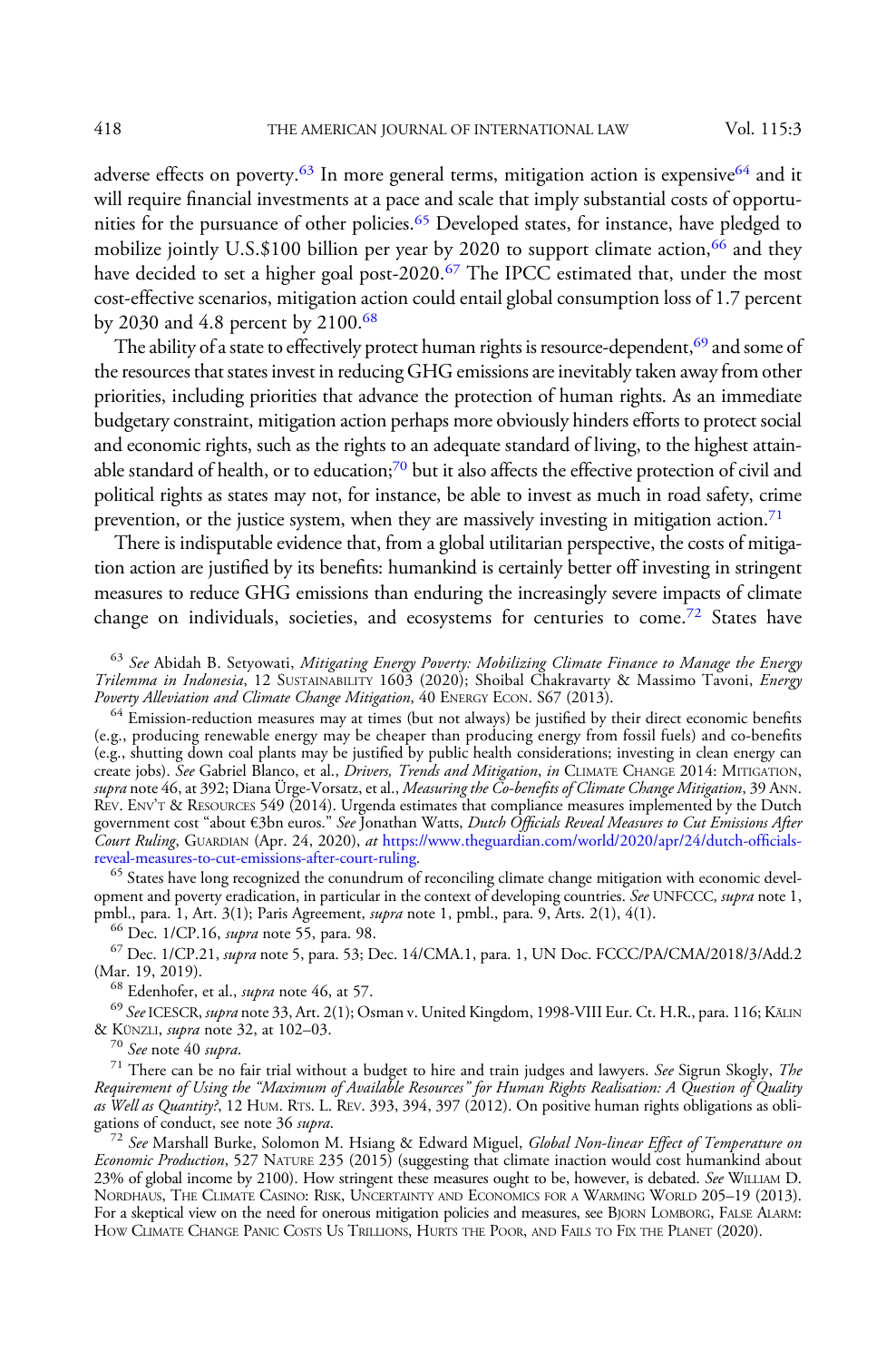#### 2021 CLIMATE CHANGE MITIGATION AS AN OBLIGATION UNDER HUMAN RIGHTS TREATIES? 419

acknowledged that it is in their common interest to implement "an effective and progressive response to the urgent threat of climate change."<sup>73</sup> Justifications for climate change mitigation, however, are expressed in terms of global utility, for instance by reference to economic development, food production, or human security.<sup>74</sup> By contrast, human rights treaties require each state to protect the rights of individuals within its territory and under its jurisdiction, not to maximize global utility. The lenses that human rights treaties offer tend to magnify the immediate, proximate costs of a state's mitigation action—that are borne primarily by the individuals within the state's territory—while being unable to fully appreciate the utility of such action the global, diffuse, long-term benefits for individuals, societies, and ecosystems that justify mitigation action from a broader policy perspective. In other words, human rights treaties miss a large part of the picture when it comes to justifying mitigation action.<sup>75</sup>

# B. The Strategic Advantages of Human Rights Law

Human rights treaties provide neither the only nor the most compelling legal basis to claim that states ought to mitigate climate change. Virtually every state is party to the UN Framework Convention on Climate Change (UNFCCC) and to the Paris Agreement. Under the latter, states have committed to communicate successive NDCs and to take appropriate measures to achieve their objectives.<sup>76</sup> While it is largely understood that the NDCs that have been communicated to date lack ambition, $77$  it remains that every party to the Paris Agreement has also a general (albeit ill-defined) obligation under the UNFCCC to formulate and implement measures on the mitigation of climate change.<sup>78</sup> This general mitigation obligation is arguably to be read in the context of the growing expectation, expressly reflected in the Paris Agreement, that each state will communicate NDCs that "reflect its highest possible ambition."<sup>79</sup> Climate treaties thus provide at least a plausible legal basis to challenge a state's lack of ambition on climate change mitigation.

In addition, states have a customary international law obligation to exercise due diligence to protect the rights of other states, $80$  including by taking appropriate measures to prevent

<sup>73</sup> Paris Agreement, *supra* note 1, pmbl., para. 5.

 $^{74}$  UNFCCC, supra note 1, Arts. 1(1), 2; Paris Agreement, supra note 1, Arts. 2(1), 4(1), 7(1); Field, et al., supra note 37, at 61; Edenhofer, et al., *supra* note 46, at 40. On the other hand, states have rejected a proposal of framing the objective of the Paris Agreement as the protection of human rights. *See* Benoit Mayer, *Human Rights in the* Paris Agreement, 6 CLIMATE L. 109, 114–15 (2016). The Preamble to the Paris Agreement mentions human rights, but merely as a constraint on climate action. *See* Paris Agreement, *supra* note 1, pmbl., para. 12.<br><sup>75</sup> See Section III.A *infra.*<br><sup>76</sup> Paris Agreement, *supra* note 1, Art. 4(2). *See generally* Benoit Mayer, *Article* 

AGREEMENT ON CLIMATE CHANGE 109, 124–28 (Geert van Calster & Leonie Reins eds., 2021); R v. Heathrow Airport [2020] UKSC 52, para. 122 (UK).<br><sup>77</sup> See note 5 supra.<br><sup>78</sup> UNFCCC, supra note 1, Art. 4(1)(b). See id. Art. 4(2)(a) (applicable to Annex I Parties). On the interpretation

of these provisions as the source of a general obligation on climate change mitigation, see Grande-Synthe, supra note 19, para. 12; *Urgenda* (HR), *supra* note 16, para. 5.7.3; Benoit Mayer, The International Law on Climate CHANGE 114 (2018); DANIEL BODANSKY, JUTTA BRUNNÉE & LAVANYA RAJAMANI, INTERNATIONAL CLIMATE CHANGE LAW 131 (2017); Christina Voigt, State Responsibility for Climate Change Damages, 77 NORDIC J. INT'L L. 1, 6 (2008).<br><sup>79</sup> Paris Agreement, *supra* note 1, Art. 4(3).<br><sup>80</sup> *See, e.g.*, Corfu Channel (UK v. Alb.), Judgment, 1949 ICJ Rep. 4, 22 (Apr. 9). *See generally* Study Group on

Due Diligence in International Law, Second Report, 77 ILA REP. CONF. 1062 (2016).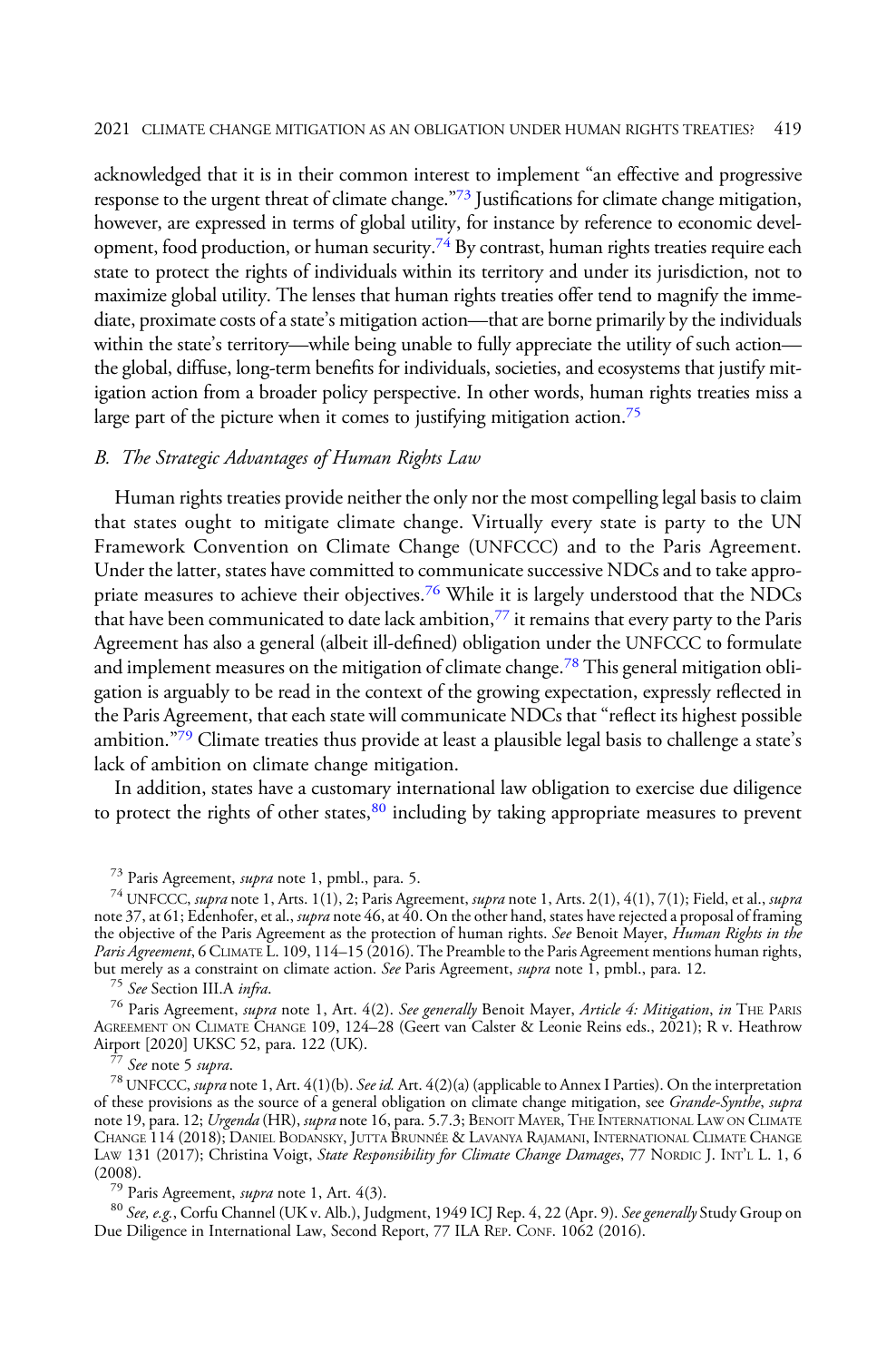significant transboundary environmental harm. $81$  If interpreted from an inductive or "traditional" approach, in light of the general practice of states, this obligation would presumably not require any particular state to implement mitigation actions with levels of ambition exceeding those followed by most other states. A deductive or "modern" approach could however suggest a more demanding obligation,<sup>82</sup> in light, perhaps, of the objective of holding global warming within 2 or even 1.5 °C above pre-industrial temperatures—an objective states agreed upon in the Paris Agreement<sup>83</sup>—if this objective can be construed as a necessary implication of states' general mitigation of due diligence.<sup>84</sup> The Draft Conclusions on the identification of customary international law adopted by the International Law Commission in 2018 emphasize the inductive approach without denying the complementary role that the deductive approach has played in judicial practice.<sup>85</sup>

The interest for human rights treaties in relation to climate change mitigation stems in no small part from the access they provide to litigation and other complaint mechanisms.<sup>86</sup> Neither the UNFCCC nor the Paris Agreement has an effective mechanism to review compliance,<sup>87</sup> while the prospects for international litigation on general mitigation obligations are limited by the voluntary nature of international dispute settlement and (to a lesser extent) by the limited incentive for a state to initiate contentious proceedings against another with respect to an erga omnes obligation.<sup>88</sup> By contrast, human rights treaties provide potential

<sup>81</sup> See, e.g., Legality of the Threat or Use of Nuclear Weapons, Advisory Opinion, 1996 ICJ Rep. 226, para. 29 (July 8); Pulp Mills on the River Uruguay (Arg. v. Uru.), 2010 ICJ Rep. 14, para. 101 (Apr. 20) [hereinafter Pulp Mills]; Certain Activities Carried Out by Nicaragua in the Border Area (Costa Rica v. Nicar.) and Construction of a Road in Costa Rica Along the San Juan River (Nicar. v. Costa Rica), Judgment, 2015 ICJ Rep. 665, para. 104 (Dec. 16) [hereinafter Certain Activities]. See also, e.g., Int'l L. Comm'n (ILC), Draft Guidelines on Protection the Atmosphere (first reading), Guideline 3, in ILC Report, 70th Sess., at 158, UN Doc. A/73/10 (2018); Benoît Mayer, The Relevance of the No-Harm Principle to Climate Change Law and Politics, 19 ASIA PACIFIC J. ENVTL. L. 79 (2016); Dinah Shelton, *Equitable Utilization of the Atmosphere*, *in* HUMAN RIGHTS AND CLIMATE CHANGE, *supra* note 26, at 91; Voigt, *supra* note 78.

 $82$  On the distinction between the modern and the traditional approaches to identifying rules of customary international law, see, e.g., William Thomas Worster, The Inductive and Deductive Methods in Customary International Law Analysis: Traditional and Modern Approaches, GEO. J. INT'L L. 445 (2013). On the interpretation of customary international law in relation to climate change mitigation, see generally Benoit Mayer, A Review of the<br>International Law Commission's Guidelines on the Protection of the Atmosphere, 20 MELB. J. INT'L 453, 468

<sup>83</sup> Paris Agreement, *supra* note 1, Art. 2(1)(a).<br><sup>84</sup> As most states are not acting consistently with these temperature targets, this deductive reasoning would lead to the self-contradictory conclusion that states are not generally acting consistently with their customary obliga-<br>tion. See note 155 infra.

<sup>85</sup> See ILC, Draft Conclusions on the Identification of Customary International Law, Conclusion 2, cmt. para. 5, in ILC Report, supra note 81, at 119. See also, e.g., Pulp Mills, supra note 81, para. 204; Certain Activities, supra note 81, para. 104.

<sup>86</sup> See Lavanya Rajamani, *The Increasing Currency and Relevance of Rights-Based Perspectives in the International*<br>Negotiations on Climate Change, 22 J. ENVTL. L. 391, 417 (2010).

*Negotiations on Climate Change*, 22 J. ENVTL. L. 391, 417 (2010).<br><sup>87</sup> On the limits of the facilitation and compliance mechanism established under the Paris Agreement, see Paris Agreement, *supra* note 1, Art. 15(2); Sylvia I. Karlsson-Vinkhuyzen, Maja Groff, Peter A. Tamás, Arthur L. Dahl, Marie Harder & Graham Hassall, *Entry into Force and Then? The Paris Agreement and State Accountability*, 18<br>CLIMATE POL'Y 593, 594 (2018).

<sup>88</sup> Admissibility, on the other hand, should not be an obstacle, given the erga omnes nature of mitigation obligations. See ILC, Draft Articles on the Responsibility of States for Internationally Wrongful Acts, Art. 48, in ILC Report 53rd Sess., at 31, UN Doc. A/56/10 (2001) [hereinafter DARSIWA]; Responsibilities and Obligations of States with Respect to Activities in the Area, Advisory Opinion of Feb. 1, 2011, ITLOS Rep. 10, para. 180; Application of the Convention on the Prevention and Punishment of the Crime of Genocide (Gam. v. Myan.), Order on the Request for the Indication of Provisional Measures, para. 41 (Jan. 23, 2020),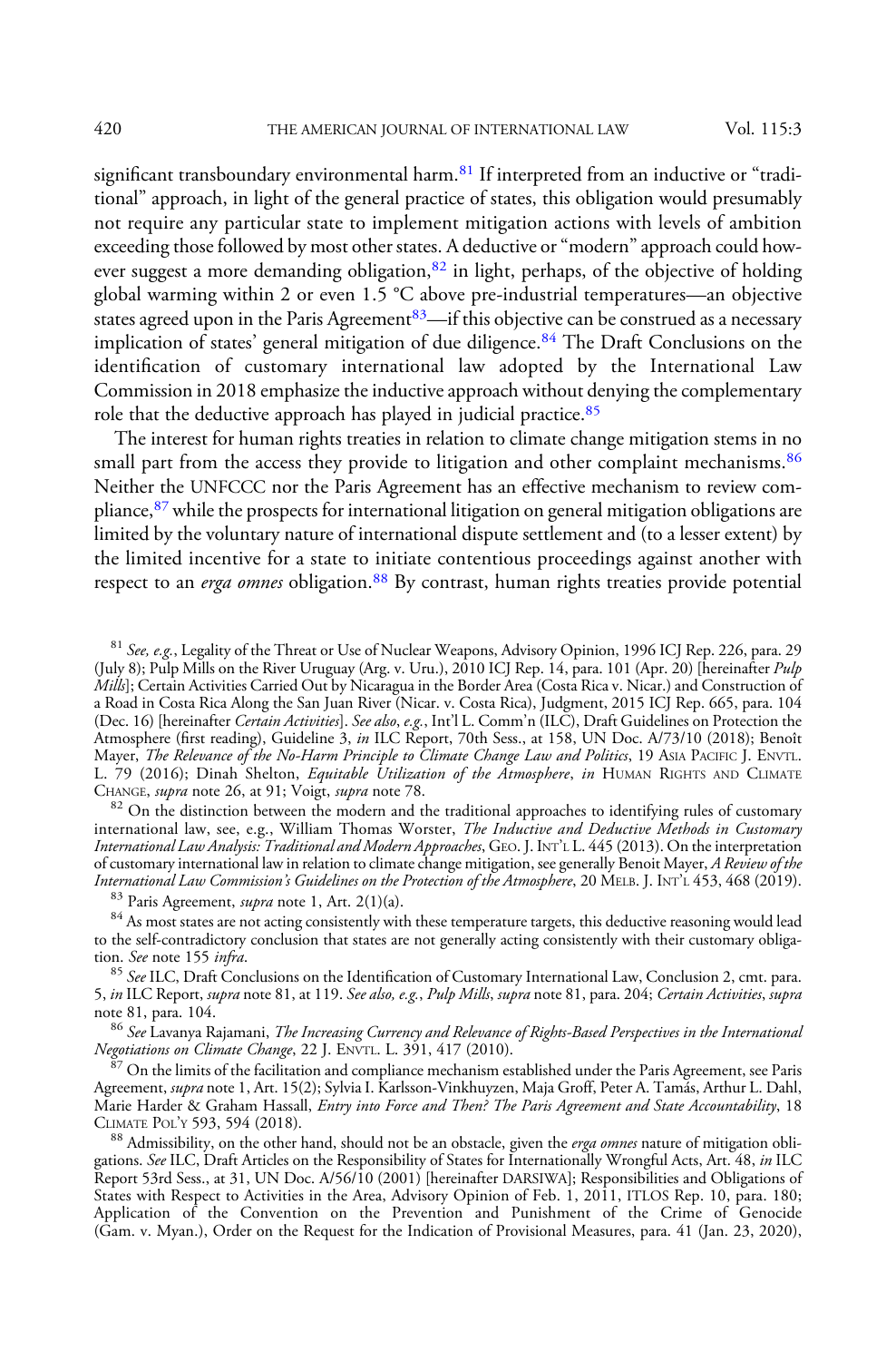plaintiffs with various institutional and procedural advantages. In addition to establishing state-to-state dispute settlement and complaint mechanisms,<sup>89</sup> human rights treaties often allow individuals, and sometimes groups, to file complaints before international bodies or cases before regional human rights courts,  $90$  while treaty bodies periodically review and make concluding observations on national reports.<sup>91</sup> Overall, human rights treaties or their instrument of incorporation allow individuals or groups to claim standing regarding the performance of a state's obligation before domestic courts, whereas they would typically have no standing to directly invoke climate treaties or customary law.<sup>92</sup>

A major procedural caveat, however, is that applicants claiming the implementation of a state's obligation under a human rights treaty are often required to prove that they are, or would imminently become, the "victims" of a human rights violation.<sup>93</sup> This condition has already been a hurdle in simpler cases concerning local environmental harm,<sup>94</sup> where admissibility was limited to applicants who were "directly and seriously affected"<sup>95</sup> or otherwise could prove "a reasonably foreseeable threat to" their rights.<sup>96</sup> The relevant cases admitted by the European Court of Human Rights, for instance, typically concern individuals affected by a disaster<sup>97</sup> or directly exposed to a major local source of pollution,<sup>98</sup> rather than those exposed to more diffuse environmental harms. The condition of victimhood is particularly problematic in climate litigation. Climate change hinders the enjoyment of human rights in a diffuse fashion; it may rarely, if ever, be possible to consider someone a "victim" (whether actual or potential) of climate change—and, *a fortiori*, of a state's failure to implement the requisite mitigation action.<sup>99</sup>

<sup>89</sup> E.g., ICCPR, supra note 33, Arts. 41–42; ECHR, supra note 58, Art. 33. 90 E.g., ECHR, supra note 58, Art. 34; Optional Protocol to the International Covenant on Civil and Political Rights, Arts. 1–2, Dec. 16, 1966, 999 UNTS 171; Optional Protocol to the International Covenant on<br>Economic, Social and Cultural Rights, Arts. 1–2, Dec. 10, 2008, 48 ILM 256 (2009).

<sup>91</sup> E.g., ICCPR, supra note 33, Art. 40(4).<br><sup>92</sup> See Eric A. Posner, *Climate Change and International Human Rights Litigation*, 155 U. PENN. L. REV. 1925, 1927 (2006). *See generally* INTERNATIONAL LAW IN DOMESTIC COURTS 7 (André Nollkaemper, August Reinisch,<br>Ralph Janik & Florentina Simlinger eds., 2019).

 $^{93}$  E.g., Optional Protocol to the ICCPR, supra note 90, Art. 2; Optional Protocol to the ICESCR, supra note 90, Art. 2; ECHR, supra note 58, Art. 34. See also López Ostra v. Spain, 303-C Eur. Ct. H.R. (ser. A), para. 51 (1994).

<sup>94</sup> See H.R. Comm., Views, paras. 5.5–5.7, Commc'n No. 645/1995, Vaihere Bordes v. France, UN Doc. CCPR/C/57/D/645/1995 (July 22, 1996). See generally Loukis Loucaides, Environmental Protection Through the Jurisprudence of the European Convention on Human Rights, 75 BRIT. Y.B. INT'<sup>L</sup> L. 249, 250–52 (2004); Richard Desgagné, Integrating Environmental Values into the European Convention on Human Rights, 89 AJIL

263, 284–85 (1995).<br><sup>95</sup> Hatton v. UK, 2003-VIII Eur. Ct. H.R. 189 para. 96. *See* Dmitriyev v. Russia, App. No. 17840/06, para. 32 (Dec. 1, 2020), *at* [http://hudoc.echr.coe.int/eng?i](http://hudoc.echr.coe.int/eng?i=001-206265)=[001-206265;](http://hudoc.echr.coe.int/eng?i=001-206265) Cordella v. Italy, App. No. 54414/13, paras.<br>100–09 (Jan. 24, 2019), *at* http://hudoc.echr.coe.int/eng?i=001-189421.

<sup>96</sup> Cáceres, supra note 35, para. 7. See Caron v. France, App. No. 48629/08 (June 29, 2010).<br><sup>97</sup> E.g., Budayeva v. Russia, *supra* note 35; Öneryildiz v. Turkey, 2004-XII Eur. Ct. H.R. 1.<br><sup>98</sup> E.g., Cordella v. Italy, A

<sup>99</sup> See Natur og Ungdom, supra note 17, paras. 167–68, 171 (dismissing claims based on the European Human Rights Convention because of the absence of actual and imminent risk); Bundesgericht [BGer] [Federal Supreme Court], May 5, 2020, 1C\_37/2019, paras. 5.4–5.5 (Verein KlimaSeniorinnen Schweizet/Eidgenössisches Departement für Umwelt) (Switz.).

available at [https:/](https://www.icj-cij.org/files/caserelated/178/178-20200123-ORD-01-00-EN.pdf)/www.icj-cij.org/fi[les/caserelated/178/178-20200123-ORD-01-00-EN.pdf](https://www.icj-cij.org/files/caserelated/178/178-20200123-ORD-01-00-EN.pdf). See also Mayer, Review, supra note 82, 490-92.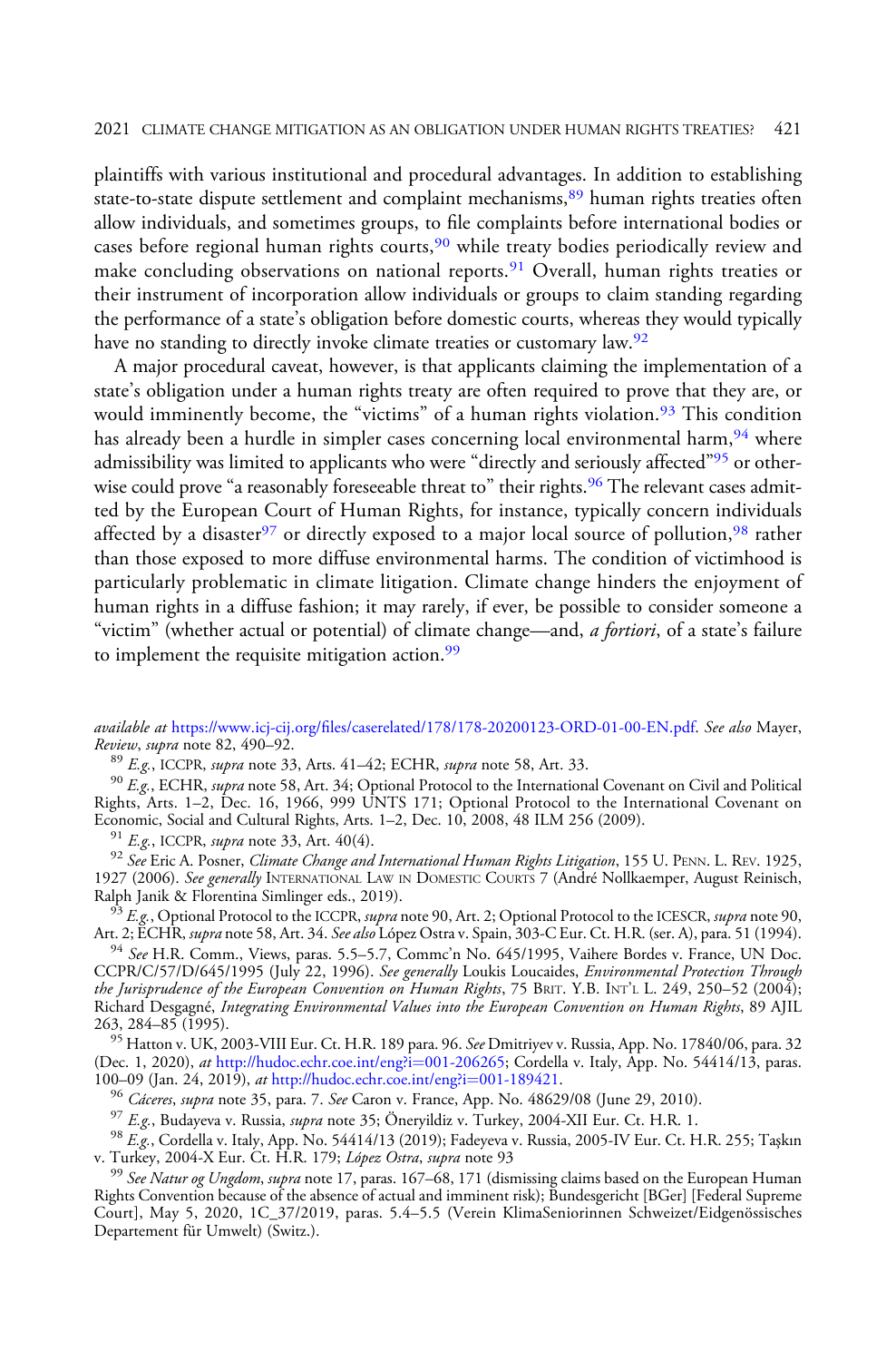Arguments aimed at overcoming this challenge have sometimes relied on scientific studies regarding probabilistic event attribution to suggest the possibility of identifying "victims" of climate change.100 However, scientists are divided about the soundness of such studies and, even more, about their relevance to litigation.<sup>101</sup> At any rate, attributing a weather event to climate change is only one of the links in the causal chain that must be established to prove that individuals are victims of a state's failure to take appropriate measures to protect their human rights. A weather event only affects an individual when, as the result of successive individual and collective decisions, this individual is exposed and vulnerable to the event. Thus, migration studies deny the possibility of identifying a discrete population of "climate migrants" on the ground that the influence of climate change on migration, albeit real, is diffuse and indirect.102 At the other extremity of the causal chain, attributing any "climate victim" to a state's conduct would require evidence that events affecting the individual were caused by the failure of that state to mitigate climate change, rather than by historical GHG emissions that took place before the scientific discovery of climate change, emissions of other states, or emissions that even the state's most stringent mitigation action would not have been able to prevent.

The absence of identifiable "victims" could strike a fatal blow to individual or group applications before regional human rights courts and complaints to treaty bodies. On the other hand, this caveat does not necessarily affect the other strategic advantages of human rights treaties, in particular the periodic adoption of concluding observations by treaty bodies or even the possibility of interstate complaint and dispute settlement procedures based on human rights treaties. Overall, domestic legal systems define their own conditions for standing, which are sometimes more favorable to the implementation of human rights treaties in the absence of identifiable victims, for instance when they permit public interest litigation. Thus, the Supreme Court of the Netherlands allowed Urgenda to invoke the ECHR in defense of a public interest even while noting that the association would lack standing before the European Court of Human Rights as "it is not itself a potential victim."<sup>103</sup> Similarly, standing remained unchallenged in *Natur og Ungdom*,<sup>104</sup> as Norwegian law expressly allows public interest litigation by interested NGOs.<sup>105</sup> By contrast, the European Union's General

<sup>100</sup> See, e.g., Petra Minnerop & Friederike Otto, Climate Change and Causation: Joining Law and Climate Science on the Basis of Formal Logic, 27 BUFF. ENVTL. L. REV 49 (2020); Sophie Marjanac & Lindene Patton, Extreme Weather Event Attribution Science and Climate Change Litigation: An Essential Step in the Causal Chain?, 36<br>J. ENERGY & NAT. RESOURCES L. 265 (2018); Knox, 2016 Report, supra note 26, para. 36. J. ENERGY & NAT. RESOURCES L. 265 (2018); Knox, 2016 Report, *supra* note 26, para. 36.<br><sup>101</sup> Field, et al., *supra* note 37, at 40. *See* Greg Lusk, *The Social Utility of Event Attribution: Liability, Adaptation,* 

and Justice-Based Loss and Damage, 143 CLIMATIC CHANGE 201 (2017); Mike Hulme, Attributing Weather Extremes to "Climate Change": A Review, 38 PROGRESS IN PHYSICAL GEOGRAPHY 499 (2014); Kevin E. Trenberth, Attribution of Climate Variations and Trends to Human Influences and Natural Variability, 2 WIRES

<sup>102</sup> E.g., W. Neil Adger, et al., *Human Security, in* CLIMATE CHANGE 2014: IMPACTS, *supra* note 37, at 770; Foresight, Migration and Global Environmental Change: Final Project Report (2011), at [https://www.gov.uk/gov](https://www.gov.uk/government/publications/migration-and-global-environmental-change-future-challenges-and-opportunities)[ernment/publications/migration-and-global-environmental-change-future-challenges-and-opportunities.](https://www.gov.uk/government/publications/migration-and-global-environmental-change-future-challenges-and-opportunities) See also BENOIT MAYER, THE CONCEPT OF CLIMATE MIGRATION 10-12 (2016); Calum T.M. Nicholson, Climate Change and the Politics of Causal Reasoning: The Case of Climate Change and Migration, 180 GEOGRAPHICAL J. 151 (2014). But see Jane McAdam, Protecting People Displaced by the Impacts of Climate Change: The UN Human Rights Committee and the Principle of Non-refoulement, 114 AJIL 708 (2020).<br><sup>103</sup> Urgenda (HR), supra note 16, para. 5.9.3.<br><sup>104</sup> Natur og Ungdom, supra note 17.<br><sup>105</sup> Lov om mekling og rettergang i sivile tvister [Act Relating t

LOV-2017-06-16-63, Sec. 15-8.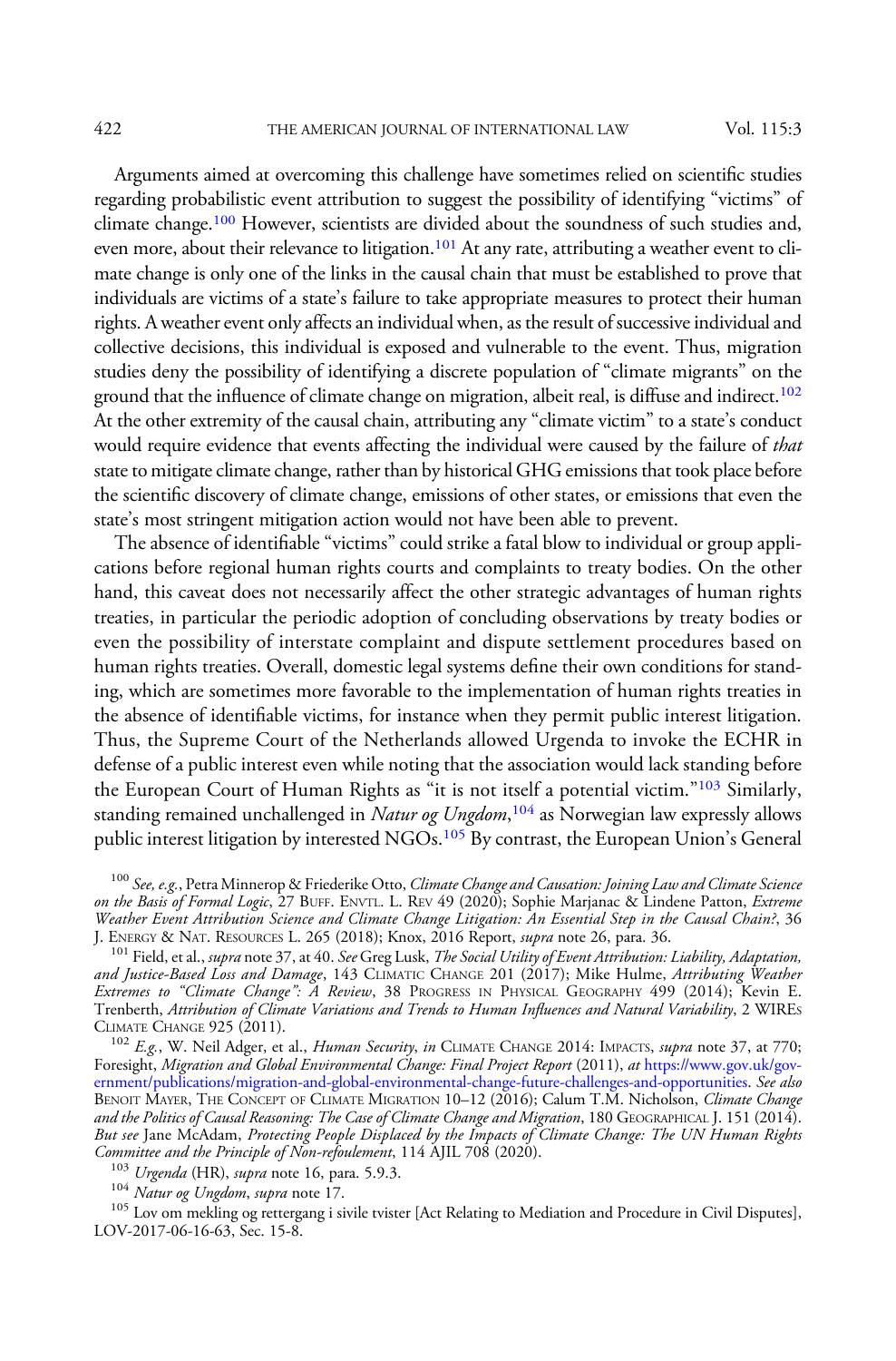Court dismissed as inadmissible a case challenging the compatibility of the European Union's 2030 mitigation target in light of the Charter of Fundamental Rights, in line with the limited conditions for standing under EU law, $106$  on the ground that the applicants had not established that the legislation they sought to challenge could infringe their fundamental rights.<sup>107</sup> The Administrative Court of Berlin also denied standing, on comparable grounds, to individual farmers and an NGO that claimed that additional mitigation action was essential to protect fundamental rights.<sup>108</sup> The Supreme Court of Ireland denied standing to an NGO making similar claims on constitutional and conventional bases.<sup>109</sup> Meanwhile, the French State Council allowed standing to townships and associations representing public interests to challenge the legality of the state's mitigation action, but not to individuals pursuing their own interests.<sup>110</sup>

This procedural difficulty reveals a more fundamental questions about the limitations of human rights law and adjudication with regard to climate change mitigation. When no victim can be identified, human rights no longer act as a "trump" over objectives of general interest;<sup>111</sup> rather, what is framed as "human rights protection"—the mitigation of climate change —itself becomes, in fact, an objective of general interest, which competes with other such objectives and with the protection of individual rights. One may question whether human rights law permits a judicial cost-benefit analysis of these various objectives of general interest,  $^{112}$  and more specifically whether human rights law can be interpreted as *requiring* states to pursue one such objective (with indirect human rights benefits) even if it comes at the expense of direct impacts on human rights. If so, how to ensure that the judicial process of interpreting and applying human rights law does not take over the political process of defining and balancing objectives of general interest? This question goes far beyond the scope of this Article, but it necessarily informs what, ultimately, one considers as the potential for human rights treaties to be interpreted *at all* as the source of an obligation to mitigate climate change.

# III. THE IDENTIFICATION OF IMPLIED MITIGATION OBLIGATIONS

This Part assesses whether human rights treaties imply an obligation to mitigate climate change. First, it identifies the difficulty of approaching the need for international cooperation in terms of human rights obligations: a state, acting on its own, is unable to achieve sufficient mitigation outcomes to effectively protect the human rights of individuals within its territory or under its jurisdiction. Second, it refutes three common arguments for the identification of implied mitigation obligations which rely, respectively, on (1) the extraterritorial application

- 
- 

International Human Rights and Climate Change, 38 GEORGIA J. INT'<sup>L</sup> & COMP. L. 511, 514 (2010). See also, e.g., Misdzi Yikh, supra note 22, paras. 19, 72. See generally William J. Aceves, Cost-Benefit Analysis and Human Rights, 95 ST. JOHN'<sup>S</sup> L. REV. 431 (2018).

<sup>&</sup>lt;sup>106</sup> Consolidated Version of the Treaty on the Functioning of the European Union, Art. 263(4), July 6, 2016, 2016 OJ (C 202) 47.

<sup>&</sup>lt;sup>107</sup> Case T-330/18, Carvalho v. Parliament, ECLI:EU:T:2019:324, para. 49 (May 8, 2019). The case is under appeal. *See* Appeal Notice, *supra* note 19. appeal. *See* Appeal Notice, *supra* note 19.<br><sup>108</sup> Backsen, supra note 22.<br><sup>109</sup> Friends of the Irish Environment v. Ireland, supra note 22, para. 7.24.<br><sup>110</sup> Grande-Synthe, supra note 19, paras. 3–7.<br><sup>111</sup> RONALD DWORKIN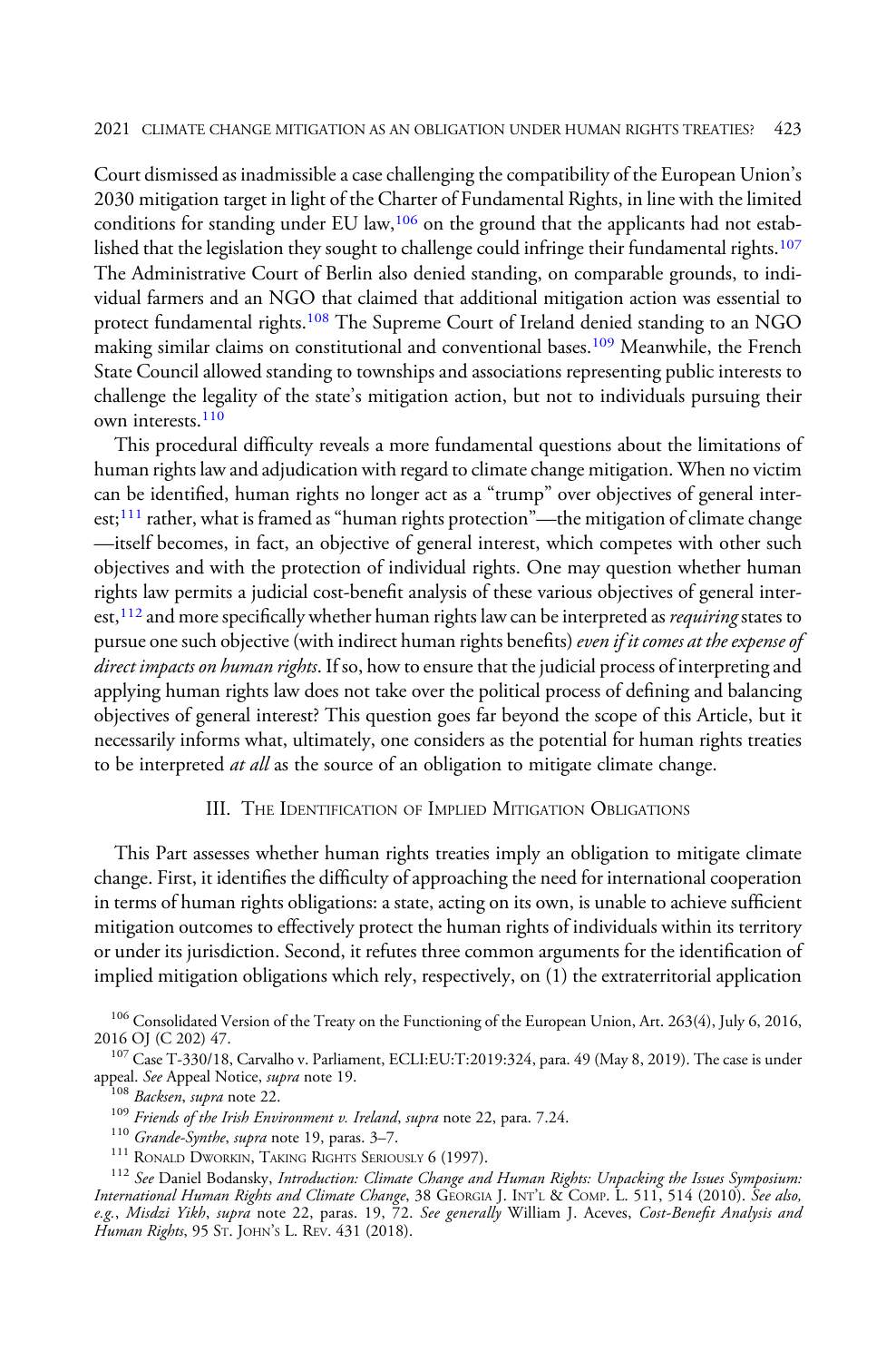of human rights treaties, (2) the interpretation of human rights obligations as "collective obligations," and (3) the existence of other-regarding obligations of cooperation as part of human rights treaties. Third, as an alternative theory, this Part submits that a state's obligation to protect a human right should be interpreted as implying a narrower, inward-looking obligation of cooperation, according to which a state must cooperate on the mitigation of climate change only to the extent that this may effectively benefit the enjoyment of that right by individuals within the state's territory or under its jurisdiction.

### A. The Problem

Acting on its own, a state is not generally capable of achieving mitigation outcomes that will make any real difference for the protection of the human rights of individuals within its territory or under its jurisdiction.<sup>113</sup> For instance, in *Urgenda*, the Netherlands was ordered to enhance its mitigation action in such a way as to achieve 9 percent reduction in its projected level of emission for  $2020$ ,  $^{114}$  that is, about 0.03 percent reduction in global GHG emissions that year.<sup>115</sup> Even if the same increase of ambition had been imposed on China, the largest GHG emitter, it would have translated into only about 2 percent reduction in global emissions.<sup>116</sup> Such incremental changes in global GHG emissions (a flow) would translate, after many years, only in very small differences in GHG concentration in the atmosphere (a stock), hence in very little tangible mitigation outcomes.

Incremental mitigation outcomes may unquestionably be worth achieving if one considers their diffuse, global, long-term benefits—even a tiny contribution to addressing "the greatest threat to human rights in the twenty-first century"<sup>117</sup> should be welcomed, as addressing a tiny part of an enormous problem. Yet, most of these benefits do not fall within the scope of what human rights treaties require states to do. In particular, a key obstacle to interpreting human rights treaties as the source of an obligation to mitigate climate change is that a state's human rights obligations are generally limited to its jurisdiction or territory,<sup>118</sup> whereas the impacts of climate change are global in nature.<sup>119</sup> When one only takes into account the

<sup>115</sup> Calculated based on the World Resources Institute's CAIT Climate Data Observer, 2017 GHG emissions data including LULUCF, retrieved from Climate Watch, Historical GHG Emissions (2021), *at* [https://www.](https://www.climatewatchdata.org/ghg-emissions)<br>climatewatchdata.org/ghg-emissions.

<sup>116</sup> Outcome of a 9% reduction in China's 2017 emissions, calculated based on data from *id.*<br><sup>117</sup> See Robinson, *supra* note 42.<br><sup>118</sup> See ICCPR, *supra* note 33, Art. 2(1); ECHR, *supra* note 58, Art. 1; MARKO MILANOV APPLICATION OF HUMAN RIGHTS TREATIES 263 (2011); see generally Section III.B.1 infra. This problem applies a fortiori in relation to constitutional rights, which states are not typically trying to apply to non-nationals outside their territory. *See, e.g.*, Agency for International Development v. Alliance for Open Society International Inc., 140 S. Ct. 2082, 2086 (2020). See also Natur og Ungdom, supra note 17, para. 149 (noting that the constitutional right to a healthy environment "does not generally protect against acts and effects outside the Kingdom of Norway

<sup>119</sup> See Knox, Climate Change and Human Rights Law, supra note 26, at 197; Boyle, Climate Change, the Paris Agreement and Human Rights, supra note 30, at 771. See also Communicated Case (Duarte Agostinho), supra note 20, first question to the parties.

<sup>&</sup>lt;sup>113</sup> See Alan Boyle, *Human Rights and the Environment: Where Next?*, 23 EUR. J. INT'L L. 613, 640–41 (2012). <sup>114</sup> See the Netherlands' Second Biennial Report under the UNFCCC 54 (Dec. 29, 2015), *at* https://unfccc.int

[documents/198934](https://unfccc.int/documents/198934) (predicting that existing measures would result in emissions around 181 MtCO<sub>2</sub>eq by 2020). The courts ordered the state to achieve 25% emissions reduction compared with 1990 levels. Assuming, as suggested by the same report, 1990 levels at 219 MtCO2eq, 25% emission reduction would require the state to reduce its emissions to 164 MtCO<sub>2</sub>eq by 2020.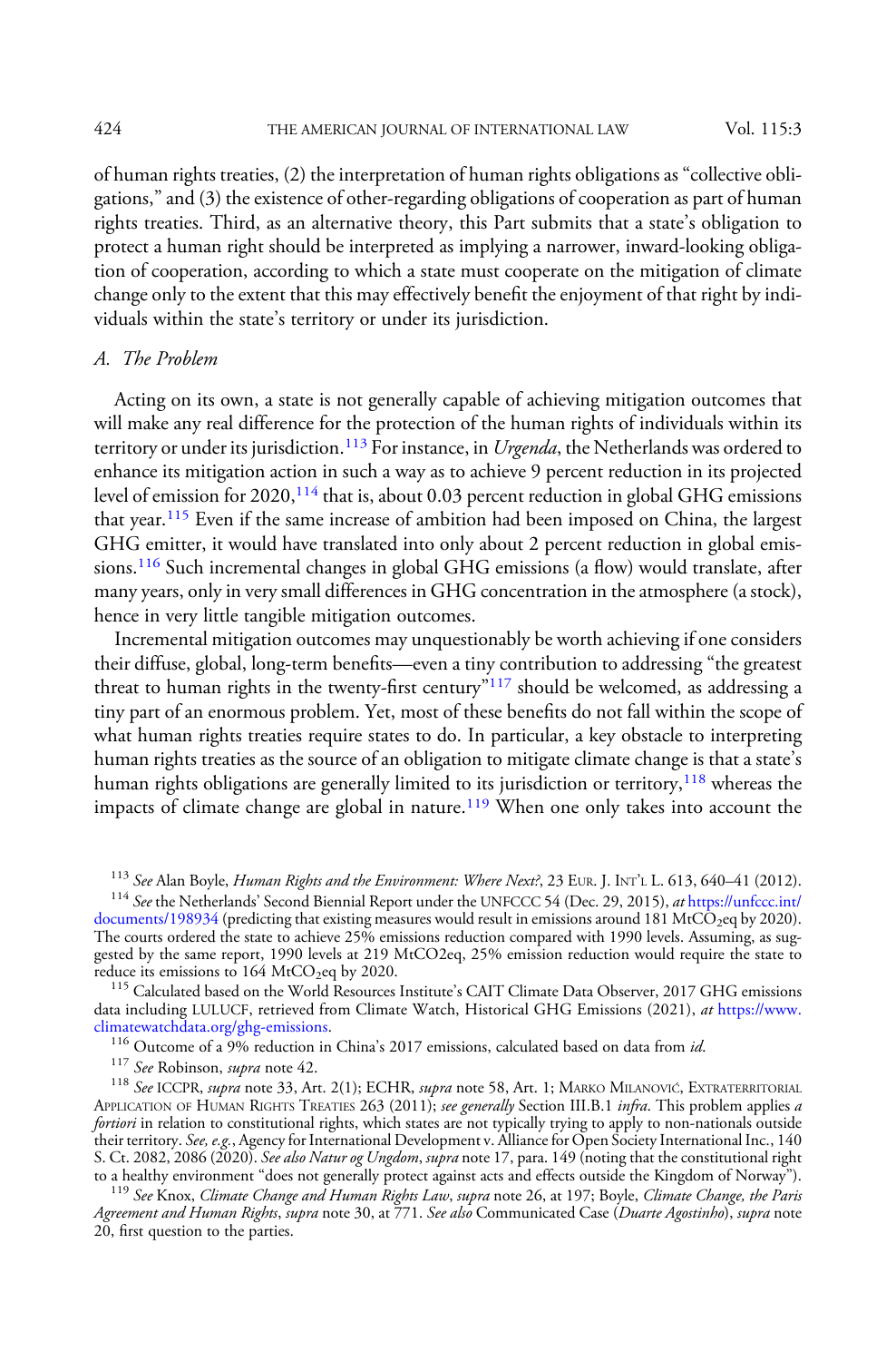benefits of a state's mitigation action that take place within the state's own territory, these mitigation outcomes appear not just tiny, but vanishingly small.

It is therefore likely that, within a state's territory or under its jurisdiction, the costs of any ambitious mitigation action will outweigh its benefits. For instance, all other things being equal, the inhabitants of the Netherlands would surely be better off if additional mitigation action had not been imposed on the state, hence eventually on them: Urgenda imposed significant public expenditure, and presumably higher energy prices, on the state's residents, $120$  for vanishingly small benefits for their human rights. A state (especially a small one), taken in isolation, would often do a better job at protecting the rights of individuals within its territory or under its jurisdiction by deciding *not* to burden them with mitigation action, investing instead in adaptation action or in various other policies that could achieve more tangible human rights benefits within the state's jurisdiction (e.g., police training, public education, or road safety). Thus embedded in human rights treaties is precisely the issue that has constantly plagued the UNFCCC negotiations: each state seeks to protect its own population—and, human rights treaties seem to suggest, is bound to do so—rather than pursuing their common interest in mitigating climate change.<sup>121</sup>

This problem is exacerbated by other limitations of human rights treaties: as these treaties focus on the rights of humans, they do not fully comprehend the utility of climate change mitigation for human welfare,<sup>122</sup> future generations,<sup>123</sup> or ecological resources.<sup>124</sup> Yet, addressing these exacerbating factors would not solve the key problem of territorial limitation. Human rights treaties may well evolve toward the recognition of new rights (e.g., to a healthy environment)<sup>125</sup> but, as long as they remain treaties on the protection of human rights, they will maintain generally an individualistic approach to human welfare, $126$  an anthropocentric approach to ecological resources, $127$  and, overall, a territorial approach to state obligations,  $128$ thus remaining indifferent to important benefits of mitigation action beyond the treaty rights. Likewise, even if human rights treaties were to be interpreted as granting rights to "future generations," $129$  the cost that a state incurs when implementing mitigation action would

<sup>120</sup> See Watts, supra note 64 (referring to Urgenda's estimate that compliance measures cost would amount to about  $\epsilon$ 3bn euros). about €3bn euros).<br><sup>121</sup> *See* text at note 3 *supra.*<br><sup>122</sup> *See* Eric A. Posner, *Human Welfare, Not Human Rights*, 108 COLUM. L. REV. 1758 (2008).<br><sup>123</sup> *See Natur og Ungdom, supra* note 17, paras. 163, 168 (discountin

"will not appear until far into the future"). *But see Neubauer, supra* note 22, para. 182 (finding that the German lawmaker breached its obligation to protect the right to life by failing to adopt adequate mitigation action applicable in the 2020s, as this would result in a need for more drastic mitigation action post-2030, with a disproportionate impact on future generations). See generally Anthony D'Amato, Do We Owe a Duty to Future Generations to Preserve the Global Environment?, 84 AJIL 190 (1990); Edith Brown Weiss, Our Rights and Obligations to Future<br>Generations for the Environment, 84 AJIL 198 (1990).

<sup>124</sup> See Conor Gearty, Do Human Rights Help or Hinder Environmental Protection?, 1 J. HUM. RTS & ENV'T 7

(2010).<br><sup>125</sup> See, e.g., Ademola Oluborode Jegede, *Arguing the Right to a Safe Climate Under the UN Human Rights*<br>System, 9 Int<sup>3</sup>L HUM. RTS. L. REV. 184 (2020).

<sup>126</sup> Desgagné, *supra* note 94, at 283–84, 294.<br><sup>127</sup> See Boyle, *Climate Change, the Paris Agreement and Human Rights, supra* note 30, at 768.<br><sup>128</sup> Sumudu Atapattu, *The Right to a Healthy Environment and Climate Change* HUMAN RIGHT TO A HEALTHY ENVIRONMENT 252, 265 (John H. Knox & Ramin Pejan eds., 2018); ATAPATTU, supra note 26, at 63.

 $129$  See Bridget Lewis, The Rights of Future Generations within the Post-Paris Climate Regime, 7 TRANSNAT'L ENVTL. L. 69 (2018); PETER LAWRENCE, JUSTICE FOR FUTURE GENERATIONS: CLIMATE CHANGE AND INTERNATIONAL LAW (2014).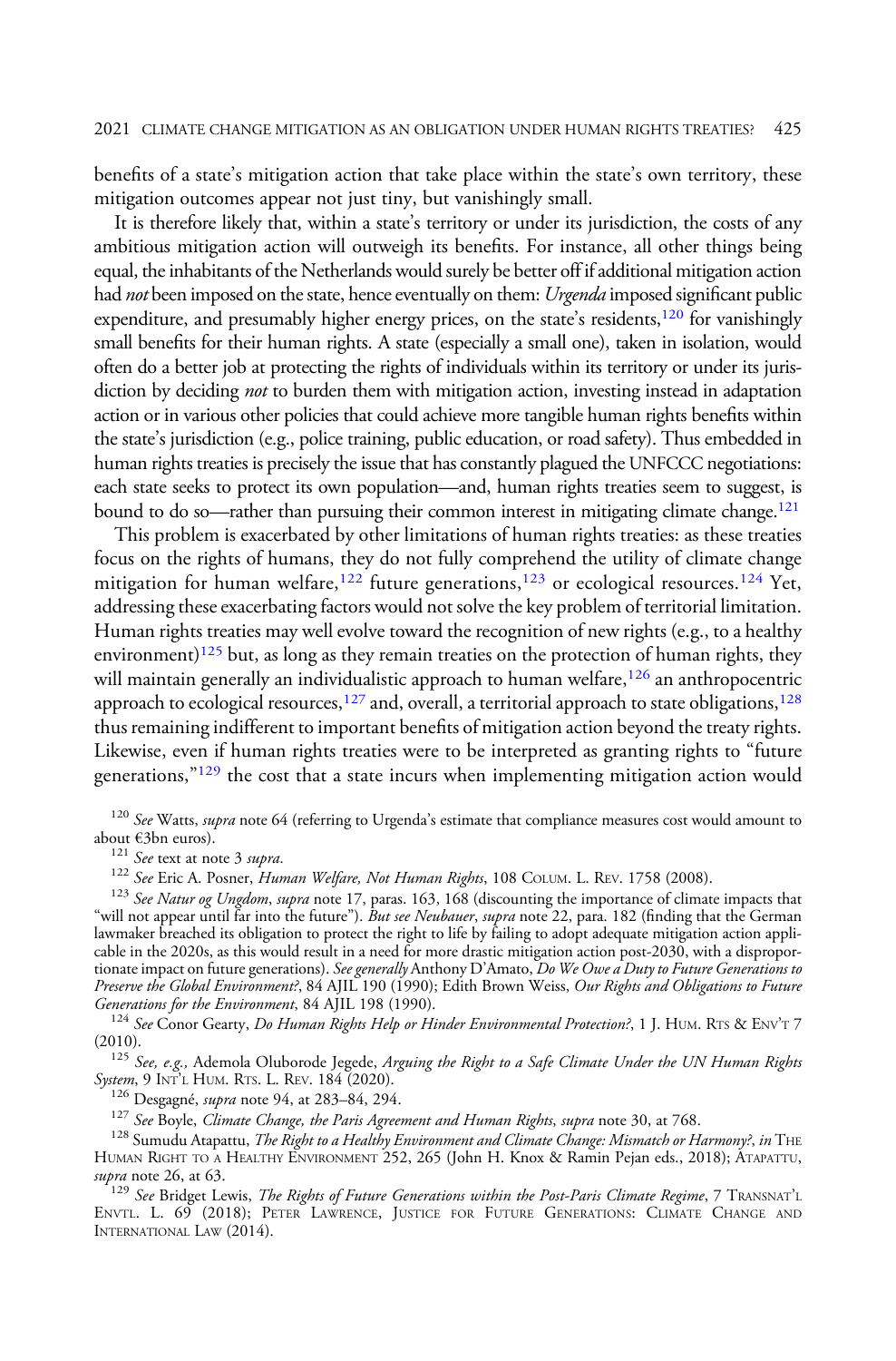often exceed the long-term benefits for present and future generations within its territory most of the benefits that justify ambitious mitigation action in any one country are those that would be enjoyed by the future population living in other countries.

# B. Invalid Solutions

Three main arguments have been made in attempts to overcome the problem described above and to justify the interpretation of human rights treaties as the source of an obligation to cooperate on the mitigation of climate change. The first argument is that human rights treaties create extraterritorial obligations relevant to climate change mitigation. The second argument is that states have"collective obligations"to protect human rights that require them to act in concert on climate change mitigation. The third argument is that human rights treaties include an extensive obligation for states to cooperate on the international protection of human rights, hence also on the mitigation of climate change. The following refutes these three arguments.

# 1. Extraterritorial Obligations

Scholars have highlighted the evolution of the case law regarding the extraterritorial application of human rights treaties to suggest that it could extend to the impacts of a state's failure to mitigate climate change.<sup>130</sup> But while the question of extraterritorial application has long been unsettled, it is now relatively well established that states' human rights obligations apply extraterritorially only in limited circumstances—mainly where the state exercises "effective control" over an area or a person,  $131$  for instance in cases relating to "[b]elligerent occupation and physical custody over detained individuals."<sup>132</sup> The capacity of a state to achieve incremental emission reduction does not imply any "effective control,"for instance, on the human rights impact of a heatwave occurring decades later in a different part of the world.<sup>133</sup> A few authorities continue to suggest an extension of the geographical scope of some treaty obligations, in particular with regard to the right to life, to situations where a state merely exercises "power" (not necessarily amounting to "effective control") upon an individual's right in such

<sup>&</sup>lt;sup>130</sup> See, Boyle, Human Rights and the Environment: Where Next?, supra note 113, at 617; John H. Knox, Human Rights Principles and Climate Change, in THE OXFORD HANDBOOK OF INTERNATIONAL CLIMATE CHANGE LAW 213, 226–27 (Cinnamon P. Carlarnet, Kevin R. Gray & Richard Tarasofsky eds., 2016); Humphreys, *supra* note 58, at 5. *See also* CEDAW, et al., *supra* note 14, paras. 1, 3; Helen Duffy & Lucy Maxwell, *People v Arctic Oil Before* Supreme Court of Norway: What's at Stake for Human Rights Protection in the Climate Crisis?, EJIL:TALK! (Nov. 13, 2020), at [https://www.ejiltalk.org/people-v-arctic-oil-before-supreme-court-of-norway-whats-at-stake-for-](https://www.ejiltalk.org/people-v-arctic-oil-before-supreme-court-of-norway-whats-at-stake-for-human-rights-protection-in-the-climate-crisis)

<sup>&</sup>lt;sup>131</sup> See M.N. v. Belgium, App. No. 3599/18, paras. 96–126 (May 5, 2020), at [http://hudoc.echr.coe.int/eng?](http://hudoc.echr.coe.int/eng?i=001-202468) [i](http://hudoc.echr.coe.int/eng?i=001-202468)=[001-202468](http://hudoc.echr.coe.int/eng?i=001-202468); The Environment and Human Rights, Advisory Opinion OC-23/17, Inter-Am. Ct. H.R. (ser. A) No. 2, para. 81 (Nov. 15, 2017); Al-Skeini v. United Kingdom, 2011-IV Eur. Ct. H.R. 99, para. 131; Armed Activities on the Territory of the Congo (Dem. Rep. Congo v. Uganda), 2005 ICJ Rep. 168, para. 216 (Dec. 19); Construction of a Wall, supra note 118, para. 109. See also Olivier De Schutter, Asbjørn Eide, Asfaq Khalfan, Marcos Orellanan, Margot Salomon & Ian Seiderman, Commentary to the Maastricht Principles on Extraterritorial Obligations of States in the Area of Economic, Social and Cultural Rights, 34 HUM. RTS. Q. 1084,<br>1104–05 (2012).

 $^{132}$  Yuval Shany, *The Extraterritorial Application of International Human Rights Law*, 409 RECUEIL DES COURS 9, 28 (2019).

<sup>&</sup>lt;sup>133</sup> See, e.g., Stephen Humphreys, *Competing Claims: Human Rights and Climate Harms, in* HUMAN RIGHTS AND CLIMATE CHANGE, supra note 26, at 55. See also text at notes 101-102 supra.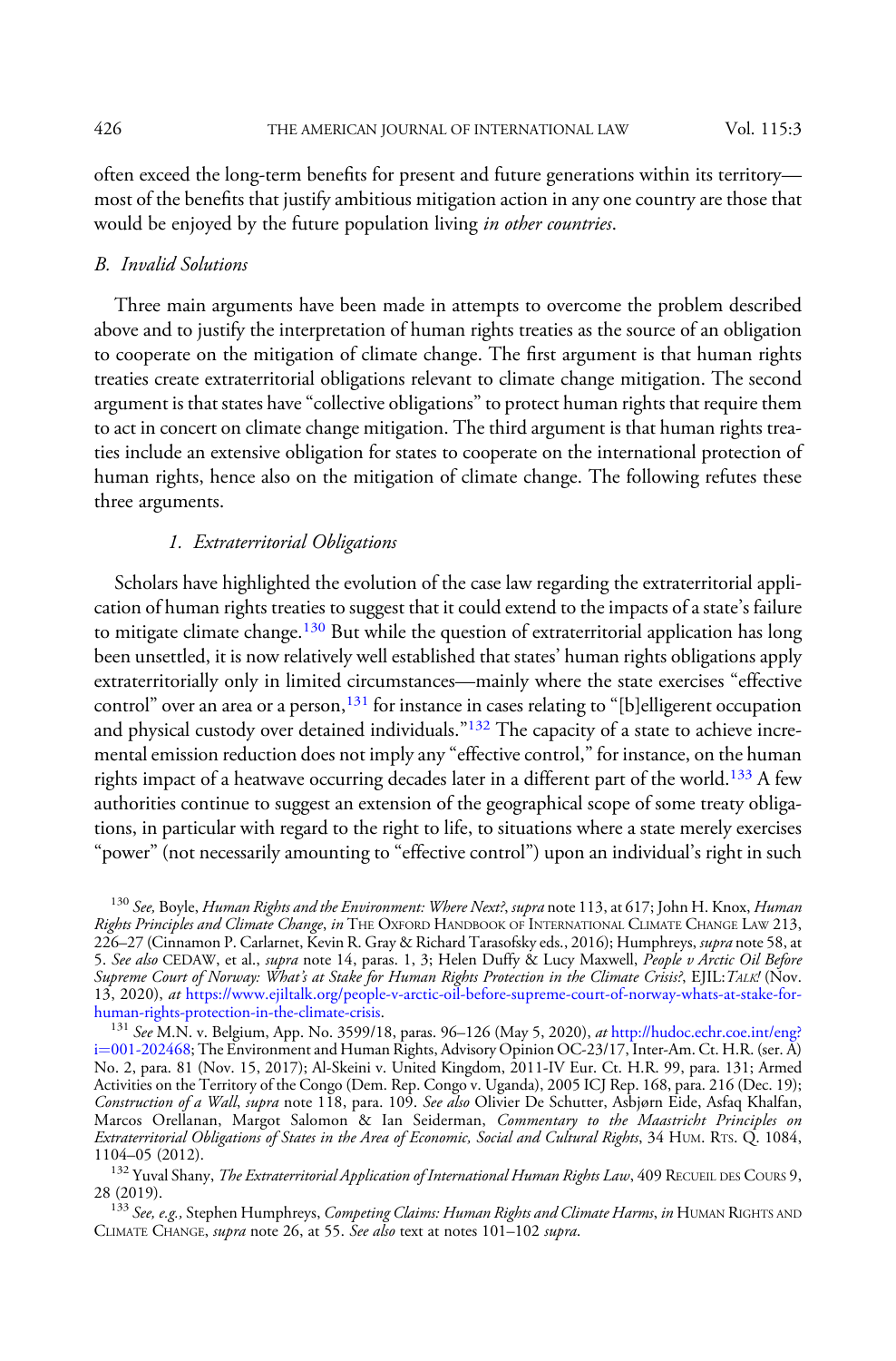a way as to affect that individual "in a direct and reasonably foreseeable manner"<sup>134</sup>—but it is difficult to see how a state's capacity to achieve nominal reductions in global GHG emissions could constitute such power or affect individuals' rights in any "direct" manner.

A 2017 advisory opinion of the Inter-American Court of Human Rights (IACtHR) on human rights and the environment pointed out that individuals whose rights are affected by transboundary environmental harm could be found to be under the effective control of the state of origin.<sup>135</sup> The Court, however, insisted that such extraterritorial application of human rights obligations is limited to "exceptional situations"<sup>136</sup> and occurs only where "there is a causal link between the act that originated in its territory and the infringement of the human rights of persons outside its territory."<sup>137</sup> In other words, a state's failure to prevent transboundary environmental harm may, but does not *necessarily*, imply a breach of its obligation to protect human rights. For the human rights impact to be within the state's effective control, the causal link between the state's conduct and the human rights impacts must at the very least be significant, probably even relatively proximate, rather than remote and tenuous.<sup>138</sup> Thus, Walter Kälin and Jörg Künzli compare the advisory opinion with a case where a bullet had been shot at someone across an international border.<sup>139</sup> By contrast to what may happen in certain cases of direct transboundary environmental harm, there is no "smoking gun" (or factory) to blame for the impacts of climate change on human rights. As such, it is implausible that the impacts of climate change could ever fall within the effective control of a state—or that they could be considered the direct and reasonably foreseeable consequence of a state's conduct—on the sole ground of the state's ability to achieve marginal reductions in global GHG emissions.<sup>140</sup>

There is no obvious possibility for the judicial interpretation of human rights treaties to evolve in ways that would apply human rights obligations to the global impacts of a state's GHG emissions. In many cases, a broad extraterritorial application would be irreconcilable with the text of human rights treaties whose geographical scope is explicitly limited to the state's "territory" or "jurisdiction."<sup>141</sup> These treaty provisions would be devoid of any effectiveness (effet utile)<sup>142</sup> if every individual affected by the state's conduct was considered ipso

<sup>134</sup> H.R. Comm., General Comment No. 36, *supra* note 35, para. 63. See Afr. Comm'n Hum. & Peoples Rts., General Comment No. 3, The Right to Life (Article 4), para. 14 (2015) ("conduct which could reasonably be foreseen to result in an unlawful deprivation of life"); Andreou v. Turkey, App. No. 45653/99, para. 25 (Oct. 27, 2009), *at* [http://hudoc.echr.coe.int/eng?i](http://hudoc.echr.coe.int/eng?i=001-95295)=[001-95295](http://hudoc.echr.coe.int/eng?i=001-95295) ("direct and immediate cause of . . . injuries").<br><sup>135</sup> Advisory Opinion OC-23/17, *supra* note 131, para. 104.<br><sup>136</sup> Id., para. 104(d).<br><sup>136</sup> Id., paras. 101, 103

75, 180–81 (2019); Annalisa Savaresi & Juan Auz, Climate Change Litigation and Human Rights: Pushing the Boundaries, 9 CLIMATE L. 244, 255 (2019); Christopher Campbell-Duruflé & Sumudu Anopama Atapattu, The Inter-American Court's Environment and Human Rights Advisory Opinion: Implications for International Climate Law, 8 CLIMATE L. 321 (2018); Monica Feria-Tinta & Simon C. Milnes, The Rise of Environmental Law in International Dispute Resolution: The Inter-American Court of Human Rights Issues a Landmark Advisory Opinion on the Environment and Human Rights, 27 Y.B. INT'L ENVIL. L. 64, 78–79 (2016).<br><sup>141</sup> See, e.g., KÄLIN & KÜNZLI, supra note 32, at 134.<br><sup>142</sup> On the doctrine of effectiveness (*effet utile*) in treaty interpretation

Convention on the Elimination of All Forms of Racial Discrimination (Geor. v. Russ.), Judgment on Preliminary Objections, 2011 ICJ Rep. 70, para. 133; Territorial Dispute (Libya /Chad), 1994 ICJ Rep. 25,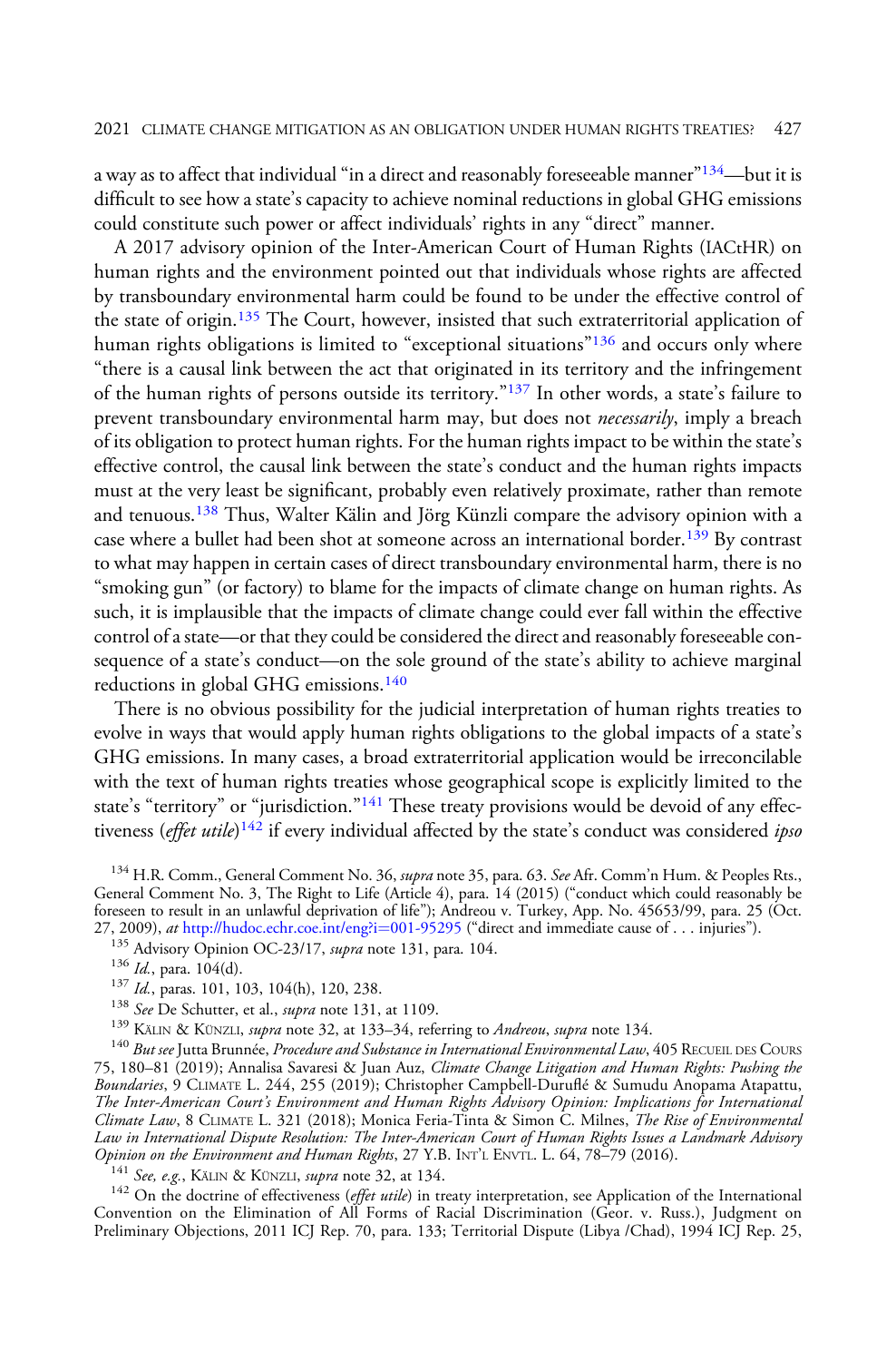facto within that state's "jurisdiction." Even with regard to treaties without explicit jurisdictional limitation, such as the International Covenant on Economic, Social and Cultural Rights (ICESCR),<sup>143</sup> an extensive extraterritorial application of positive human rights obligations would be inconsistent with subsequent state practice: $144$  states do not generally take the same measures to protect, for instance, the right to health beyond their territory as they do within it.<sup>145</sup> Thus, the authors calling for an extensive interpretation of extraterritorial jurisdiction generally "accept that States cannot be legitimately expected to be held accountable for all acts or omissions that somehow adversely affect the enjoyment of human rights by all individuals, anywhere in the world."<sup>146</sup>

# 2. "Collective Obligations"

Another line of argument suggests that, when approaching climate change mitigation as a human rights obligation, states must set their national interests aside and discharge their obligations as a group (i.e., the international community or the group of the parties to a treaty). Such a "collective obligation," $147$  if it is understood as an obligation held by a collective, is probably a contradiction in terms: only an (individual) legal person can incur an obligation and be held responsible for its breach.<sup>148</sup> No source or authority demonstrates the existence of a"collective obligation" of the international community as a whole or the parties to a treaty, as a single legal person, to protect human rights or to mitigate climate change.

The Supreme Court in *Urgenda* relied on a similar assumption when suggesting that the Netherlands, while unable to achieve globally significant mitigation outcomes on its own, had nonetheless to do its best. The Court asserted that the state's obligation to protect human rights is to be interpreted in light of a "joint responsibility" under the UNFCCC, which

para. 51 (Feb. 3); Free Zones of Upper Savoy and the District of Gex (Fr. v. Switz.), Order, 1929 PCIJ (ser. A) No. 22, at 13 (Aug. 19).<br><sup>143</sup> ICESCR, *supra* note 33, Art. 2(1).

 $144$  Vienna Convention on the Law of Treaties, Art. 31(3)(b), May 23, 1969, 1155 UNTS 331 [hereinafter VCLT]. *See generally Construction of a Wall, supra* note 118, para. 112 (noting that the ICESCR "guarantees rights which are essentially territorial"); KÄLIN & KÜNZLI, *supra* note 32, at 126. *But see* CESCR, General Comment No. 24, State Obligations Under the International Covenant on Economic, Social and Cultural Rights in the Context of Business Activities, para. 30, UN Doc. E/C.12/GC/24 (Aug. 10, 2017); CESCR, General Comment No. 14, Right to Health (Art. 12), para. 39, UN Doc. E/C.12/2000/4 (Aug. 11, 2000).

 $^{145}$  For instance, in addressing the COVID-19 pandemic, states have generally not made as much effort to make vaccines available to the populations of foreign countries as they have done for the benefit of their own population. See OHCHR Press Release, Statement by UN Human Rights Experts: Universal Access to Vaccines Is Essential for Prevention and Containment of COVID-19 Around the World (Nov. 9, 2020), at [https://www.ohchr.org/EN/](https://www.ohchr.org/EN/NewsEvents/Pages/DisplayNews.aspx?NewsID=26484) [NewsEvents/Pages/DisplayNews.aspx?NewsID](https://www.ohchr.org/EN/NewsEvents/Pages/DisplayNews.aspx?NewsID=26484)=[26484](https://www.ohchr.org/EN/NewsEvents/Pages/DisplayNews.aspx?NewsID=26484) (acknowledging widespread "supply and vaccine nationalism"); Oxfam, Small Group of Rich Nations Have Bought Up More Than Half the Future Supply of Leading COVID19 Vaccine Contenders (Sept. 17, 2020), at [https://www.oxfam.org/en/press-releases/small-group-rich-nations](https://www.oxfam.org/en/press-releases/small-group-rich-nations-have-bought-more-half-future-supply-leading-covid-19)[have-bought-more-half-future-supply-leading-covid-19.](https://www.oxfam.org/en/press-releases/small-group-rich-nations-have-bought-more-half-future-supply-leading-covid-19)<br><sup>146</sup> Shany, *supra* note 132, at 29.

 $^{147}$  E.g., Anna Huggins, *The Evolution of Differential Treatment in International Climate Law: Innovation,* Experimentation, and "Hot" Law, 8 CLIMATE L. 195, 204 (2018); Jacqueline Peel, Climate Change, in THE PRACTICE OF SHARED RESPONSIBILITY IN INTERNATIONAL LAW 1009, 1024 (André Nollkaemper & Ilias Plakokefalos eds., 2017); Daniel Bodansky, The Legal Character of the Paris Agreement, 25 REV. EUR. COMP. & INT'L ENVTL. L. 142, 145–47 (2016); Rajamani, *supra* note 4, at 503; Christina Voigt, *The Paris Agreement: What* Is the Standard of Conduct for Parties?, 26 QUESTIONS INT'L L. 17, 17 (2016).

<sup>148</sup> See Reparation for Injuries Suffered in the Service of the United Nations, Advisory Opinion, 1949 ICJ Rep. 171, 179 (Apr. 11).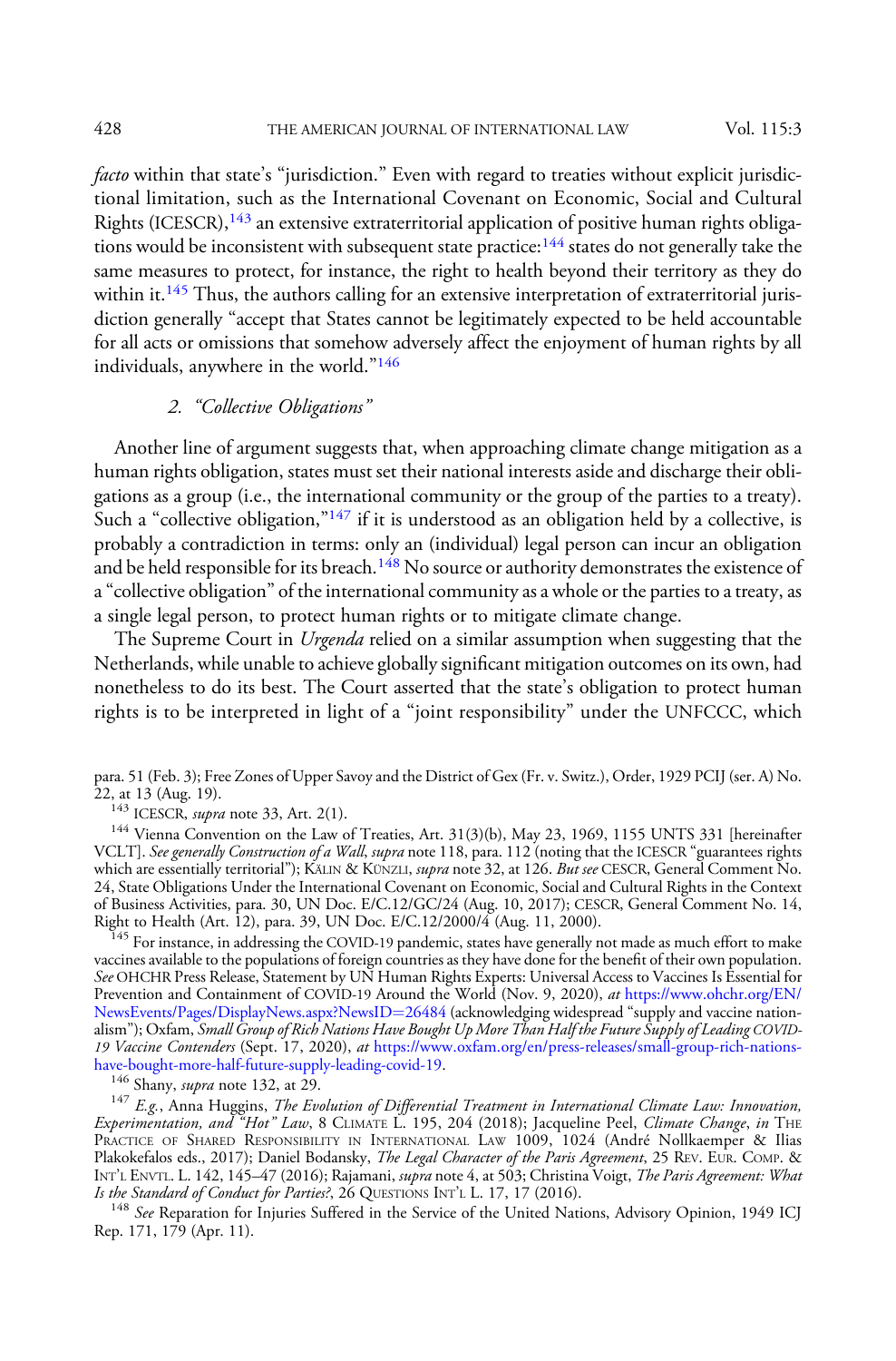translates into a "partial responsibility" of the Netherlands to "do 'its part'" in global mitigation action.<sup>149</sup> Regrettably, the Court did not specify the source of this "joint responsibility." Climate treaties define collective objectives on climate change mitigation (e.g., the long-term goal of holding global warming "well below 2 °C" and to pursue efforts toward 1.5 °C)<sup>150</sup> and principles guiding burden-sharing (e.g., common but differentiated responsibilities and respective capabilities), but they do not impose any joint or collective *obligations*.<sup>151</sup> These treaties require each party to take unspecified measures on climate change mitigation,<sup>152</sup> not to "do its part" to ensure the achievement of the treaty's objective.<sup>153</sup> Nor can such an obligation arise from customary international law<sup>154</sup> or from subsequent practice in application of a treaty, for lack of consistent state practice: states, on their own admission, have not generally been communicating and implementing mitigation action consistent with the temperature targets included in the Paris Agreement.<sup>155</sup>

John Knox appeared to envisage a comparable argument nested under human rights treaties when discussing their extraterritorial application. He suggested that "the states contributing most to the warming" could be considered to have effective control over "particularly extreme impacts [of climate change], such as the effect of climate change on small island states."<sup>156</sup> For the reasons exposed above,<sup>157</sup> it is unlikely that an individual state would exercise "effective control" over the impacts of climate change. Knox may have been suggesting that a different conclusion could be reached if one considered the largest GHG emitters as a group, *collectively* holding an obligation to protect human rights. However, there is no evidence that human rights treaties create any such "collective obligation."

<sup>153</sup> See R v. Heathrow Airport, supra note 76, para. 71 (noting, in relation to the Arts. 2 and 4(1) objectives, that "the Paris Agreement did not impose an obligation on any state to adopt a binding domestic target to ensure that those objectives were met"); Benoit Mayer, Temperature Targets and State Obligations on the Mitigation of Climate Change, 33 J. ENVTL. L. (forthcoming).

<sup>154</sup> Unless one follows a purely deductive approach to the identification of customary international law, which, however, the doctrine has generally rejected. *See* text at note 85 *supra*. however, the doctrine has generally rejected. *See* text at note 85 *supra*.<br><sup>155</sup> *See, e.g.*, Dec. 1/CP.21, *supra* note 5, pmbl., paras. 10, 17; Dec. 1/CP.25, *supra* note 5, para. 8;

Dec. 1/CMA.2 para. 5, UN Doc. FCCC/PA/CMA/2019/6/Add.1 (Mar. 16, 2020). *See also, e.g.*, UNEP, EMISSIONS GAP REPORT 2020 (2020); UNFCCC Secretariat, Aggregate Effect of the Intended Nationally Determined Contributions: An Update, para. 42, UN Doc. FCCC/CP/2016/2 (2016). With regard to long-term low greenhouse gas emission development strategies communicated so far, see Climate Action Tracker, Paris Agreement Turning Point 1 (Dec. 2020), at [https://climateactiontracker.org/publications/](https://climateactiontracker.org/publications/global-update-paris-agreement-turning-point) [global-update-paris-agreement-turning-point](https://climateactiontracker.org/publications/global-update-paris-agreement-turning-point) (suggesting that, when read in line with existing NDCs, these strategies would likely result in a warming of 2.9 °C). With regard to new and updated NDCs communicated by the end of 2020, see UNFCCC Secretariat, Nationally determined contributions under the Paris Agreement: Synthesis Report by the Secretariat, para. 13, UN Doc. FCCC/PA/CMA/2021/2 (2021), concluding that these

<sup>156</sup> Knox, *Climate Change and Human Rights Law, supra* note 26, at 204 (emphasis added). <sup>157</sup> See text at note 116 *supra*.

<sup>&</sup>lt;sup>149</sup> *Urgenda* (HR), *supra* note 16, para. 5.7.1.<br><sup>150</sup> Paris Agreement, *supra* note 1, Arts. 2(1)(a), 4(1); Dec. 10/CP.21, para. 4, UN Doc. FCCC/CP/2015/10/Add.2<br>(Jan. 29, 2016). *See also* Dec. 1/CP.16, *supra* note

<sup>&</sup>lt;sup>151</sup> See Maiko Meguro, State of the Netherlands v. Urgenda Foundation, 114 AJIL 729, 734 (2020). But see Alexander Zahar, Collective Obligation and Individual Ambition in the Paris Agreement, 9 TRANSNAT'L ENVTL. L.

<sup>165 (2020).&</sup>lt;br><sup>152</sup> *See, e.g.*, UNFCCC, *supra* note 1, Art. 4(1)(b); Paris Agreement, *supra* note 1, Art. 4(3) (requiring NDCs to reflect the party's "highest possible ambition," without explicit link to the treaty objective on climate change mit-<br>igation). *See also* Meguro, *supra* note 151, at 733.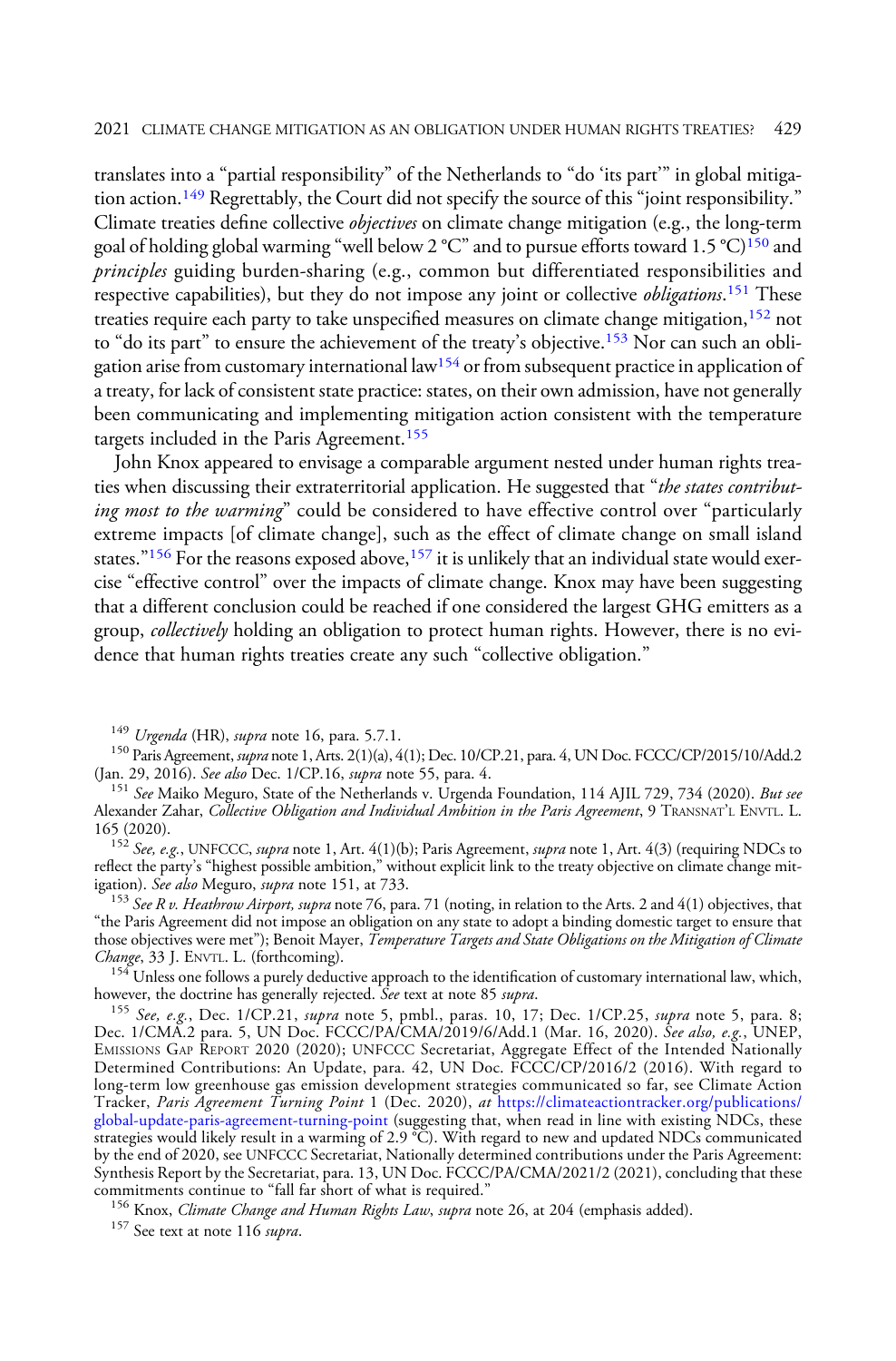430 THE AMERICAN JOURNAL OF INTERNATIONAL LAW Vol. 115:3

Such arguments are often based on a misreading of the law of state responsibility. The applicants in *Duarte Agostinho*, a case currently pending before the European Court of Human Rights, refer to the Guiding Principles on Shared Responsibility to support their claim that states have a "shared responsibility" for the impacts of climate change on human rights.<sup>158</sup> Similarly, Margaretha Wewerinke-Singh relies on the concept of joint and several responsibility to invoke the obligation of a state to contribute to climate change mitigation.159 Yet, neither the Guiding Principles on Shared Responsibility nor the concept of joint and several responsibility support the purported conclusions. The Guiding Principles seek to define the *content* of a state's responsibility when one or several other states are concurrently responsible for an internationally wrongful act; these Principles do not define primary obligations or any other of the *conditions* under which one or several states may initially be considered to be in breach of a primary obligation.<sup>160</sup> Likewise, the doctrine of joint and several responsibility, if applicable in international law at all, determines the consequences of a state's responsibility, not its existence.<sup>161</sup>

These arguments often converge toward Article 47 of the Articles on State Responsibility, which envisages the situation where several states are responsible for the same internationally wrongful act.<sup>162</sup> However, the International Law Commission made it clear that Article 47 is only interested in the situation "where *a single course of conduct* is at the same time attributable to several states and is internationally wrongful to each of them,"<sup>163</sup> and that Article 47 does not constitute an exception to the principle of independent responsibility.<sup>164</sup> The Commentary thus notes that Article 47 does not apply *ipso facto* to situations "where several States by separate internationally wrongful conduct have contributed to causing the same damage," for instance where "several States . . . contribute to polluting a river by separate discharge of pollutants."<sup>165</sup> In such situations, the Commission adds, "the responsibility of each participating State is determined individually, on the basis of its own conduct and by reference to its own international obligations."<sup>166</sup> Thus, nothing in the law of state responsibility extends to a group of states taken as a whole the obligation applicable individually to each of them.

<sup>158</sup> Application Form, Annex, paras. 11-13, Duarte Agostinho v. Portugal, supra note 20, available at [http://](http://climatecasechart.com/non-us-case/youth-for-climate-justice-v-austria-et-al) [climatecasechart.com/non-us-case/youth-for-climate-justice-v-austria-et-al.](http://climatecasechart.com/non-us-case/youth-for-climate-justice-v-austria-et-al) See Paul Clark, Gerry Liston & Ioannis Kalpouzos, Climate Change and the European Court of Human Rights: The Portuguese Youth Case, EJIL: TALK! (Oct. 6, 2020), at [https://www.ejiltalk.org/climate-change-and-the-european-court-of-human-rights-the](https://www.ejiltalk.org/climate-change-and-the-european-court-of-human-rights-the-portuguese-youth-case)[portuguese-youth-case;](https://www.ejiltalk.org/climate-change-and-the-european-court-of-human-rights-the-portuguese-youth-case) Gerry Liston, Enhancing the Efficacy of Climate Change Litigation: How to Resolve the

<sup>159</sup> WEWERINKE-SINGH, *supra* note 26, at 93–96. See Urgenda (HR), supra note 16, para. 5.7.6 (referring to DARSIWA, supra note 88, Art. 47).

<sup>160</sup> See André Nollkaemper, Jean d'Aspremont, Christiane Ahlborn, Berenice Boutin Nataša Nedeski & Ilias Plakokefalos, *Guiding Principles on Shared Responsibility in International Law*, 31 EUR. J. INT'L L. 15, 24 (Princ. 2, cmt. para. 2) (2020).

<sup>161</sup> See Oil Platforms (Iran v. U.S.), Judgment on Merits, 2003 ICJ Rep. 324, paras. 73–74 (Nov. 6) (sep. op., Simma, J.) [hereinafter *Oil Platforms*]; DARSIWA, *supra* note 88, Art. 47, cmt. para. 3.

<sup>162</sup> See, e.g., Urgenda (HR), supra note 16, para. 5.7.6; WEWERINKE-SINGH, supra note 26, at 92; Liston, supra note 158, at 251–54.

 $^{163}$  DARSIWA, *supra* note 88, Art. 47, cmt. para. 3 (emphasis added).  $^{164}$  *M* 

 $^{165}$ Id., para. 8. See Corfu Channel (UK v. Alb.), Judgment, 1949 ICJ Rep. 4, 22–23 (Apr. 9).  $^{166}$  DARSIWA, *supra* note 88, Art. 47, cmt. para. 8.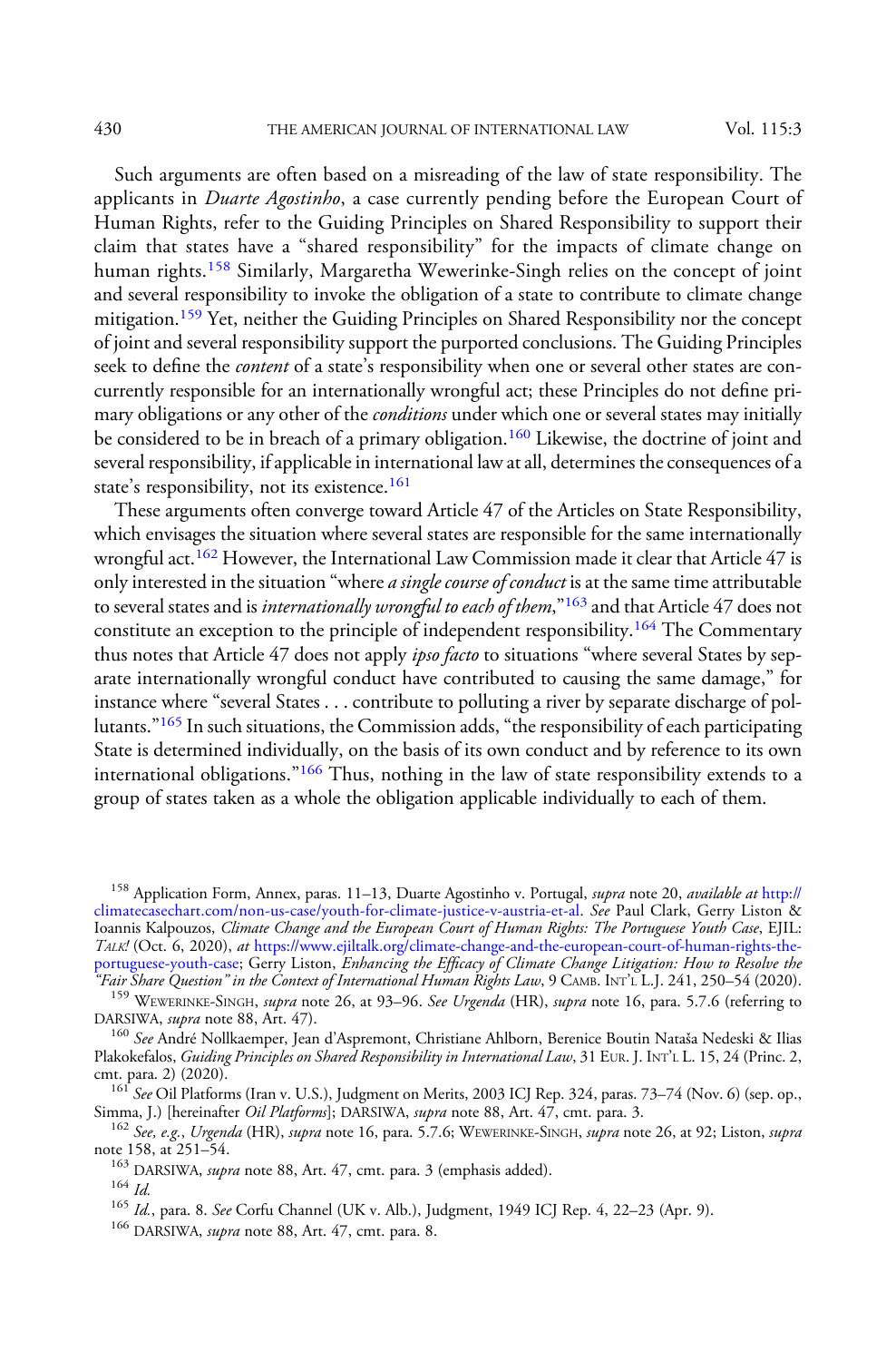## 3. Other-Regarding Obligations of Cooperation

It is only through international cooperation that global GHG emissions can be reduced in ways that benefit all.<sup>167</sup> This observation led Knox, in an influential report to the Human Rights Council, to point out that all states have an obligation to cooperate in addressing issues of international concern, as spelled out in particular under Article 55 of the UN Charter and the preamble to the UNFCCC.<sup>168</sup> This general international law obligation of cooperation, Knox suggests, "provides a framework for considering the application" of positive obligations on the protection of human rights in relation to climate change.<sup>169</sup> If a state must take the interests of other states into account, then, arguably, it must seek to mitigate climate change. Crucially, Knox considers this other-regarding<sup>170</sup> obligation of cooperation as one of "the human rights obligations of States in relation to climate change."<sup>171</sup> On this basis, Knox suggests that, under human rights law, states have"not only to implement current intended contributions, but also to strengthen those contributions to meet the [temperature] targets set out in article 2 of the Paris Agreement."<sup>172</sup>

Yet, while states certainly have an obligation to cooperate on climate change mitigation under general international law,  $173$  this obligation cannot readily be characterized as a "human rights obligation." Article 55 of the UN Charter mentions "respect for, and observance of, human rights" $174$  as one of the fields in which states must cooperate, but it does not—at least not expressly—create an obligation to cooperate on the *protection* of human rights.<sup>175</sup> If climate change mitigation falls within the ambit of the obligation of cooperation under the UN Charter, it is more convincingly under the first two paragraphs of Article 55: as either an issue affecting "standards of living . . . and conditions of economic and social progress and development," or as the source of "international economic, social, health, and related problems."<sup>176</sup>

Overall, human rights treaties do not typically include any obligation of international cooperation. The few human rights treaties that mention "international assistance and cooperation" at all, like the ICESCR,<sup>177</sup> have often been construed as requiring states to consider

<sup>167</sup> See note 1 supra.<br><sup>168</sup> Knox, 2016 Report, supra note 26, paras. 43–44, citing UN Charter, Arts. 55–56; UNFCCC, supra note 1,<br>pmbl., para. 7. *See also, e.g.*, De Schutter, et al., *supra* note 131, at 1091, 1095–96.

<sup>169</sup> Knox, 2016 Report, *supra* note 26, para. 45.<br><sup>170</sup> I borrow the phrase from Eyal Benvenisti, *Sovereigns as Trustees of Humanity: On the Accountability of States*<br>*to Foreign Stakeholders*, 107 AJIL 295 (2013).

<sup>171</sup> Knox, 2016 Report, *supra* note 26, para. 48. 172 Id., para. 77. 173 *See, e.g.*, UN Charter, Arts. 55–56. Knox's argument runs parallel to an interpretation of the customary 173 *See, e.g.*, UN Charter, Arts. 55–56 international law obligation of due diligence as requiring states to mitigate climate change. See text at notes 81–85 supra. The obligation of states to prevent transboundary environmental harm and their obligation to cooperate come hand in hand when global cumulative environmental harm is concerned.

 $^{174}$  UN Charter, Art. 55(c) (emphasis added). See, e.g., Declaration on the Right to Development, Art. 6(1), GA Res. 41/128 (Dec. 4, 1986).

<sup>175</sup> Cf. De Schutter, et al., *supra* note 131, at 1103–04.

<sup>176</sup> UN Charter, Art. 55(a)–(b). See generally Tobias Stoll, International Economic and Social Co-operation, Article 55 (a) and (b), in THE CHARTER OF THE UNITED NATIONS 1536, para. 70 (Bruno Simma, Daniel-Erasmus Khan, Georg Nolte, Andreas Paulus & Nikolai Wessendorf eds., 2012).

<sup>177</sup> See ICESCR, supra note 33, Art. 2(1); Convention on the Rights of the Child, supra note 34, Art. 4; Convention on the Rights of Persons with Disabilities, Art. 4(2), Dec. 13, 2006, 2515 UNTS 3.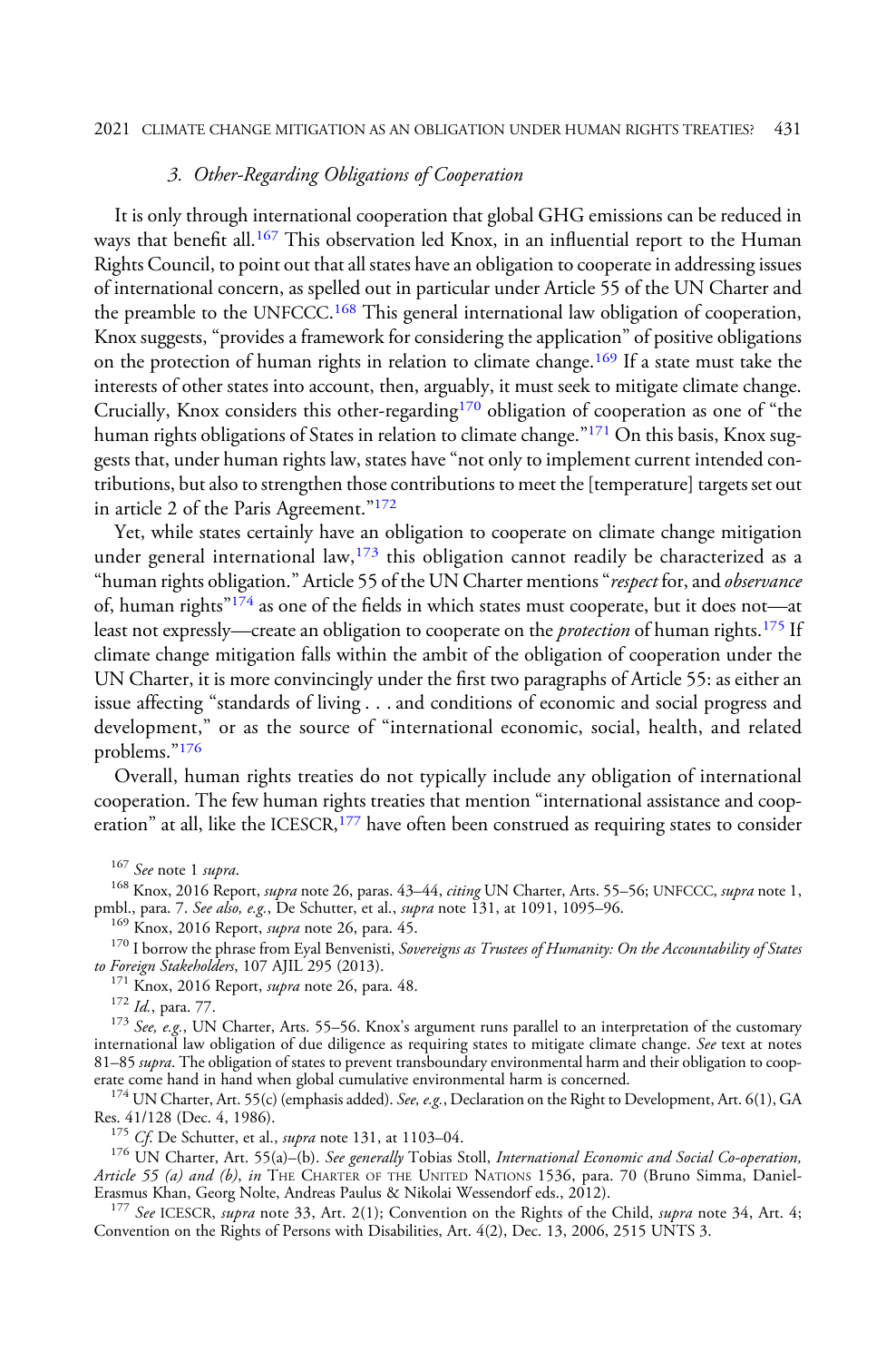receiving the international assistance and cooperation that they need—it is not clear whether these treaties create an obligation for states to *provide* assistance and cooperation when they can.<sup>178</sup> Even if they do, this obligation—which must be interpreted within the confines of subsequent state practice<sup>179</sup>—surely does not amount to a full-fledged obligation for a state to protect economic, social, and cultural rights abroad in just the same way as it does within its own territory.<sup>180</sup>

Knox suggests that a similarly broad obligation of cooperation may be inferred from any human rights treaty notwithstanding the absence of express provision. Recalling the obligation to perform treaties in good faith and its implication that every state must act "so as not to undermine the ability of other States to meet their own obligation," he contends that the failure of states to cooperate on the mitigation of climate change would "prevent individual States from meeting their duties under human rights law."<sup>181</sup> Knox's observation relies on the doctrine of abuse of rights, which suggests that states must "abstain from acts calculated to frustrate the object and purpose and thus impede the proper execution of the treaty."<sup>182</sup> This doctrine has generally been envisaged as the source of an obligation *not* to act in a way that would defeat the object and purpose of the treaty; it is unclear whether it can also create an obligation to act in such a way as to enable the realization of the object and purpose of the treaty, especially one as open-ended and possibly as demanding as the obligation to cooperate could be.<sup>183</sup> Besides, although a state's failure to cooperate on the mitigation of climate change hinders the enjoyment of human rights, it does not impede other states from fulfilling their obligation to take appropriate measures to protect human rights.<sup>184</sup> In any case, a state's failure to cooperate on the mitigation of climate change is not "calculated" to prevent other states from complying with their human rights obligations.

States have a broad, other-regarding obligation of cooperation under general international law, but not under human rights treaties. This broad obligation of cooperation cannot be invoked by applicants under the same advantageous conditions as the obligation to protect human rights—in particular, it cannot be applied by treaty bodies or regional human rights courts. The next Section shows however that a narrower, inward-looking obligation of

<sup>178</sup> See CESCR, General Comment No. 3, The Nature of States Parties' Obligations, para. 13, UN Doc. E/1991/23 (Dec. 14, 1990); BEN SAUL, DAVID KINLEY & JACQUELINE MOWBRAY, THE INTERNATIONAL COVENANT ON ECONOMIC, SOCIAL AND CULTURAL RIGHTS 139 (2014); Philip Alston & Gerard Quinn, The Nature and Scope of States Parties' Obligations Under the International Covenant on Economic, Social and Cultural Rights, 9 HUM. RTs. Q. 156, 191 (1987). On the Convention on the Rights of the Child, see John Tobin, *Art. 4: A State's General Obligation of Implementation, in* The UN Convention on the Rights of the CHILD:ACOMMENTARY, 108, 146–47 (John Tobin ed., 2019). On the Convention of Persons with Disabilities, see Andrea Broderick, *Article 4: General Obligations*, *in* THE UN CONVENTION ON THE RIGHTS OF PERSONS WITH DISABILITIES: A COMMENTARY, 106, 133 (Ilias Bantekas, Michael Ashley Stein & Dimitris Anastasiou eds., 2018).

 $^{179}$  VCLT, *supra* note 144, Art. 31(3)(b).<br> $^{180}$  *See* note 145 *supra. But see* Paul Hunt & Rajat Khosla, *Climate Change and the Right to the Highest Attainable*<br>*Standard of Health, in* HUMAN RIGHTS AND CLIMATE C

<sup>181</sup> Knox, 2016 Report, *supra* note 26, para. 44 (n. 27). *See VCLT*, *supra* note 144, Art. 26.<br><sup>182</sup> MARK E. VILLIGER, COMMENTARY ON THE 1969 VIENNA CONVENTION ON THE LAW OF TREATIES 367 (2008), *cited in* Knox, 2016 R

<sup>183</sup> See Appellate Body Report, United States—Import Prohibition of Certain Shrimp and Shrimp Products, para. 158, WTO Doc. WT/DS58/AB/R (adopted Nov. 6, 1998); ILC, 16th Sess., 727th Mtg. para. 17, UN Doc. A/CN.4/SR.727 (May 20, 1964) (Waldock); ILC, Third Report on the Law of Treaties, by Sir Humphrey Waldock, at 7, UN Doc. A/CN.4/167 (Mar. 3, 1964) (Art. 55(2)).<br><sup>184</sup> *See* text at note 36 *supra*.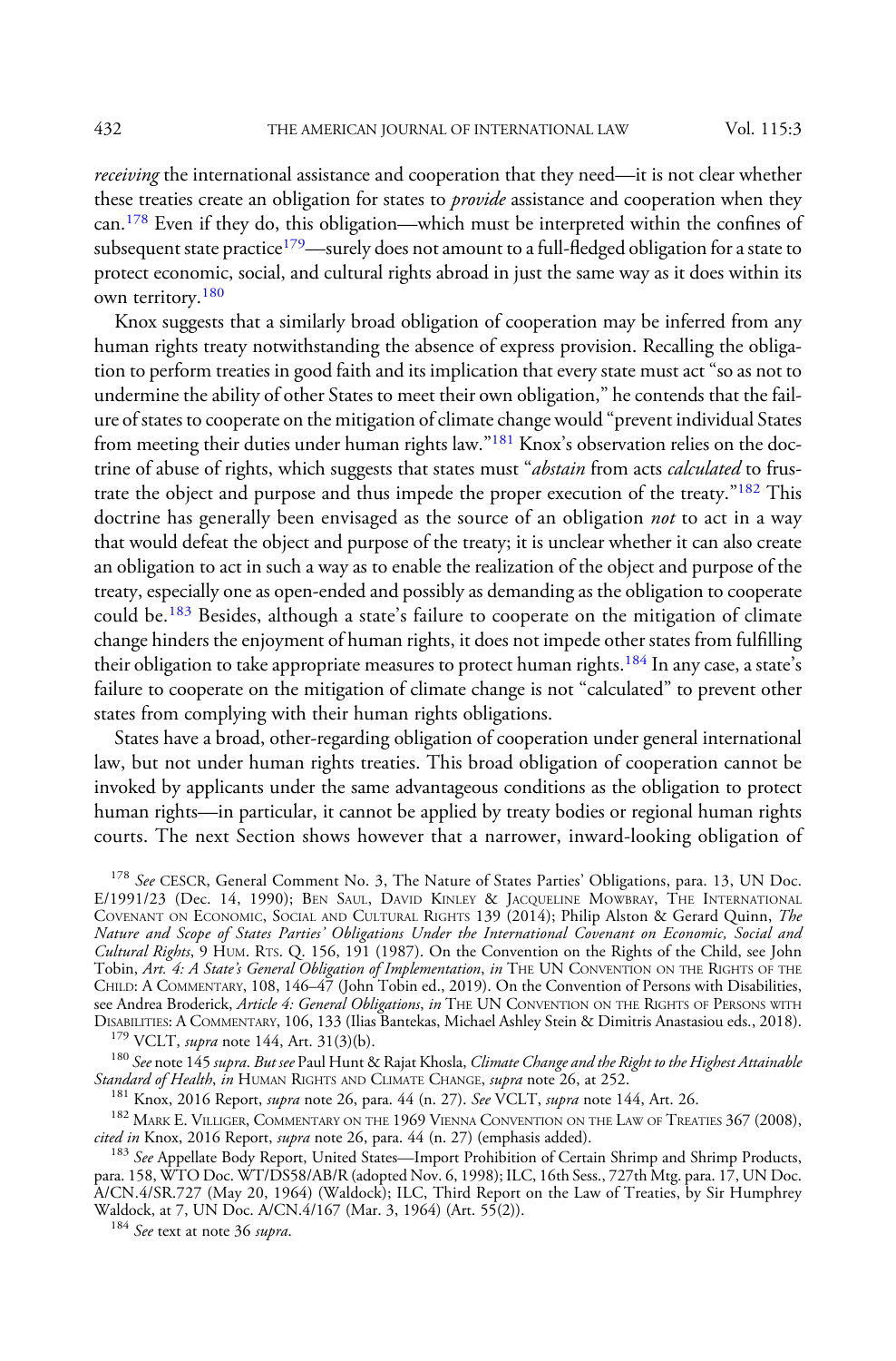cooperation could be inferred from a state's obligation to protect the human rights of individuals within its territory or under its jurisdiction.

### C. An Alternative Solution: An Inward-Looking Obligation of Cooperation

The obligation to protect human rights requires a state to take the "necessary steps" or, more broadly, to implement "appropriate measures,"<sup>185</sup> to protect the rights of individuals within its territory or under its jurisdiction. As shown above, a state's action on climate change mitigation, in itself, cannot be considered as a necessary or appropriate measure because it would result in virtually no benefit to the rights of individuals within that state's territory or under its jurisdiction;<sup>186</sup> in fact, such measure would rather undermine the rights of the individuals under the state's jurisdiction by placing a burden on them and on public resources.<sup>187</sup> By contrast, international cooperation could be an effective strategy-and therefore an "appropriate measure," or even arguably a"necessary step"—for a state to protect the human rights of individuals within its territory or under its jurisdiction. By engaging in international cooperation or at least by "try[ing] to influence the international community," a state can contribute to the realization of global mitigation outcomes which, over time, could bring in some real benefit for the enjoyment of human rights by individuals under its jurisdiction.<sup>188</sup>

Human rights treaty bodies have sometimes construed the obligation to protect human rights as implying an inward-looking obligation of cooperation. For instance, the Human Rights Committee interpreted the obligation to protect the human rights of the child as implying that states must cooperate to ensure that every child has a nationality<sup>189</sup> and to facilitate family unity or reunification.<sup>190</sup> The application of a similar reasoning in relation to climate change mitigation is supported by the context in light of which human rights treaties are to be interpreted—states have repeatedly and emphatically recognized that climate change "calls for the widest possible cooperation by all countries."<sup>191</sup> Having recognized that climate change affects the enjoyment of human rights $192$  and that cooperation is essential to the mitigation of climate change, states have accepted that cooperation on climate change mitigation could be an appropriate measure to protect human rights. In contrast to other-regarding obligations of cooperation under general international law, this obligation derives from human rights treaties and, as such, it can be applied as part of these treaties. By analogy, the Federal Constitutional Court of Germany interpreted a constitutional provision on the right to life as requiring the state to seek a solution to climate change on the international plane.<sup>193</sup>

<sup>185</sup> See notes 33–34 *supra*.<br><sup>186</sup> See text at notes 113–116 *supra*.<br><sup>187</sup> See text at note 120 *supra*.<br><sup>187</sup> See text at note 120 *supra*.<br><sup>188</sup> Knox, *Climate Change and Human Rights Law*, *supra* note 26, at 198.<br><sup></sup>

<sup>190</sup> H.R. Comm., General Comment No. 19, Article 23 (The Family), para. 5 (July 27, 1990), *reproduced in* HRI/GEN/1/Rev.1 (July 29, 1994).

<sup>191</sup> E.g., UNFCCC, supra note 1, pmbl., para. 7; H.R. Council Res. 41/21, supra note 43, pmbl., para. 11. See also, e.g., Paris Agreement, supra note 1, pmbl., para. 6; GA Res. 70/1, para. 31 (Sept. 25, 2015).<br><sup>192</sup> E.g., H.R. Council Res. 41/21, supra note 43, para. 1.<br><sup>193</sup> See Neubauer, supra note 22, para. 149.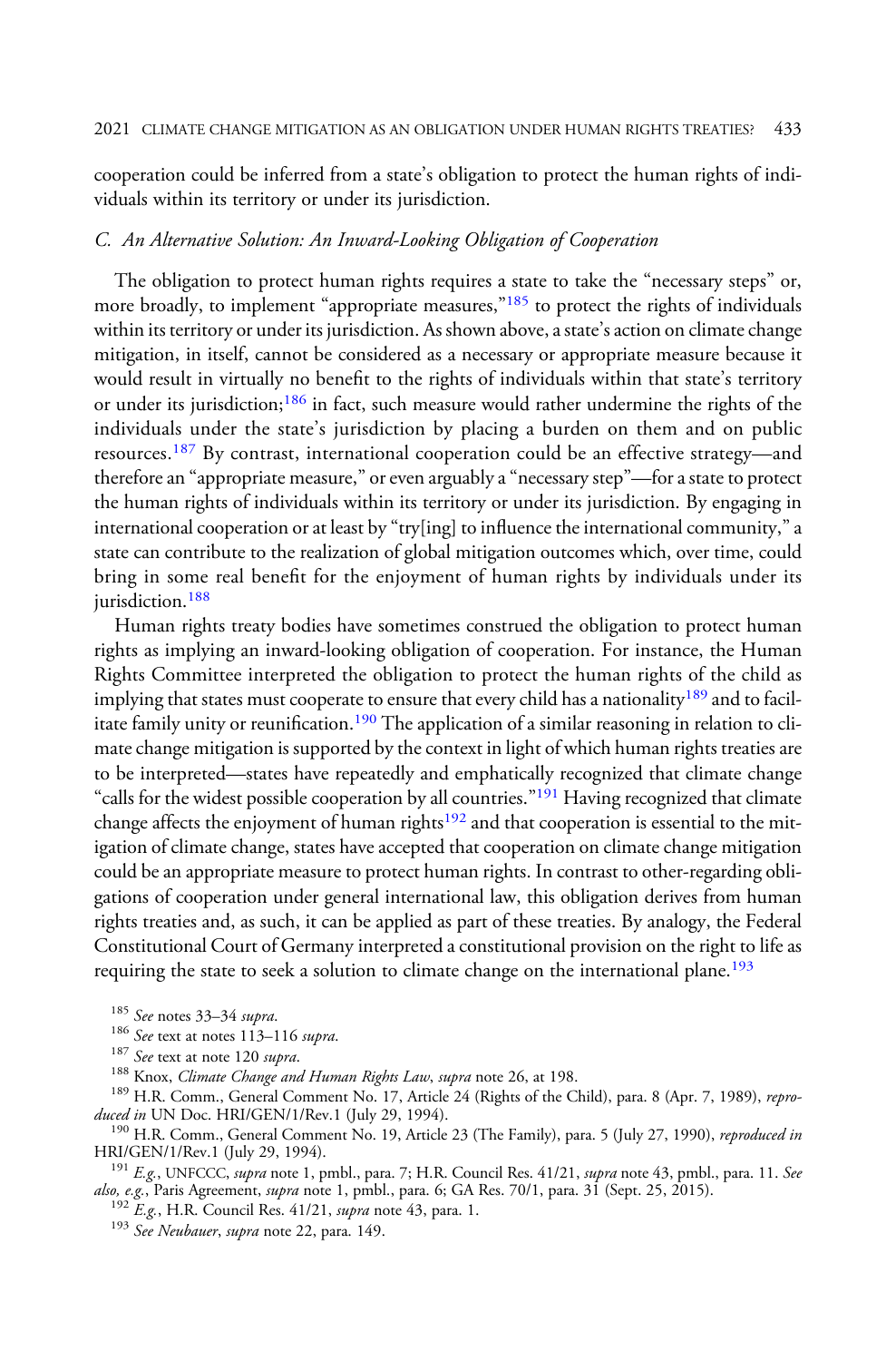A potential objection to the identification of this inward-looking obligation of cooperation is that a state's attempt to cooperate on climate change mitigation does not ensure that others will follow suit and, thus, that any tangible mitigation outcome will be achieved. In fact, cooperation by a given state is neither strictly necessary, nor sufficient, to ensure the realization of any mitigation outcome: efforts implemented by other states can always fill the gap. Instead of "wasting" scarce national resources in an attempt at triggering international cooperation—the objection goes—a state should rather pursue national priorities that are more directly effective for the protection of human rights, leaving it for other states to devise and implement mitigation action from which that state would benefit. This objection points out that free riding on other states' mitigation action is a state's best possible strategy to protect the human rights of the individuals under its jurisdiction<sup>194</sup>—unless, that is, other states follow the same reasoning.<sup>195</sup>

This objection must be discarded because it relies on the impermissible premise that a state could (or should) attempt to deceive other states. The obligation to interpret and perform treaties in good faith<sup>196</sup> requires states to act in a "spirit of honesty"<sup>197</sup> and "to refrain from taking unfair advantage<sup>"198</sup> of others. This obligation precludes a state from seeking to free ride on mitigation action implemented by other states—to benefit from their action while avoiding their fair contribution to the costs.<sup>199</sup> This reasoning is confirmed by states' call for cooperation<sup>200</sup> and for equity<sup>201</sup> in responses to climate change. To comply in good faith with a treaty obligation to protect a human right, any given state must act in a way it considers fair and which would ensure, if other states followed the same precept, an optimal level of protection to the rights of everyone under that state's jurisdiction.

This implied obligation of cooperation does not require as much from states as the otherregarding obligation of cooperation that arises from general international law. The latter requires states essentially to set their national interests aside and to address international concerns in a spirit of global partnership by implementing their fair share of mitigation action.<sup>202</sup>

that will persuade others to implement mitigation action, even if this may imply that the state needs to implement at least some level of mitigation action. See generally id., at 1012, noting that the literature has grown substantially but remains largely inconclusive.

<sup>196</sup> VCLT, supra note 144, Arts. 26, 31(1). See Nuclear Tests (Austl. v. Fr.), 1974 ICJ Rep. 253, para. 46

(Dec. 20). 197 Interpretation of the Algerian Declarations of 19 January 1981 (Claims Against U.S. Nationals), 62 ILR 595, 605 (Iran-United States Claims Tribunal 1981).

<sup>198</sup> VILLIGER, supra note 182, at 425. On the applicability of good faith to the interpretation of human rights treaties, see Verein gegen Tierfabriken v. Switzerland, 2009-IV Eur. Ct. H.R. 1, para. 87; H.R. Comm., General Comment No. 33, Obligations of States Parties Under the Optional Protocol para. 15, UN Doc. CCPR/C/GC/33

(June 25, 2009).<br><sup>199</sup> POSNER & WEISBACH, *supra* note 3, at 181–83; Evan J. Criddle & Evan Fox-Decent, *Mandatory*<br>*Multilateralism*, 113 AJIL 272, 320 (2019).

<sup>200</sup> See note 191 supra.<br><sup>201</sup> E.g., UNFCCC, supra note 1, Art. 3(1); Paris Agreement, supra note 1, Art. 2(2).<br><sup>202</sup> Urgenda (HR), supra note 16, paras. 5.7.1, 6.3, 6.5. See generally Rio Declaration on Environment and Development, Princ. 7, UN Doc. A/C0NF.151/26/Rev.1 (Vol. l), Annex I (Aug. 12, 1992), reprinted in 31 ILM 874 (1992).

<sup>&</sup>lt;sup>194</sup> On each state's incentive to free ride on the mitigation action of others, see, e.g., Robert Stavins, et al., International Cooperation: Agreements & Instruments, in CLIMATE CHANGE 2014: MITIGATION, supra note 46, at 1007. See also references in note 3 supra. 1007. *See also references in note 3 supra.*<br>195 This objection could perhaps be countered on the basis of game theory: a state's true interest is to act in a way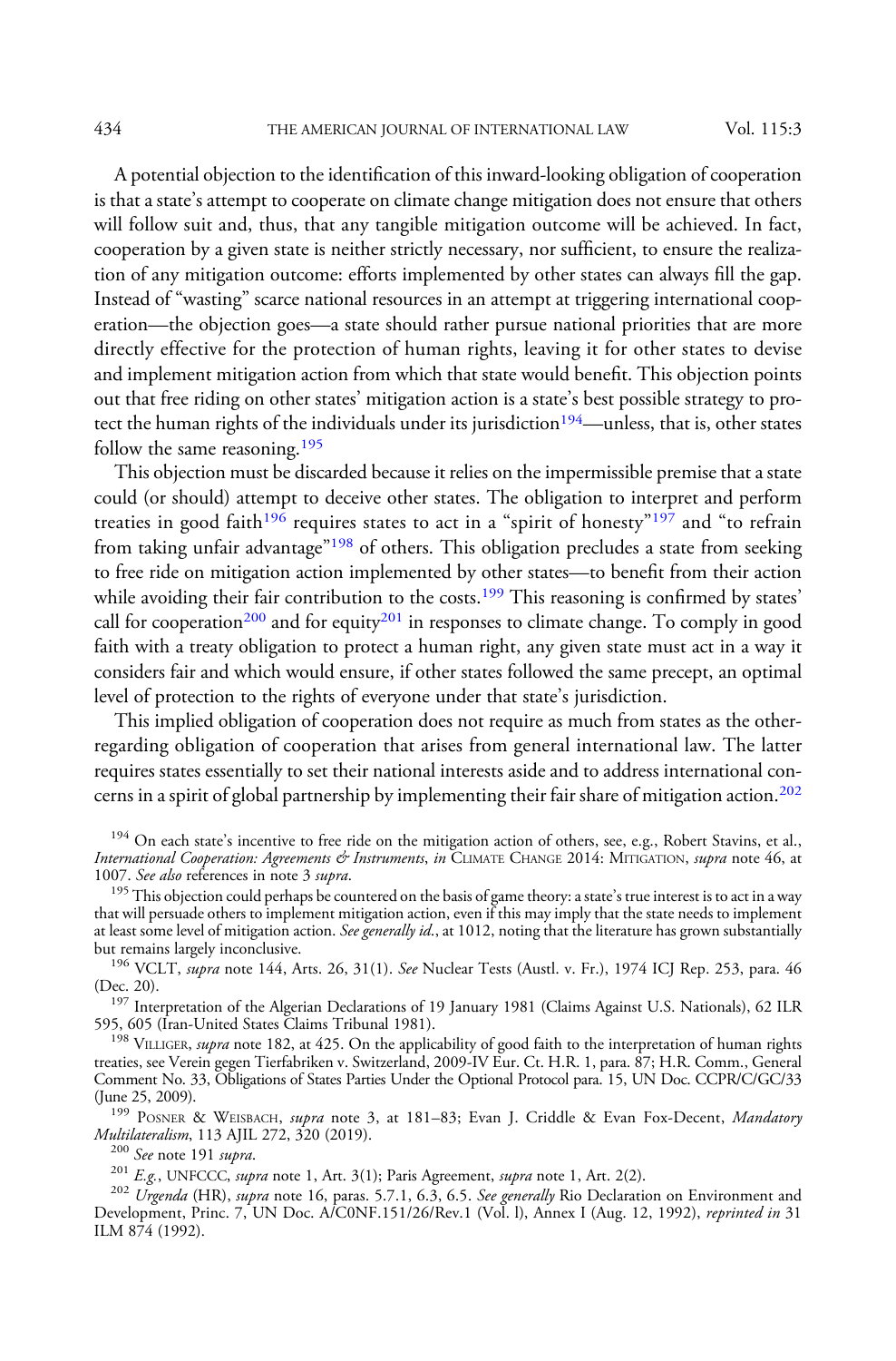Thus, when the general international law obligation of cooperation is applied to climate change, as Knox points out, it suggests that every state must contribute to climate change mitigation notwithstanding its own interest in mitigation outcomes.<sup>203</sup> By contrast, the obligation of cooperation derived from human rights treaties requires a state to cooperate only if and inasmuch as international action contributes to the protection of the human rights of individuals within that state's territory or under its jurisdiction. If—for argument's sake $204$ —a state were entirely immune from any impact of climate change, or otherwise able to manage all impacts affecting it through cost-effective adaptation measures, this state would not be bound to mitigate climate change under an inward-looking obligation of cooperation under human rights treaties, even though it would be bound to do so by other-regarding obligations of cooperation under general international law. As states are diversely exposed and vulnerable to the impacts of climate change, <sup>205</sup> their inward-looking obligation of cooperation varies in intensity. The content of this inward-looking obligation depends on the right in relation to which it is invoked (e.g., rights to life, health, property, or livelihood) and on the foreseeable benefits of climate change mitigation for the protection of that right for individuals under the state's jurisdiction.<sup>206</sup>

To comply with this inward-looking obligation of cooperation, any state would presumably be expected at least to play a constructive role in international negotiations on climate change mitigation, facilitating rather than hindering the adoption of ambitious agreements. The inward-looking obligation of cooperation may also be interpreted as requiring that a state seek to limit or reduce GHG emissions within its territory, not for the sake of achieving nominal reduction in global GHG emissions, but as an integral part of global efforts on climate change mitigation. But a state with few GHG emissions within its territory or few realistic ways of reducing them could cooperate in other ways, for instance by providing financial or technical support to emission reduction activities conducted overseas. Regulating the importation or consumption of GHG-intensive goods and services, or even imposing sanctions on non-complying states, could also be appropriate measures to promote cooperation as long as these measures are compatible with other international law obligations.<sup>207</sup>

The implementation of this inward-looking obligation of cooperation on climate change mitigation is facilitated by the various procedures associated with human rights treaties. When applicants have standing to invoke a state's obligation to protect human rights before a national court,<sup>208</sup> they would presumably also be allowed to invoke the implications of this obligation with regard to international cooperation. Likewise, treaty bodies could discuss compliance with these implied obligations in their concluding observations on national

<sup>205</sup> See Field, et al., *supra* note 37, at 75.<br><sup>206</sup> See Section IV.C.1 (variable 3) *infra*.<br><sup>207</sup> See Michael A. Mehling, Harro van Asselt, Kasturo Das, Susanne Droege & Cleo Verkuijl, *Designing Border* Carbon Adjustments for Enhanced Climate Action, 113 AJIL 433 (2019).<br><sup>208</sup> See notes 103–108 supra.

<sup>&</sup>lt;sup>203</sup> Knox, 2016 Report, *supra* note 26, para. 46.<br><sup>204</sup> But see Kian Mintz-Woo & Justin Leroux, *What Do Climate Change Winners Owe, and to Whom?*, ECON. & PHIL. (forthcoming) (suggesting the existence of"net winners"—states that benefit from the positive consequences of climate change more than they are affected by its adverse impacts); Norwegian Ministry of Climate and Environment, Norway's Seventh National Communication Under the Framework Convention on Climate Change, 19 (2018), *at* <https://unfccc.int/documents/198283> (suggesting that "[t]he Norwegian society is in a good position to adapt to the effects of climate change").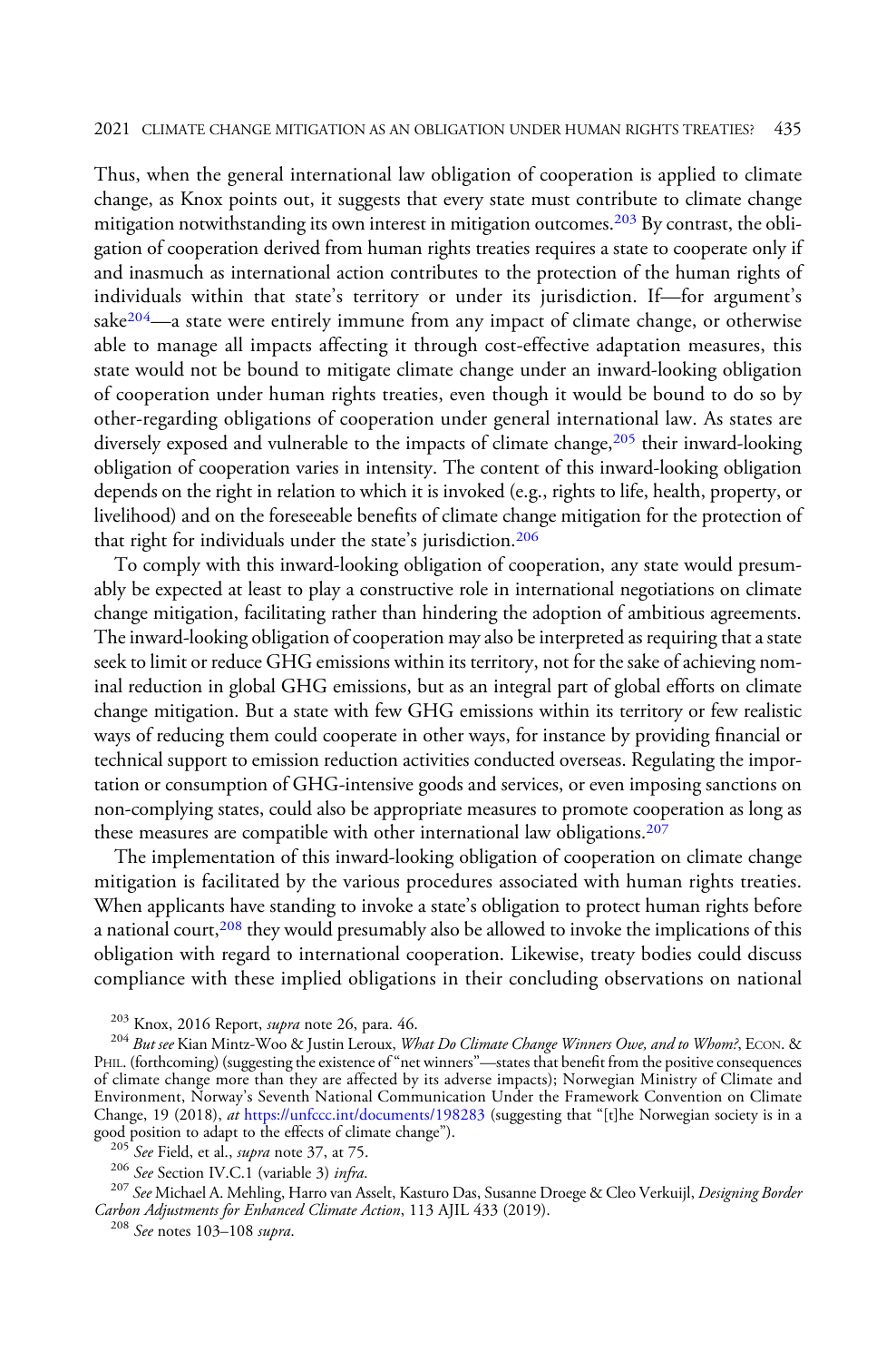reports and general comments. Interstate dispute settlement mechanisms and advisory proceedings before regional human rights courts or human rights treaty bodies should also be able to implement these implied obligations.

### IV. THE INTERPRETATION OF IMPLIED MITIGATION OBLIGATIONS

The previous Part demonstrated that, under human rights treaties, states have an inward-looking obligation of cooperation on the mitigation of climate change. The present Part explores how this implied mitigation obligation can be interpreted. In light of the principle of systemic integration, the interpreter of this implied mitigation obligation must take into account other relevant rules of international law, which could include general mitigation obligations arising from climate treaties<sup>209</sup> and customary international law.<sup>210</sup> This, however, does not necessarily mean that compliance with an implied mitigation obligation requires compliance with its general mitigation obligations. This Part identifies and refutes a common assumption according to which human rights-based mitigation obligations *incorporate* general mitigation obligations in their entirety. It then advances an alternative theory according to which human rights treaties open only some "windows" onto general mitigation obligations. A human rights treaty requires a state to comply with general mitigation obligations, it is argued, only if and only inasmuch as justified by the protection of the treaty rights of individuals within its territory or under its jurisdiction.

#### A. Systemic Integration

The interpretation of human rights treaties generally follows the tenets of treaty interpretation, at least as a starting point.<sup>211</sup> Among these tenets is the principle of systemic integration, which reflects the idea that a rule of international law must be interpreted within the context provided by other rules of international law.<sup>212</sup> Article  $31(3)(c)$  of the Vienna Convention on the Law of Treaties suggests that a rule must be "taken into account" in the interpretation of a treaty if this rule is (1) "relevant" and (2) "applicable in the relations between the parties."<sup>213</sup>

The condition of relevance is understood broadly: the referential rule "need have no particular relationship with the treaty other than assisting in the interpretation of its terms"; $^{214}$  it

<sup>213</sup> VCLT, *supra* note 144, Art. 31(3)(c).<br><sup>214</sup> VILLIGER, *supra* note 182, at 432. *See* GARDINER, *supra* note 211, at 305; ULF LINDERFALK, ON THE INTERPRETATION OF TREATIES: THE MODERN INTERNATIONAL LAW AS EXPRESSED IN THE 1969 VIENNA

<sup>&</sup>lt;sup>209</sup> See note 78 *supra.*<br><sup>210</sup> See note 81 *supra.*<br><sup>211</sup> See Malgosia Fitzmaurice, *Interpretation of Human Rights Treaties, in* THE OXFORD HANDBOOK OF INTERNATIONAL HUMAN RIGHTS LAW 741–42 (Dinah Shelton ed., 2013); RICHARD GARDINER, TREATY INTERPRETATION 478 (2d ed. 2015); DAVID HARRIS, MICHAEL O'BOYLE, ED BATES & CARLA BUCKLEY, LAW OF THE EUROPEAN CONVENTION ON HUMAN RIGHTS 6 (4th ed. 2018). See also "Mapiripán Massacre" v. Colombia, Merits, Reparations, and Costs, Inter-Am. Ct. H.R. (ser. C) No. 134, para. 106 (Sept. 15, 2005); Golder v. United Kingdom, 18 Eur. Ct. H.R. (ser. A), para. 29 (1975); Hassan v. U.K., 2014-VI Eur. Ct. H.R. 1, para. 100.

<sup>&</sup>lt;sup>212</sup> See Campbell McLachlan, The Principle of Systemic Integration and Article  $31(3)(C)$  of the Vienna Convention, 54 INT'<sup>L</sup> & COMP. L. Q. 279 (2005); ILC, Conclusions of the Work of the Study Group on the Fragmentation of International Law: Difficulties Arising from the Diversification and Expansion of International Law, para. 4, UN Doc. A/CN.4/L.682/Add.1 (May 2, 2006); ILC, Fragmentation of International Law: Difficulties Arising from the Diversification and Expansion of International Law, paras.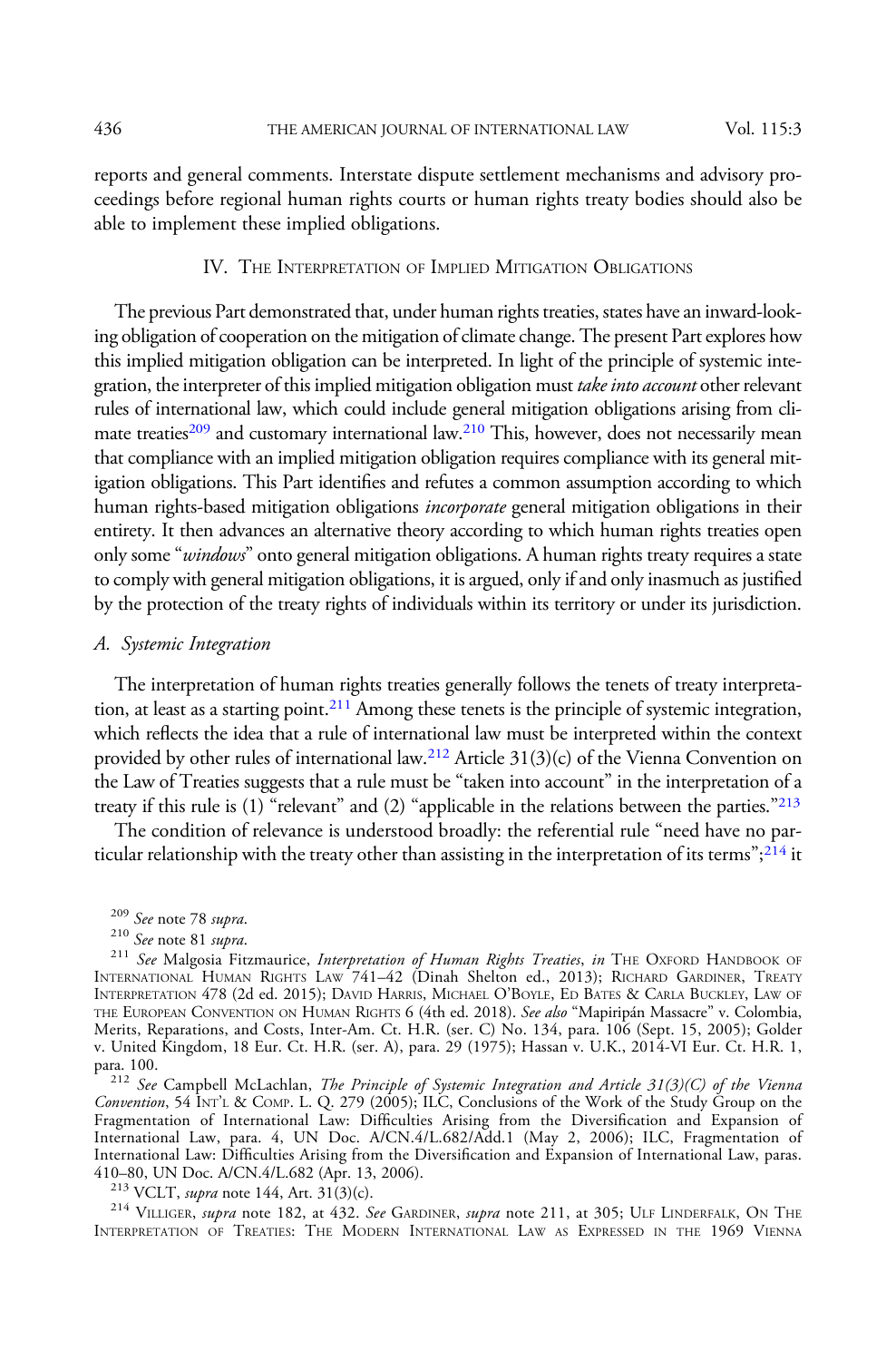#### 2021 CLIMATE CHANGE MITIGATION AS AN OBLIGATION UNDER HUMAN RIGHTS TREATIES? 437

may have been adopted before or after the rule that is being interpreted.<sup>215</sup> For instance, the International Court of Justice in Gabčíkovo-Nagymaros held that a treaty on the implementation of a development project had to be interpreted in light of subsequent norms on the evaluation of environmental risks.<sup>216</sup> Thus, general mitigation obligations arising from climate treaties or customary international law are certainly relevant to the interpretation of the mitigation obligations derived from human rights treaties.

The second condition—the applicability of the referential rule "in the relations between the parties"—has also, oftentimes, been construed broadly, permitting reference to rules applicable to *most*, or even just to *some* of the parties to the treaty at issue, notwithstanding whether the referential rule was applicable to the parties to the dispute in relation to which the interpretation was taking place.<sup>217</sup> This broad approach to systemic integration suggests that any general mitigation obligation arising from climate treaties or customary international law should be taken into account when interpreting a human rights treaty as the source of an implied obligation on climate change mitigation. Some scholars, however, suggest a stricter approach to systemic integration, limiting reference to rules applicable to *all* parties to the treaty at issue.<sup>218</sup> This stricter approach could occasionally prevent the interpreter of some human rights treaties from taking climate treaties into account, $2^{19}$  but it would not preclude references to customary international law. Either way, some general obligations on climate change mitigation, from climate treaties or at least from customary international law, are among the applicable rules that a court could take into account when interpreting a human rights treaty as the source of an obligation on climate change mitigation.

Human rights treaty bodies and regional courts have embraced the principle of systemic integration and, generally, they have followed a broad approach to it.<sup>220</sup> For instance, the European Court of Human Rights in *Loizidou* highlighted that the ECHR "cannot be interpreted and applied in a vacuum"; rather, the interpreter must "take into account any relevant rules of international law."<sup>221</sup> The Court found evidence of "common ground in modern

<sup>216</sup> Gabčíkovo-Nagymaros Project (Hung./Slovk.), 1997 ICJ Rep. 7, para. 140 (Sept. 25).<br><sup>217</sup> See GARDINER, supra note 211, at 310–17; McLachlan, supra note 212, at 315; Proceedings Pursuant to the<br>OSPAR Convention (Irela

<sup>218</sup> See Oliver Dörr, Article 31, in VIENNA CONVENTION ON THE LAW OF TREATIES: A COMMENTARY 557, 611 (Oliver Dörr & Kirsten Schmalenbach eds., 2018); LINDERFALK, *supra* note 214, at 178; VILLIGER, *supra* note 182, at 433.

<sup>219</sup> For instance, this would exclude references to the UNFCCC when interpreting the Convention on the Rights of the Child because the Holy Sea has ratified the latter but not the former, and the brief withdrawal of the United States from the Paris Agreement would have implied that, for a few months, this treaty could not be used as a referential rule for the interpretation of any human rights treaties to which the United States is a party. referential rule for the interpretation of any human rights treaties to which the United States is a party.<br><sup>220</sup> *See, e.g.*, Adamantia Rachovitsa, *The Principle of Systemic Integration in Human Rights Law*, 66 INT'L &

COMP. L. Q. 557 (2017); Birgit Schlütter, Aspects of Human Rights Interpretation by the UN Treaty Bodies, in

<sup>221</sup> Loizidou v. Turkey, 1996-VI Eur. Ct. H.R., para. 43. See Al-Adsani v. United Kingdom, 2001-XI Eur. Ct. H.R. 79, para. 55; Demír v. Turkey, 2008-V Eur. Ct. H.R. 333, para. 85.

CONVENTION ON THE LAW OF TREATIES 178 (2007); Certain Questions of Mutual Assistance in Criminal Matters (Djib. v. Fr.), 2008 ICJ Rep. 177, para. 113 (June 4).<br><sup>215</sup> *See* Legal Consequences for States of the Continued Presence of South Africa in Namibia (South West

Africa) Notwithstanding Security Council Res. 276 (1970), Advisory Opinion, 1971 ICJ Rep. 16, para. 53 (June 21); Dispute Regarding Navigational and Related Rights (Costa Rica v. Nicar.), 2009 ICJ Rep. 213, para. 70 (July 13).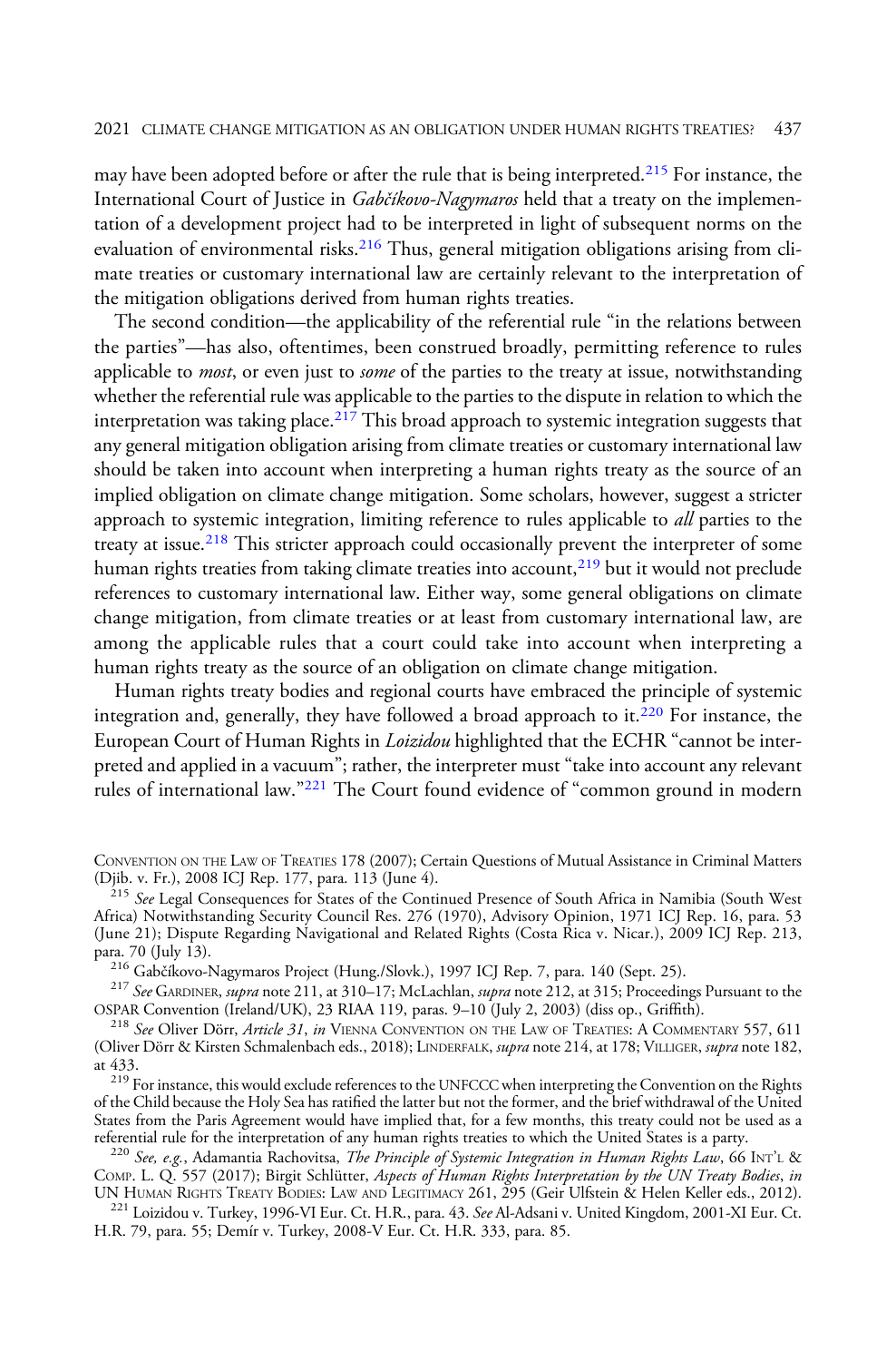societies" on the basis of poorly ratified treaties<sup>222</sup> and non-binding documents.<sup>223</sup> Human rights treaties have been interpreted in light of other human rights treaties,<sup>224</sup> treaties in other fields of international law<sup>225</sup> (including environmental law treaties),  $226$  and customary international law.227The interest for systemic integration generally stems from the fact that it facilitates the adaptation of human rights treaties (as "living instruments") $228$  to changing circumstances<sup>229</sup> and provides judges with convenient benchmarks to interpret treaty rules that are otherwise "unclear or open-textured."<sup>230</sup> On the other hand, as Birgit Schlütter pointed out, this method creates a risk that human rights bodies could "go cherry-picking when determining the international rules that are held to govern a particular interpretation" of the treaty.<sup>231</sup>

It is thus perfectly natural for the interpreter of an implied mitigation obligation to turn to the doctrine of systemic integration to determine the nature, scope, and content of these obligations. Accordingly, the Human Rights Committee suggested that the obligations of states "under international environmental law should . . . inform" the content of Article 6 of the International Covenant on Civil and Political Rights (ICCPR) on the right to life.<sup>232</sup> However, a line needs to be drawn between an interpretation of human rights treaties that is *informed by*—that is, takes into account—general mitigation obligations, and one that defers entirely to these general mitigation obligations. As the following shows, scholarship and judicial practice have failed to draw this line.

# B. Refutation of the Incorporation Theory

The principle of systemic integration has generally been understood to suggest that, for a state to comply with a mitigation obligation implied from a human rights treaty, it must fully comply with all its general mitigation obligations. This incorporation theory has been tacitly

Judgment, Inter-Am. Ct. H.R. (ser. C) No. 205, para. 43 (Nov. 16, 2009); García Lucero v. Chile, Preliminary Objection, Merits, and Reparation, Judgment, Inter-Am. Ct. H.R. (ser. C) No. 267 (Aug. 28, 2013); Soering v. United Kingdom, 11 Eur. H.R. Rep. 439, para. 88 (1989); Hassan v. United Kingdom,<br>2014-VI Eur. Ct. H.R. 1, paras. 102–11.

<sup>225</sup> See Hirsi Jamaa v. Italy, 2012-II Eur. Ct. H.R. 97, para. 170; Sabeh El Leil v. France, App. No. 34869/05, para. 48 (June 29, 2011), *at* http://hudoc.echr.coe.int/eng?i=001-105378 (unreported). para. 48 (June 29, 2011), *at* [http://hudoc.echr.coe.int/eng?i](http://hudoc.echr.coe.int/eng?i=001-105378)=[001-105378](http://hudoc.echr.coe.int/eng?i=001-105378) (unreported).<br><sup>226</sup> *See Demir, supra* note 221, paras. 85–86; Taşkın v. Turkey, 2004-X Eur. Ct. H.R. 179, paras. 98–99.<br><sup>227</sup> *See Sabeh El Leil,* 

of Guarantees of the Due Process of Law, Advisory Opinion OC-16/99, Inter-Am. Ct. H.R. (ser. A) No. 16, paras. 114–15 (Oct. 1, 1999); H.R. Comm., Views, para. 10.3, Commc'n No. 829/1998, Judge v. Canada, UN Doc.

<sup>229</sup> PHILIP ALSTON & RYAN GOODMAN, INTERNATIONAL HUMAN RIGHTS 117-18 (2d ed. 2012). See George Letsas, *The ECHR as a Living Instrument: Its Meaning and Legitimacy, in CONSTITUTING EUROPE 106 (Andreas Føllesdal, Birgit Peters & Geir Ulfstein eds., 2013).* 

<sup>&</sup>lt;sup>222</sup> Demír, supra note 221, para. 86; Marckx v. Belgium, 31 Eur. Ct. H.R. (ser. A), para. 41; Mazurek v. France, 2000-II Eur. Ct. H.R. 1, para. 49.

<sup>&</sup>lt;sup>223</sup> See Goodwin v. U.K., 2002-VI Eur. Ct. H.R. 1, para. 100; Sørensen v. Denmark, 2006-I Eur. Ct. H.R. 1, para. 74. para. 74.<br><sup>224</sup> *See* González ("Cotton Field") v. Mexico, Preliminary Objection, Merits, Reparations, and Costs,

<sup>&</sup>lt;sup>230</sup> ILC, Conclusions on Fragmentation, *supra* note 212, para. 20(a).<br><sup>231</sup> Schlütter, *supra* note 220, at 302.<br><sup>232</sup> H.R. Comm., General Comment No. 36, *supra* note 35, para. 62.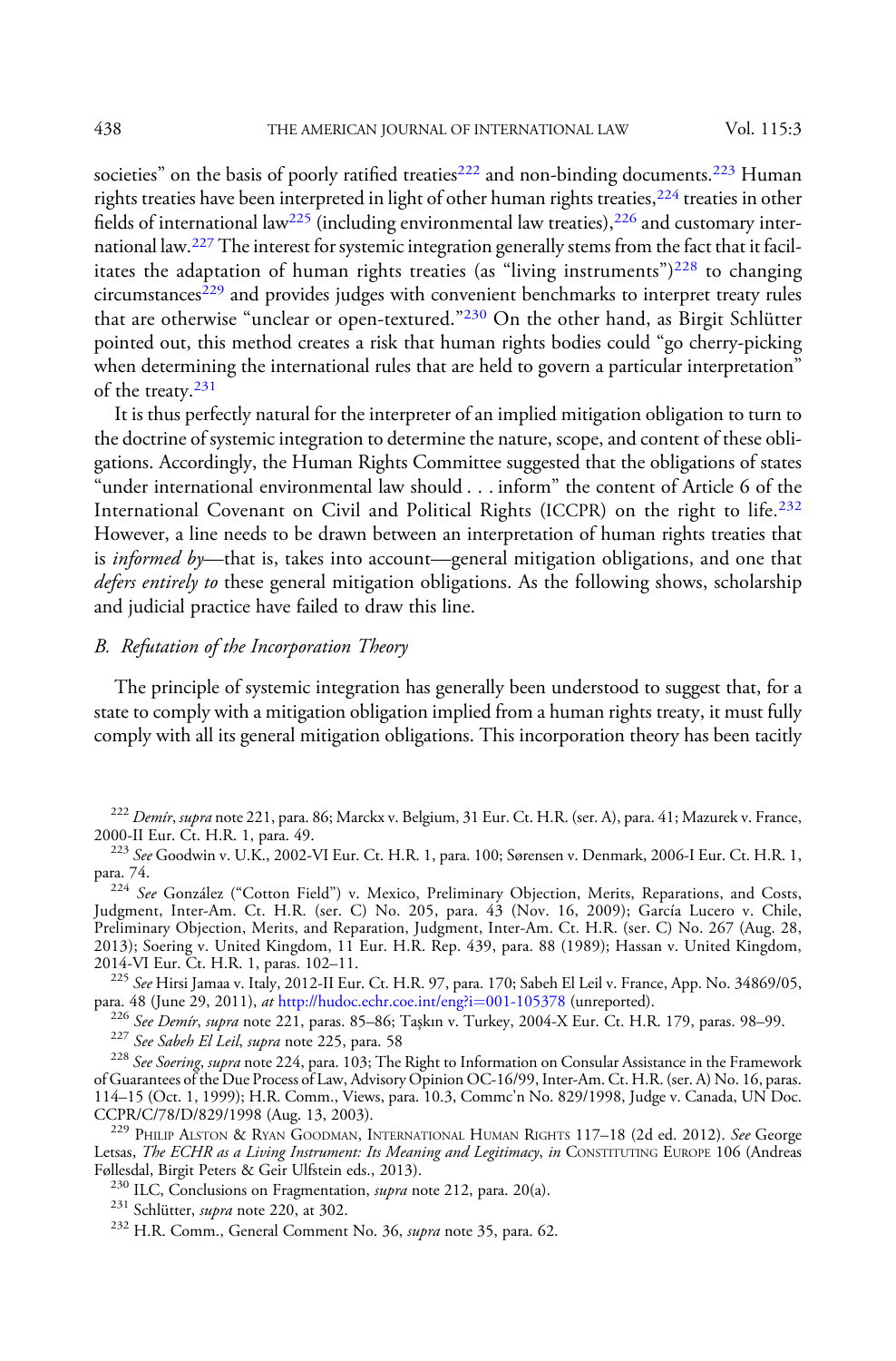accepted rather than carefully demonstrated. Closer scrutiny shows that it is inconsistent with the tenets of treaty interpretation.

#### 1. Tacit Acceptance

The incorporation theory suggests that, if a human rights treaty implies a state's obligation to mitigate climate change, this obligation requires the state to fully comply with any obligation it has, under any source of international law, with regard to the mitigation of climate change. This theory has generally materialized in judicial practice and academic literature as a tacit assumption. Nonetheless, it has been instrumental, in particular, in national court decisions interpreting states' human rights obligations as the source of an obligation to mitigate climate change.

Thus, the judgment of the Supreme Court of the Netherlands in *Urgenda* relied on the Vienna rule on systemic integration and the "common ground" method in European human rights law, according to which the interpretation of the ECHR must "[take] generally accepted standards into account."<sup>233</sup> On this basis, the Court asserted that, in order to comply with its obligation to protect the rights to life and to private and family life, the Netherlands had to comply with its customary law and climate treaty obligations<sup>234</sup> which, in the Court's analysis, implied that the state had to reduce its emissions by 25 percent by 2020, compared with 1990.235 The Court thus largely followed the opinion of the procurator general, which called it to "base" its decision on customary international law.<sup>236</sup>

Similarly, the Supreme Court of Colombia ordered the state to comply with its international commitment to stop deforestation in order to fulfill its constitutional obligation to protect the rights to life, food, and a healthy environment by mitigating climate change.<sup>237</sup> In doing so, the Court assumed that compliance with the former was a necessary condition for compliance with the latter.

The practice of treaty bodies reflects the same assumption. For instance, the Committee on the Rights of the Child recommended that Japan "reduc[e] its emissions of [GHGs] in line with its international commitments,"<sup>238</sup> while the CESCR called on Norway to "intensify its efforts to achieve its [NDC] under the Paris Agreement."<sup>239</sup> These recommendations are admittedly of an ambivalent nature—treaty bodies do not generally distinguish between observations that interpret the state's legal obligations from those that are mere policy recommendations<sup>240</sup>—but they do reflect the prevailing understanding, on the part of these quasijudicial bodies, that protecting human rights means complying with any and all norms on climate change mitigation, and that reviewing a state's compliance with its human rights obligations justifies a review of its compliance with general mitigation obligations.

<sup>233</sup> Urgenda (HR), *supra* note 16, para. 5.4.3.<br><sup>234</sup> Id., para. 5.7.5.

<sup>235</sup> Id., para. 7.3.6. <sup>235</sup> Conclusions of the Procurator General, para. 2.74, *id.*, unofficial translation: ECLI:NL:PHR:2019:102 (Oct. 8, 2019).

<sup>237</sup> Barragán, supra note 10, paras. 6, 14.<br><sup>238</sup> CRC, Fourth and Fifth Periodic Reports of Japan, supra note 15, para. 37(d) (emphasis added).<br><sup>239</sup> CESCR, Sixth Periodic Report of Norway, *supra* note 15, para. 11.<br><sup>240</sup> HONOUR OF JAN KLABBERS 249 (Rain Liivoja & Jarna Petman eds., 2014).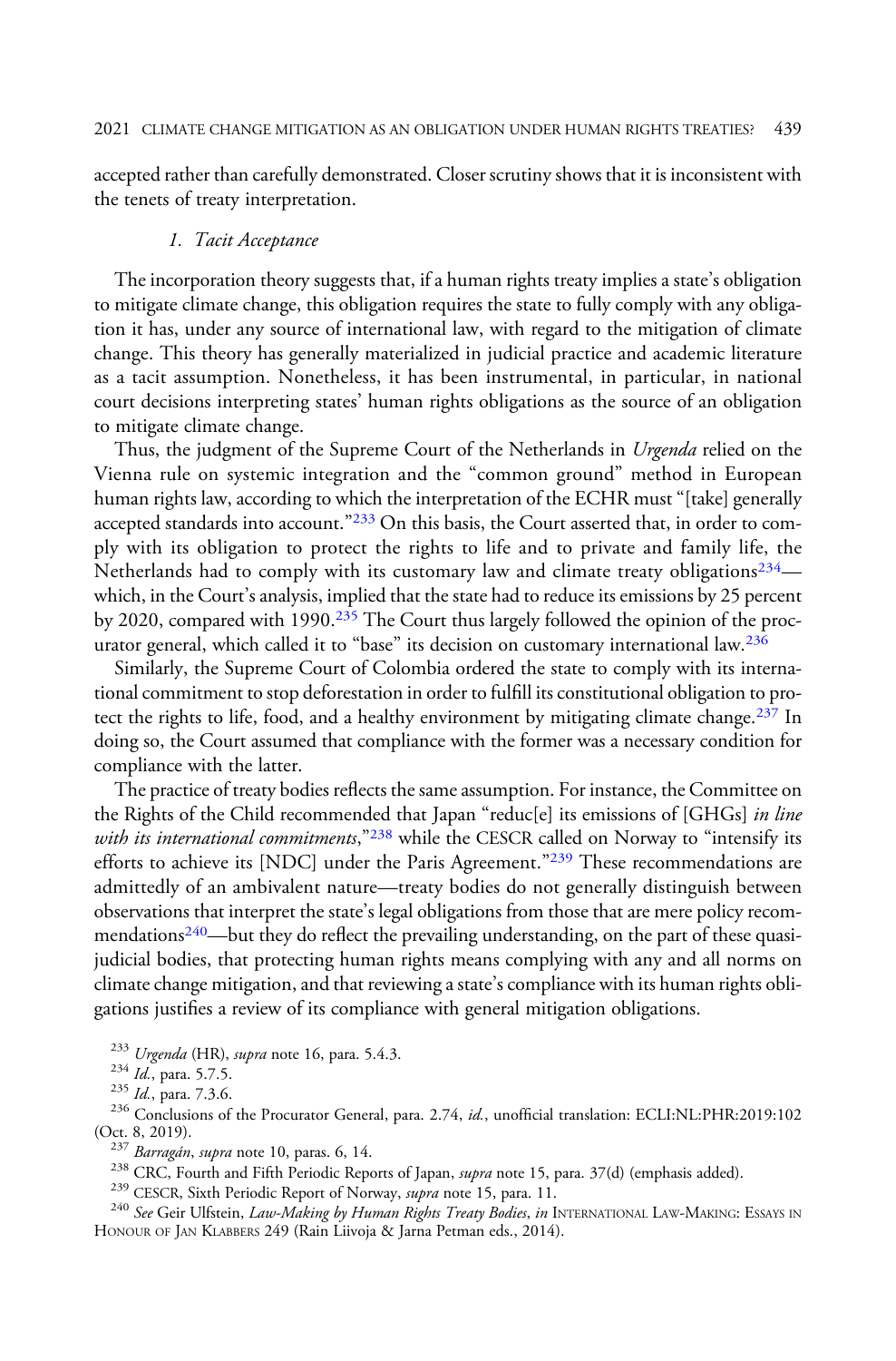440 THE AMERICAN JOURNAL OF INTERNATIONAL LAW Vol. 115:3

In fact, quasi-judicial bodies have often implemented the incorporation theory along with an extensive interpretation of referential "rules"—including non-binding objectives. For instance, the CESCR suggested that the approval of fossil-fuel extraction projects ran against Ecuador's "commitments under the Paris Agreement,"<sup>241</sup> even though neither the Paris Agreement nor Ecuador's NDC define any commitment relating to fossil fuel extraction.<sup>242</sup> In another instance, the CESCR recommended that Norway take on more ambitious commitments on climate change mitigation than it already had within the climate regime. $243$  A joint statement by five treaty bodies asserted that states "must adopt and implement policies" aimed at realizing "the *objectives* of the Paris Agreement,"<sup>244</sup> even though, as noted above, the treaty creates no obligation for states to realize its mitigation objectives,  $245$  while state practice does not generally reflect acceptance of an obligation to adopt and implement mitigation action consistent with these objectives.<sup>246</sup>

Legal scholarship, likewise, has often assumed that, whenever a human rights treaty implies an obligation to mitigate climate change, it requires states, at least, to comply with any other treaty or customary obligation they have on climate change mitigation. For instance, Wewerinke-Singh suggests that the interpreter of human rights treaties should "consider international climate change law as providing minimum standards of protection" and hold "States to account for non-compliance with the standards they have set for themselves in domestic and international legal frameworks related to climate change."<sup>247</sup> She and Ashleigh McCoach welcomed the Court's application of the common ground approach in Urgenda as an "elegant way" of interpreting a specific benchmark that can be associated with open-textured human rights obligations.<sup>248</sup> Similarly, Petra Minnerop and Ida Røstgaard assume that, if a mitigation obligation can be implied from Norway's constitutional obligation to protect the right to a healthy environment, and if this obligation can be interpreted in light of international law, then this obligation should be understood as requiring compliance with the state's general mitigation obligations under the UNFCCC.<sup>249</sup> Boyd asserts that "[a] failure to fulfil international climate change commitments is a prima facie violation of the State's obligations to protect the human rights of its citizens."<sup>250</sup>

<sup>241</sup> CESCR, Fourth Periodic Report of Ecuador, *supra* note 15, para. 12. See CESCR, Fourth Periodic Report of Argentina, *supra* note 15, paras. 13–14.

<sup>242</sup> See República del Ecuador, *Primera Contribución Determinada a Nivel Nacional para el Acuerdo de París* (Mar. 2019). On the absence of commitments, see generally Michael Lazarus & Harro van Asselt, Fossil Fuel Supply and Climate Policy: Exploring the Road Less Taken, 150 CLIMATIC CHANGE 1 (2018); Natur og Ungdom, supra note 17, para. 174.<br><sup>243</sup> See CESCR, Sixth Periodic Report of Norway, supra note 15, para. 11.

<sup>244</sup> CEDAW, et al., *supra* note 14, para. 2 (emphasis added) (referring to Art. 2(1) of the Paris Agreement).<br><sup>245</sup> See note 151 supra.

<sup>245</sup> See note 151 *supra.*<br><sup>246</sup> See note 155 *supra.*<br><sup>247</sup> WEWERINKE-SINGH, *supra* note 26, at 132.<br><sup>248</sup> Margaretha Wewerinke-Singh & Ashleigh McCoach, The State of the Netherlands v. Urgenda Foundation: Distilling Best Practice and Lessons Learnt for Future Rights-Based Climate Litigation, REV. EUR. COMP.&INT'<sup>L</sup> ENVTL.  $\tilde{L}$ . (forthcoming) (early view at 5).

<sup>249</sup> Petra Minnerop & Ida Røstgaard, *In Search of a Fair Share: Article 112 Norwegian Constitution, International*<br>Law and an Emerging Inter-jurisdictional Discourse in Climate Litigation, 44 FORDHAM INT'L L.J. 847 (2021

<sup>250</sup> David R. Boyd (Special Rapporteur on the Issue of Human Rights Obligations Relating to the Enjoyment of a Safe, Clean, Healthy and Sustainable Environment), Report, para. 74, in UN Doc. A/74/161 (July 15, 2019).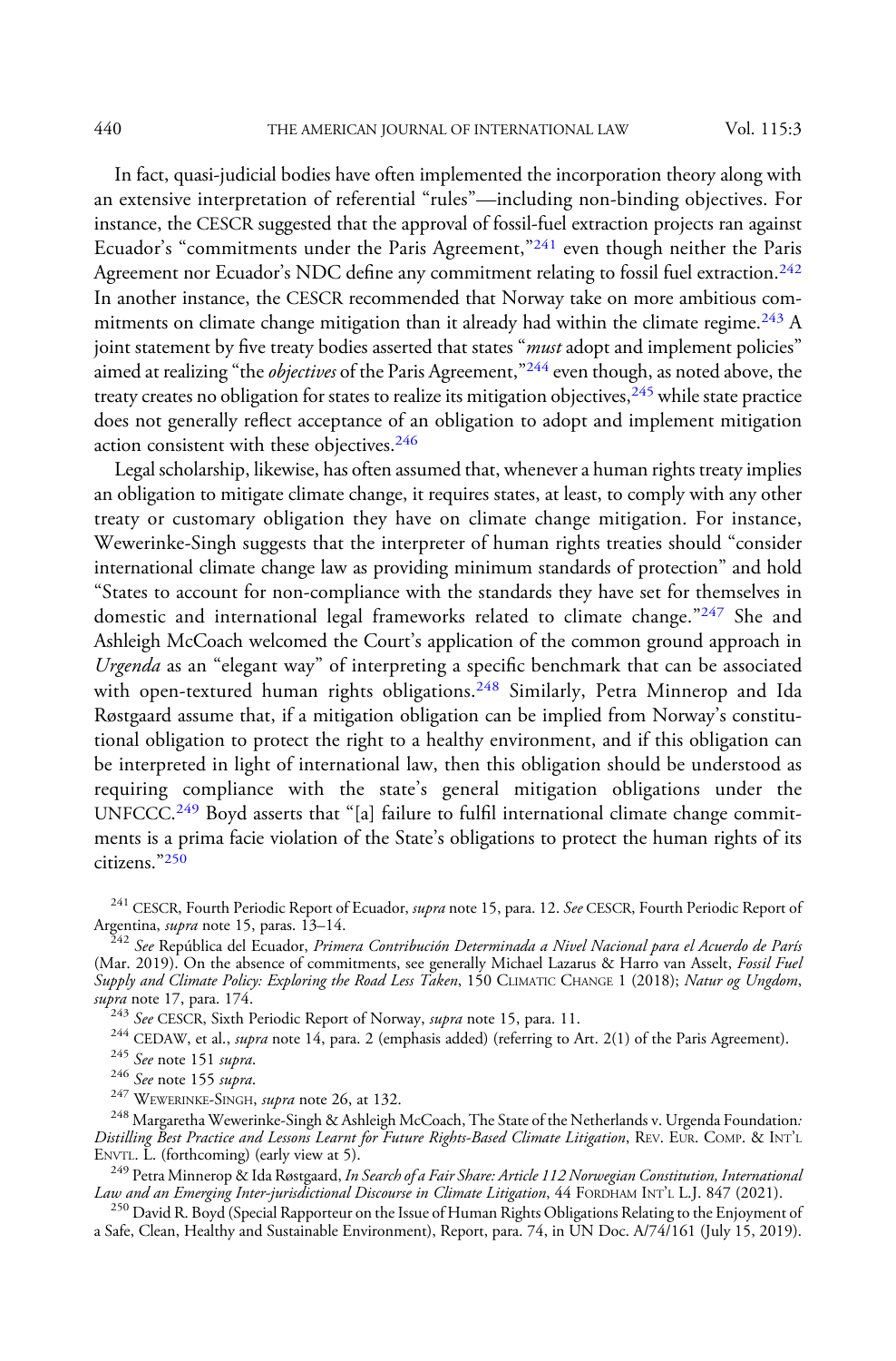#### 2021 CLIMATE CHANGE MITIGATION AS AN OBLIGATION UNDER HUMAN RIGHTS TREATIES? 441

Like treaty bodies, scholars have often suggested that human rights treaties should actually be interpreted as requiring *more* mitigation action than what states had accepted under climate treaties or customary international law. Paul Hunt and Rajat Khosla suggest that, to comply with their obligation to protect the right to health, in light of the impact of climate change on the enjoyment of this right, "states have a core obligation to take reasonable steps to stabilize [GHG] concentrations in the atmosphere at a level that prevents dangerous anthropogenic interference with the climate system,"<sup>251</sup> thus alluding to the "ultimate objective" of the UNFCCC<sup>252</sup> rather than to any particular "commitments" to which the parties had consented.<sup>253</sup> Similarly, Knox asserts that the 1.5 and 2  $^{\circ}$ C temperature targets are "consistent with the obligations of States . . . to protect human rights from the dangerous effects of climate change<sup>"254</sup>—adding that each party to a human rights treaty must immediately strengthen its NDC in accordance with these temperature targets.<sup>255</sup> Commenting on Knox's report, Boyle suggests that "[t]he UN special rapporteur is right in principle to argue that human rights law as a whole requires States to comply with expectations set out" by the mitigation objectives of the Paris Agreement.<sup>256</sup> Boyle asserts that "human rights commitments could and should require States to implement Paris, and their record in doing so can and should be monitored and assessed by UN human rights bodies."<sup>257</sup>

Yet, as Boyle himself concedes just a few pages earlier, "the argument that a policy which complies with the UN climate regime nevertheless violates the existing human rights obligation of States is not easy to make."<sup>258</sup> Boyle then turns to Knox's "more insightful approach,"<sup>259</sup> but he does not explain how Knox, in his view, managed to make this uneasy argument. In a similar line, André Nollkaemper and Laura Burgers are skeptical of the analysis of the Supreme Court in *Urgenda* in that it blurs the "distinction between law and nonlaw"260—the 25 percent emission reduction target, after all, had only been mentioned (or rather alluded to) in non-binding party decisions.<sup>261</sup> But while Nollkaemper and Burger question the way the incorporation theory was implemented in Urgenda, they did not interrogate the theory itself. Neither Boyle nor Nollkaemper and Burger objected to the possibility for a court, when interpreting a human rights treaty as implying a mitigation obligation, to require the state to comply at least with any or all its obligations on climate change mitigation arising from any source.

<sup>251</sup> Hunt & Khosla, *supra* note 180, at 249.<br><sup>252</sup> UNFCCC, *supra* note 1, Art. 2.<br><sup>253</sup> Id. Arts. 4(1)(b), (2)(a).

<sup>254</sup> Knox, 2016 Report, *supra* note 26, para. 73.<br><sup>255</sup> Id., paras. 77, 80.

<sup>256</sup> Boyle, *Climate Change, the Paris Agreement and Human Rights, supra* note 30, at 777. *See also* H.R. Council Res. 41/21, *supra* note 43, pmbl., para. 15.

<sup>257</sup> Boyle, *Climate Change, the Paris Agreement and Human Rights, supra* note 30, at 775.<br><sup>258</sup> *Id.* at 773. Boyle then turns to Knox's "more insightful approach," but does not explain how Knox's approach could make th

<sup>260</sup> André Nollkaemper & Laura Burgers, A New Classic in Climate Change Litigation: The Dutch Supreme Court Decision in the Urgenda Case, EJIL: TALK! (Jan. 6, 2020), at https://www.ejiltalk.org/a-new-classic-in-climate-<br>change-litigation-the-dutch-supreme-court-decision-in-the-urgenda-case.

<sup>261</sup> See also Benoit Mayer, The State of the Netherlands v. Urgenda Foundation, 8 TRANSNAT'L ENVTL. L. 167, 186–87 (2019).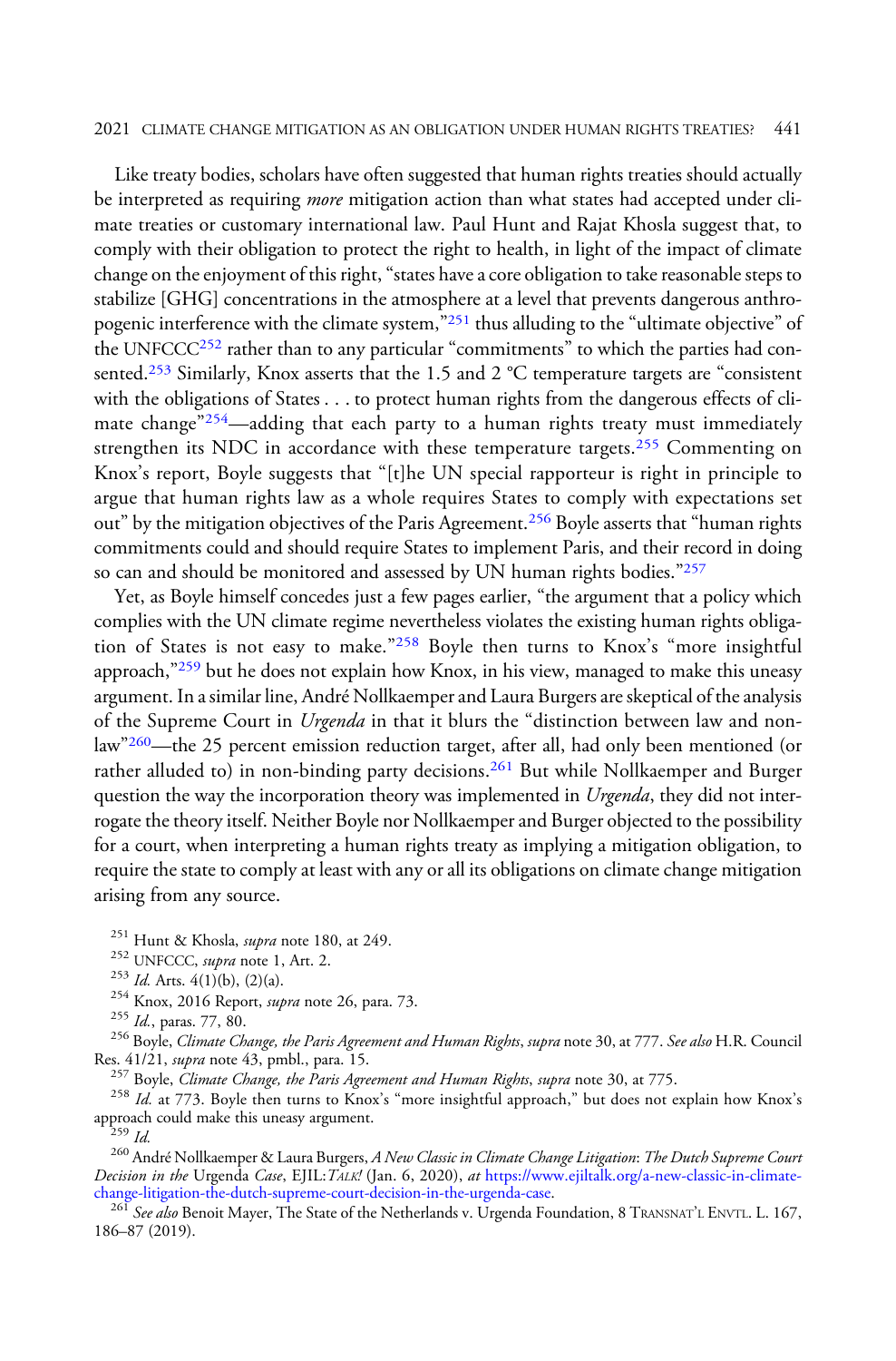### 2. Refutation

The problem with the incorporation theory is that it denatures the process of legal interpretation. Instead of merely taking general mitigation obligations *into account* to make sense of a human rights treaty, this theory overlooks the text as well as the object and purpose of the treaty at issue, focusing exclusively on general mitigation obligations.<sup>262</sup> Human rights treaties are thus reduced to a Trojan horse allowing extraneous rules and objectives to take hold of human rights institutions. When the incorporation theory operates, human rights treaties no longer pursue the objective of protecting the enjoyment of human rights, being instead entirely aimed at the mitigation of climate change.

The interpretation of a treaty should depend, among other things, on its text; its application, in turn, should take relevant, case-specific circumstances into account. Thus, Knox points out that "the content of the obligations of States to protect against environmental harm depends on the content of their duties with respect to the particular rights threatened by the harm."<sup>263</sup> Yet, similar conclusions will inevitably be reached, when applying obligations arising from various treaties recognizing different rights in diverse national circumstances, if one assumes—as Knox does—that, "[i]n applying their duty to protect against environmental harm that interferes with the enjoyment of human rights, . . . States must implement and comply with the standards that they have adopted." $^{264}$ 

This reasoning is incongruous. The obligation to protect the right to life, for instance, probably does not imply exactly the same mitigation obligation as the obligation to prevent discrimination against women, and these obligations should apply differently in states where the enjoyment of these rights is more or less exposed to climate impacts that mitigation action could avoid. To take an extreme example, the obligation of a state to protect the right of coalminers to an adequate standard of living may not necessarily imply the state's obligation to mitigate climate change at all, for closing coalmines—a measure that the state would likely take to mitigate climate change—would deprive the coalminers of their livelihood.<sup>265</sup>

This incongruity can be observed for instance, in Urgenda, by comparing the judgment of the District Court of the Hague with that of the Supreme Court. The District Court thought that it could not apply the ECHR in a public interest litigation;<sup>266</sup> its judgment, instead, relies on the duty of care of the state under Dutch tort law. By contrast, the Supreme Court held that it could apply the ECHR in public interest litigations, and it relied exclusively on this substantive ground. Nevertheless, the two courts arrived at exactly the same conclusion. Furthermore, the Supreme Court made no difference between the impacts of climate change on the right to life on the one hand, and on the right to private and family life on the other hand, asserting that the state was expected to "take the same measures"<sup>267</sup> pursuant to both

<sup>262</sup> On the risk of the principle of systemic integration leading to a denaturation of legal interpretation, see generally Rachovitsa, *supra* note 220, at 561, 564, 588.

<sup>263</sup> Knox, 2016 Report, *supra* note 26, para. 65. <sup>264</sup> Id., para. 67 (emphasis added).

<sup>265</sup> On another, somewhat extreme example—an association of senior women claiming that Switzerland's obligation to protect their right to life and to private and family life requires full compliance with general mitigation obligations and more—see the reference in note 99 *supra*. The case was dismissed for lack of standing.<br><sup>266</sup> Urgenda (Rb), supra note 10, para. 4.45.

<sup>267</sup> Urgenda (HR), supra note 16, para. 5.2.4. The Court cites Brincat v. Malta, App. No. 60908/11, para. 102 (July 24, 2014), at [http://hudoc.echr.coe.int/eng?i](http://hudoc.echr.coe.int/eng?i=001-145790)=[001-145790](http://hudoc.echr.coe.int/eng?i=001-145790) (unreported), which states that the scopes of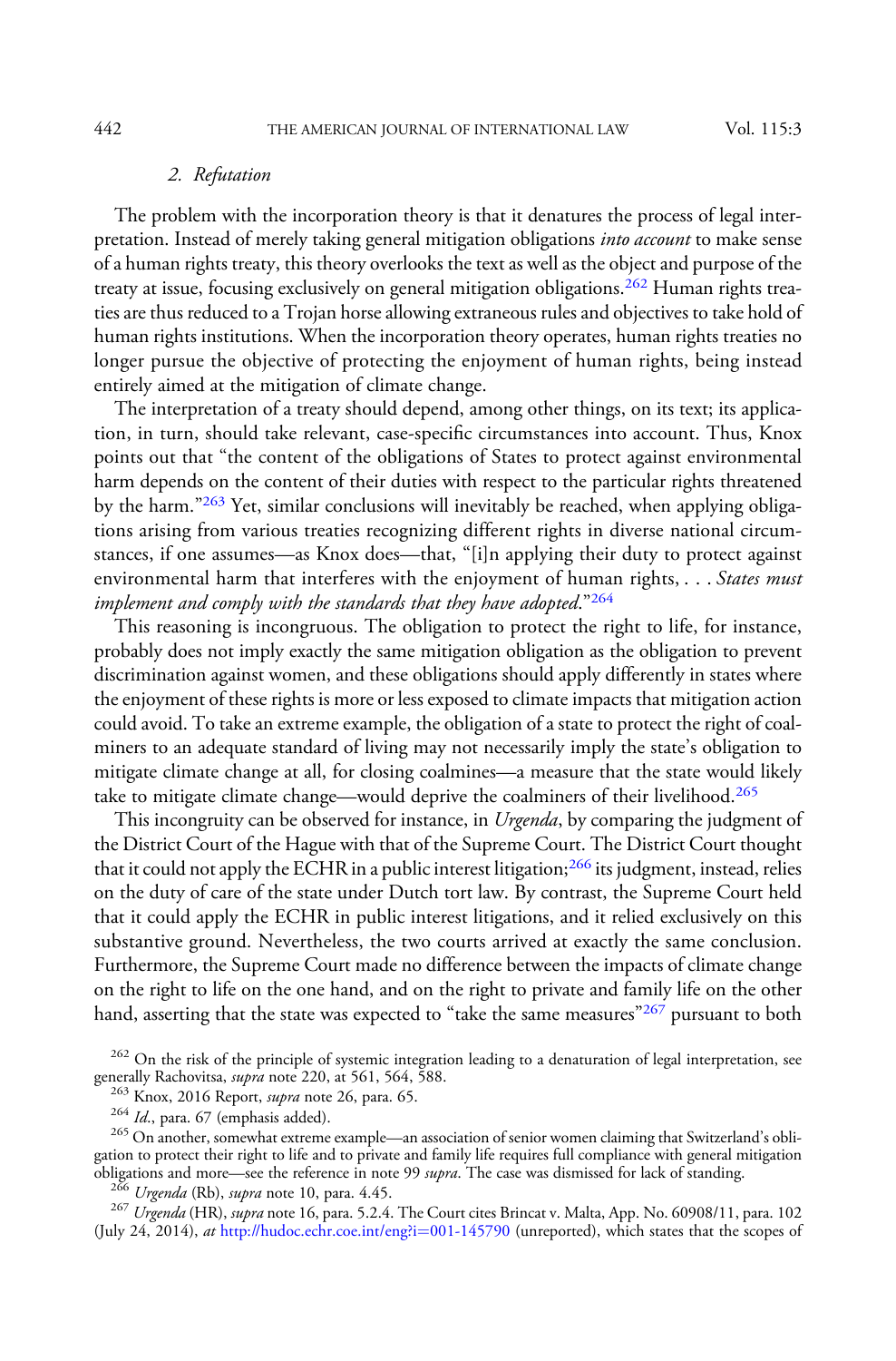rights. From whichever ground or angle they looked at the issue, the Dutch courts found that the state had to comply with its customary obligation on climate change mitigation, which they interpreted as requiring at least 25 percent emissions reduction by 2020 compared with 1990 levels.

However, there is no reason to assume that the mitigation obligation derived from the protection of the right to life involves exactly the same standard of care as the mitigation obligation derived from the right to private and family life does,<sup>268</sup> or that these two obligations, in turn, are identical to the obligation that arises under the duty of care of the state under tort law. Rather, one would expect that the standard of due diligence applicable in relation to these various obligations would vary, in particular "according to the importance of the interest requiring protection."<sup>269</sup> A risk of interference with the right to life is arguably a more pressing consideration than a risk of interference with the right to private and family life; and the duty of care arguably allows broader consideration for the need for mitigation action as it relates not only to the enjoyment of human rights, but also of human welfare in general. The two courts arrived at the same conclusion because, while claiming to apply tort law or European human rights law *in light of* customary international law,  $270$  they were, in fact, applying customary international law.

The incorporation theory is problematic because it allows judges to bypass rules on jurisdiction and admissibility. The applicants in *Urgenda* had standing to invoke the duty of care of the state and its obligation to protect human rights, but not its customary international law obligations.<sup>271</sup> Likewise, treaty bodies and regional human rights courts have jurisdiction to interpret human rights treaties, but not to apply general mitigation obligations arising from climate treaties or customary international law. Systemic integration provides no justification for overlooking the absence of state consent to jurisdiction with regard to the application of the referential rule.<sup>272</sup>

Questions about the implications of the principle of systemic integration for a court's jurisdiction are not entirely new or specific to climate change mitigation. Judge Buergenthal accused the International Court of Justice in *Oil Platforms* of using this principle "to apply international law on the use of force simply because that law may also be in dispute between the parties before it and bears some factual relationship to the dispute of which the Court is seised."<sup>273</sup> The Court firmly denied doing so.<sup>274</sup> Subsequently, in *Pulp Mills*, the Court

obligations relating to these two rights "may overlap," but this does not justify the Supreme Court's assertion that, in the case at issue, the scopes of these obligation did "largely overlap." See generally Petra Minnerop, Integrating the "Duty of Care" Under the European Convention on Human Rights and the Science and Law of Climate Change: The<br>Decision of The Hague Court of Appeal in the Urgenda Case, 37 J. ENERGY & NAT. RESOURCES L. 149, 161 (2019).

<sup>268</sup> See Ingrid Leijten, *The Dutch Climate Case Judgment: Human Rights Potential and Constitutional Unease*, LEIDENLAWBLOG (Oct. 22, 2018), at [https://leidenlawblog.nl/articles/the-dutch-climate-case-judgment-human-](https://leidenlawblog.nl/articles/the-dutch-climate-case-judgment-human-rights-potential)

[rights-potential.](https://leidenlawblog.nl/articles/the-dutch-climate-case-judgment-human-rights-potential)<br><sup>269</sup> Study Group on Due Diligence in International Law, *supra* note 80, at 1082.<br><sup>270</sup> *Urgenda* (Rb), *supra* note 10, para. 4.43; *Urgenda* (HR), *supra* note 16, para. 5.7.1.<br><sup>271</sup> *Urgenda* (Rb), *s* & Laura Burgers, The State of the Netherlands v. Urgenda *(Neth. Sup. Ct.)*, 59 ILM 811, 812 (2020).<br><sup>272</sup> *See* Status of the Eastern Carelia, Advisory Opinion, 1923 PCIJ (ser. B) No. 5, at 27 (July 23).<br><sup>273</sup> Oil Platfor

<sup>273</sup> Oil Platforms, supra note 161, 2003 ICJ REP. 161, para. 29 (sep. op., Buergenthal, J.). See McLachlan, supra note 212; Rosalyn Higgins, A Babel of Judicial Voices: Ruminations from the Bench, 55 INT'L & COMP. L. Q. 7 802–03 (2006).

<sup>274</sup> Oil Platforms, supra note 161, paras. 41-42.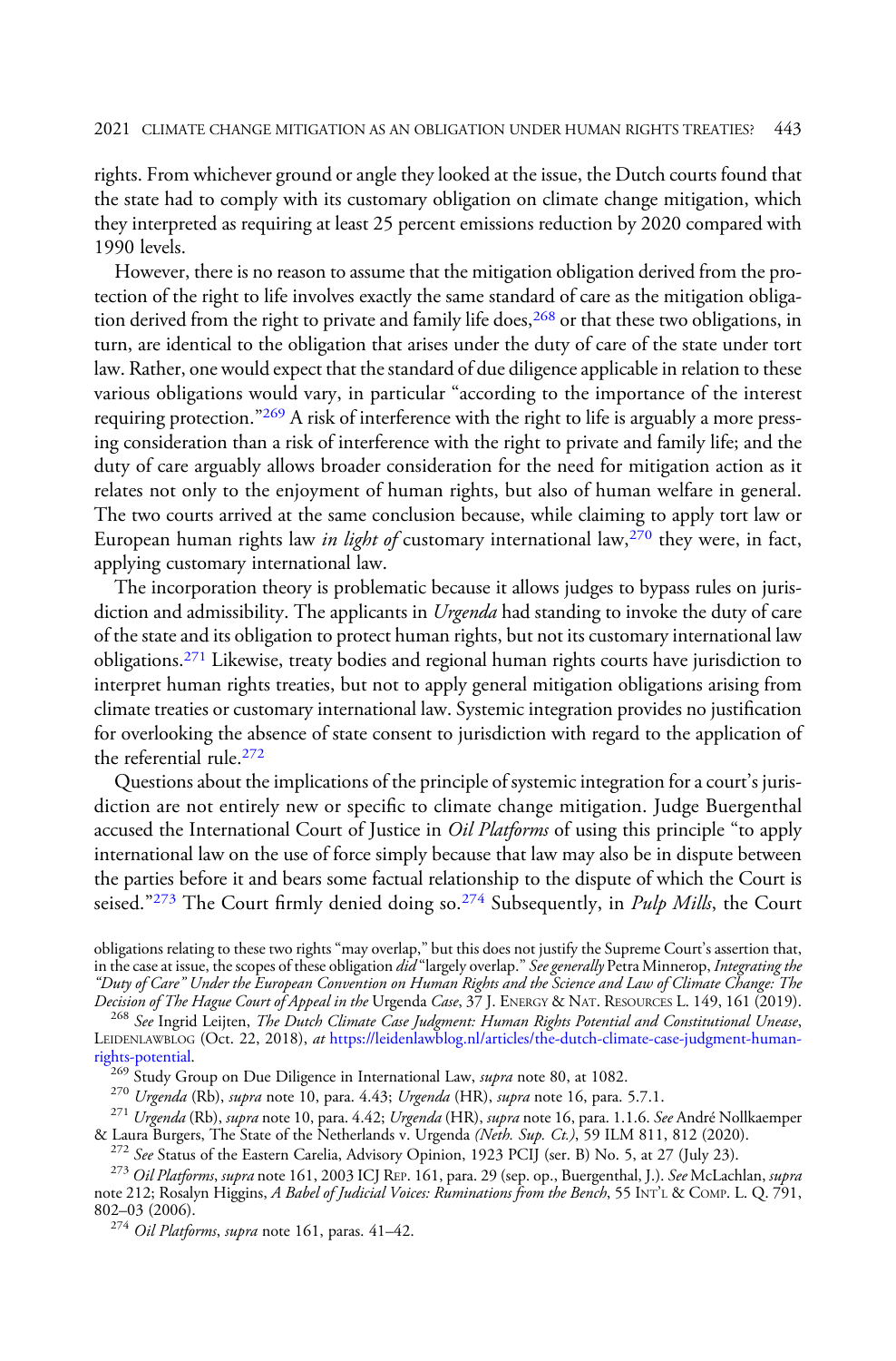stated in the clearest possible terms that systemic integration had "no bearing on the scope of the jurisdiction conferred on the Court"<sup>275</sup> and, accordingly, that Argentina could not claim the application of general international law under the pretense of interpreting the treaty under which the Court had jurisdiction. Consistently, the Court held in *Jadhav* that its jurisdiction to interpret and apply the Vienna Convention on Consular Relations allowed it to take the ICCPR into account, but not to apply it by entertaining claims of human rights violations per se.<sup>276</sup>

Thus, the principle of systemic integration does not justify a monolithic application of international law where a court, having jurisdiction to interpret a treaty, could apply any related rule of international law. Richard Gardiner's guide to treaty interpretation highlights the distinction to be drawn, under Article  $31(3)(c)$  of the Vienna Convention on the Law of Treaties, "between using rules of international law as part of the apparatus of treaty interpretation and applying the rules of international law directly to the facts in the context of which the treaty is being considered." As Gardiner points out,"[t]he former is within the scope of the Vienna rules, the latter is not."<sup>277</sup> Alexander Orakhelashvili, likewise, notes that "the purpose of interpreting by reference to 'relevant rules' is . . . not to defer the provisions being interpreted to the scope and effect of those 'relevant rules,' but to clarify the content of the former by referring to the latter."<sup>278</sup> International courts and tribunals have consistently recognized that every rule has a "separate existence" even when several rules point to the same direction or are expressed in similar terms.279 Thus, taking general mitigation obligations into account to interpret human rights treaties does not justify the incorporation of the former into the latter.

# C. An Alternative Theory: Windows of Applicability

#### 1. The Theory

An obligation on the mitigation of climate change that derives from a human rights treaty is to be interpreted based on the terms of the treaty from which it is implied, its context, and its object and purpose.<sup>280</sup> Its interpreter is to take general mitigation obligations into account together with the context of the treaty, in light of the principle of systemic integration,<sup>281</sup> but without deferring to these general mitigation obligations.

The terms of human rights treaties and their objects and purposes generally allow consideration for the benefits of international cooperation on climate change mitigation with regard to the enjoyment of human rights,<sup>282</sup> but these treaties are not interested in the broader

<sup>276</sup> Jadhav (India v. Pak.), 2019 ICJ Rep. 418, paras. 36–37, 135 (July 17).<br><sup>277</sup> GARDINER, *supra* note 211, at 320.<br><sup>278</sup> Alexander Orakhelashvili, *Restrictive Interpretation of Human Rights Treaties in the Recent Jur* European Court of Human Rights, 14 EUR. J. INT'L L. 529, 537 (2003).<br><sup>279</sup> Military and Paramilitary Activities in and Against Nicaragua (Nicar. v. U.S.), Judgment on Merits, 1986

ICJ Rep. 132, para. 178 (June 27); MOX Plant (Ir. v. UK), Order on Provisional Measures of Dec. 3, 2001, ITLOS Rep. 95, para. 50. See Proceedings Pursuant to the OSPAR Convention (Ir./UK), XXIII RIAA 59, para. 141 (July 2, 2003); Inst. Int'l L. Res., Problems Arising from a Succession of Codification Conventions on a Particular Subject, Sept. 1, 1995, 66(I) Y.B. INST. INT'L L. 245, 247 (Conclusion 10).<br><sup>280</sup> VCLT, *supra* note 144, Art. 31(1).<br><sup>281</sup> Id. Art. 31(3)(c).<br><sup>282</sup> See Section III.C supra.

<sup>&</sup>lt;sup>275</sup> Pulp Mills, supra note 81, para. 66.<br><sup>276</sup> Jadhav (India v. Pak.), 2019 ICJ Rep. 418, paras. 36–37, 135 (July 17).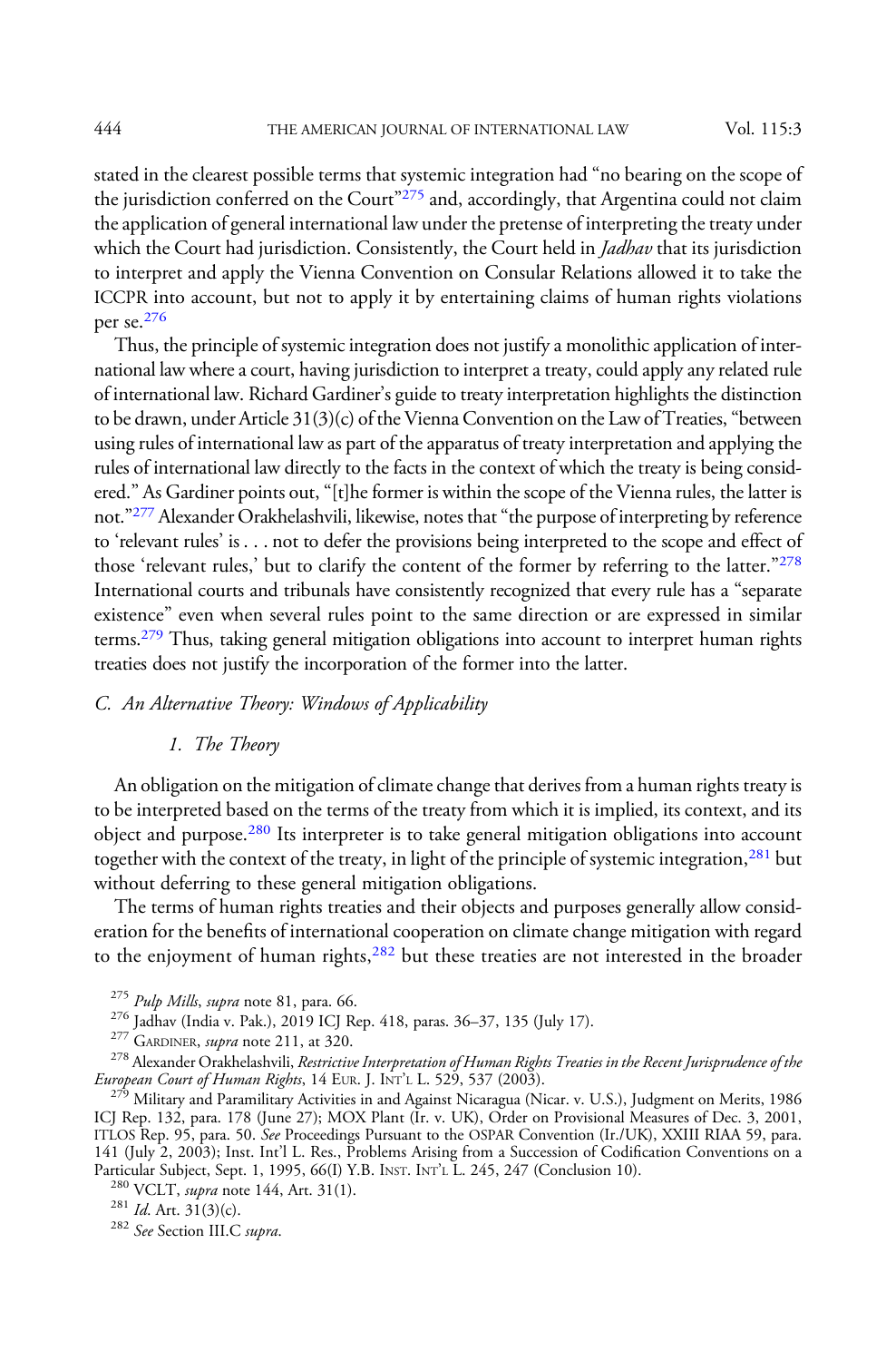benefits of climate change mitigation for human welfare, the interests of future generations, and the protection of nature per se.<sup>283</sup> By contrast, general mitigation obligations arising from climate treaties or customary law take at least some of these broader benefits into account. States' general obligations arising under climate treaties<sup>284</sup> pursue the ultimate objective of preventing "dangerous anthropogenic interference with the climate system,"<sup>285</sup> a phrase which invites consideration for an open-ended list of values, among which climate treaties highlight sustainable development,  $286$  food security,  $287$  ecological integrity,  $288$  and intergenerational equity, $289$  among other things. $290$  On the other hand, customary international law requires states to exercise due diligence to protect the various rights of other states (e.g., the right to exploit natural resources), $291$  including their right to protect the rights of their citizens.<sup>292</sup> As human rights treaties only take into account some of the benefits of climate change mitigation that inform general mitigation obligations, human rights treaties only require a part of the mitigation action that states must implement under their general mitigation obligations.

This Article uses the metaphor of a windows to suggest that a state's obligation to protect a human right of individuals within its territory or under its jurisdiction provides only, at most, a limited opportunity to take the benefits of climate change mitigation into account, hence, to apply general mitigation obligations. For a state to comply with an implied mitigation obligation, it only needs to comply with the part of its general mitigation obligations that can be sighted through the window that the human rights treaty opens onto these general mitigation obligations. The size of this window of applicability —that is to say, the content of implied mitigation obligations, for instance in terms of a standard of due diligence<sup>293</sup>—is contingent on the treaty, the right, and the national circumstances.<sup>294</sup> More specifically, windows of applicability depend on the following four variables.

Variable 1: The personal scope of the treaty. Some human rights treaties protect the rights of everyone within the state's territory or under its jurisdiction; other treaties protect only a

<sup>283</sup> *See* notes 122–124 *supra*.<br><sup>284</sup> *See* notes 76 and 78 *supra*.<br><sup>285</sup> UNFCCC, *supra* note 1, Art. 2 (emphasis added).<br><sup>286</sup> *Id*. Arts. 2, 3(4); Paris Agreement, *supra* note 1, Art. 2(1).<br><sup>287</sup> UNFCCC, *supra* n

<sup>291</sup> E.g., Rio Declaration on Environment and Development, *supra* note 202, Princ. 2.<br><sup>292</sup> Mavrommatis Palestine Concessions (Greece v. UK), Judgment, 1924 PCIJ (ser. A) No. 2, at 12 (Aug. 30).<br>*See also* references at

 $^{293}$  The emphasis here is on substantive obligations, but the analysis could be replicated *mutatis mutandis* to procedural obligations. The size of a window of applicability could determine the scope of a state's procedural obligations on climate change mitigation compliance with which is required under a human rights treaty—for instance whether and how diligently it needs to envisage climate change mitigation in environmental assessments. On general mitigation obligations of a procedural nature, see, e.g., Benoit Mayer, Climate Assessment as an Emerging Obligation under Customary International Law, 68 INT'L & COMP. L. Q. 271 (2019).

 $294$  See generally Riccardo Pisillo-Mazzeschi, The Due Diligence Rule and the Nature of the International Responsibility of States, 35 GER. Y.B. INT'L L. 9, 44 (1992) (noting that "the degree of diligence that the state must observe depends, largely, on the particular circumstances of each specific case").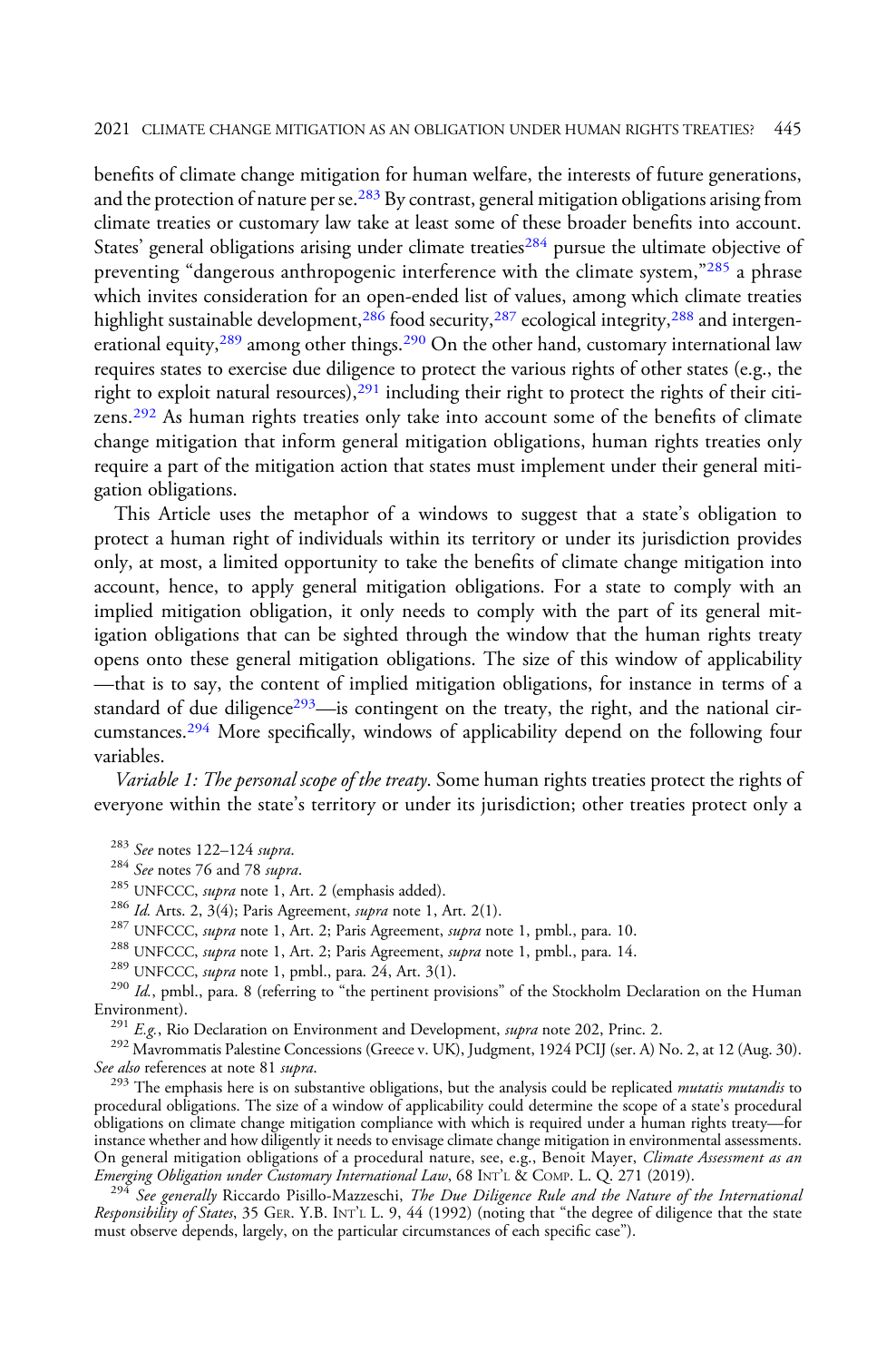specific category of population.<sup>295</sup> All other things being equal, general human rights treaties justify more ambition on climate change mitigation than specific human rights treaties because the former perceive the benefits of climate change mitigation for a larger population than the latter do.<sup>296</sup> For instance, the obligation to protect the right to life under the ICCPR (where it applies to the entire population within the state's territory and under its jurisdiction) requires more ambitious mitigation action than the obligation to protect the same right under the Convention on the Rights of the Migrant Workers (where it applies only to a subcategory of the same population).<sup>297</sup>

Variable 2: The relative importance of the right. Despite the absence of formal hierarchy among rights, $298$  more weight is generally attached to the protection of certain rights, in particular the rights that cannot be derogated to even in case of emergency (e.g., the right to life), as these rights often constitute a necessary condition for the effective enjoyment of other rights.299 States are held to a higher standard when protecting objectives to which a higher value is attached:<sup>300</sup> they are expected to invest more resources to prevent a potential interference with the right to life, for instance, than they are to prevent an interference with the right health, if only because the enjoyment of the former is a necessary condition for the enjoyment of the latter. Thus, all other things being equal, a state's obligation to protect the right to life commands greater ambition on climate change mitigation than its obligation to protect the right to health.

Variable 3: The potential benefits of climate change mitigation for the protection of the right within the state's territory or under its jurisdiction. Human rights treaties require states to mitigate climate change only as a way to protect the enjoyment of the rights that they have to protect. The benefits of climate change mitigation for the enjoyment of a right depend on national circumstances—the population's exposure and vulnerability to the impacts of climate change<sup>301</sup> and the likelihood that climate change mitigation may alleviate these impacts. For instance, the content of the mitigation obligation that can be inferred from a state's obligation to protect the right to food depends on whether climate change would likely affect food security within the state, and also on whether successful mitigation action remains capable of reducing this impact. In general, the rights to life and health would likely be severely affected

<sup>295</sup> E.g., Convention on the Rights of the Child, *supra* note 34.<br><sup>296</sup> See Paul de Guchteneire & Antoine Pécoud, *Introduction: The UN Convention on Migrant Workers' Rights, in* 

MIGRATION AND HUMAN RIGHTS 1, 8 (Ryszard Cholewinski, Paul de Guchteneire & Antoine Pécoud eds., 2009). <sup>297</sup> An exception to this could arise—in application of variables 2 and 3—in circumstances where a specific human rights treaty imposes more stringent obligations or broader rights than general treaties. See, e.g., Convention on the Rights of the Child, *supra* note 34, Art. 3(1) (requiring "the best interests of the child" to be taken as "a primary consideration"); Frédéric Mégret, *The Disabilities Convention: Human Rights of Persons* with Disabilities or Disability Rights?, 30 HUM. RTs. Q. 494 (2008).<br><sup>298</sup> But see Teraya Koji, Emerging Hierarchy in International Human Rights and Beyond: From the Perspective of

Non-derogable Rights, 12 EUR. J. INT'L L 917 (2001); Tom Farer, *The Hierarchy of Human Rights Conference on*<br>Human Rights, Public Finance, and the Development Process, 8 AM. U. J. INT'L L. & POL'Y 115 (1992).

<sup>299</sup> See H.R. Comm., General Comment No. 36, supra note 35, paras. 2, 20; McCann v. United Kingdom, App. No. 19009/04, 47 Eur. H.R. Rep. 40, para. 147 (2008); R v. Home Secretary *ex p* Bugdaycay [1987] 1 All ER 940, 952 (Eng.).

<sup>300</sup> See note 269 supra.<br><sup>301</sup> On the heterogeneity of risks associated with climate change, see generally Field, et al., *supra* note 37, at 75–84.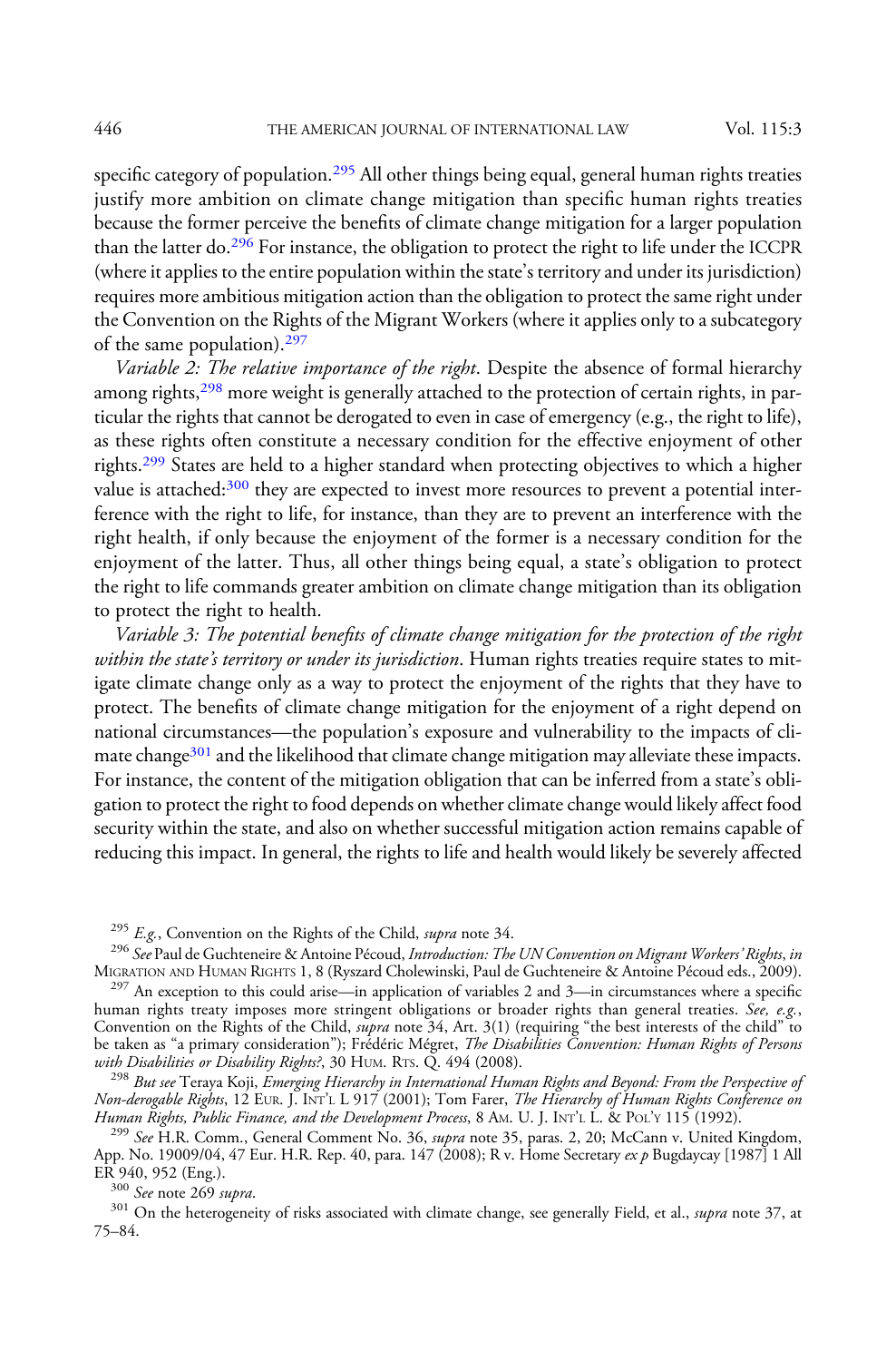in developing countries,  $302$  whereas developed countries are more exposed to economic loss,<sup>303</sup> which could be framed as an interference with the right to property. Where it is recognized, the right to a healthy environment could also justify relatively broad mitigation obligations, although it remains unable to account for all the impacts of climate change on human welfare, future generations and ecological resources.<sup>304</sup>

Variable 4: The potential unintended consequences of mitigation action for the enjoyment of treaty rights within the state's territory or under its jurisdiction. A state's obligation under a human rights treaty can justify mitigation action only to the extent that the benefits of mitigation action for the enjoyment of treaty rights prevail over its unintended consequences. This observation calls, in particular, for considering the state's capacity to mitigate climate change without hindering other priorities instrumental to the protection of the rights of individuals within its territory or under its jurisdiction (e.g., economic development, poverty eradication, or climate change adaptation).305 As such, developing countries may generally be held to a lower standard on climate change mitigation under their human rights treaty obligations, to the extent that they may not be able to invest in ambitious mitigation action without hindering the pursuance of these other priorities.<sup>306</sup>

On the basis of these four variables, the windows-of-applicability theory provides for an interpretation of implied mitigation obligations in line with the tenets of treaty interpretation. This theory reflects the terms as well as the object and purpose of human rights treaties by requiring a state to mitigate climate change only if and inasmuch as this contributes to the effective protection of the treaty rights. The theory also takes the context of application into account, acknowledging that not every right has the same implications for climate change mitigation in every country.

#### 2. Applications

A few illustrations can help to explain the ramification of the windows-of-applicability theory when compared with the incorporation theory. Applied to Urgenda, for instance, the windows-of-applicability theory would have attached great weight to the fact that the Netherlands is particularly exposed to life-threatening impacts of climate change<sup>307</sup> and to

<sup>&</sup>lt;sup>302</sup> See Rajendra K. Pachauri, Leo Meyer & The Core Writing Team, IPCC, CLIMATE CHANGE 2014: SYNTHESIS REPORT, at 15, 16 (2014). *See generally* notes 37–38 *supra.*<br><sup>303</sup> See Solomon Hsiang, et al., *Estimating Economic Damage from Climate Change in the United States*, 356

SCIENCE 1362 (2017); Francisco Estrada, W.J. Wouter Botzen & Richard S.J. Tol, Economic Losses from US Hurricanes Consistent with an Influence from Climate Change, 8 NATURE GEOSCIENCE 880 (2015).

 $^{304}$  *See* Atapattu, *supra* note 128, at 265; *Natur og Ungdom, supra* note 17, paras. 78–145. *See also* notes 122–

<sup>124</sup> supra.<br><sup>305</sup> See Henry Shue, *Subsistence Emissions and Luxury Emissions*, 15 L. & POL'Y 39 (1993); David Schlosberg,<br>*Further Uses for the Luxury/Subsistence Distinction*, 21 BRIT. J. POL. & INT'L REL. 295 (2019).

<sup>&</sup>lt;sup>306</sup> Thus, climate treaties recognize the need for differentiation based, in particular, on capacity, as well as the need to ensure that mitigation action does not come at the expense of economic development and poverty eradication. See UNFCCC, supra note 1, pmbl., paras.  $4, 7$ , Arts.  $3(1)$ –(2), (4) –(5), 4(7); Paris Agreement, supra note 1, pmbl., paras. 4, 6, Art. 2(2). *See generally* Study Group on Due Diligence in International Law, *supra* note 80, at<br>1074–79.

 $10^{307}$  This is in particular because a large part of the state's territory is situated below sea-level. See Ministry of Economic Affairs and Climate Policy, Seventh Netherlands National Communication Under the United Nations Framework Convention on Climate Change 125 (2018), *available at [https://unfccc.int/sites/default/](https://unfccc.int/sites/default/files/resource/Seventh%20Netherlands%20National%20Communication%20under%20the%20UNFCCC%20update%202018.pdf)files/* [resource/Seventh%20Netherlands%20National%20Communication%20under%20the%20UNFCCC%](https://unfccc.int/sites/default/files/resource/Seventh%20Netherlands%20National%20Communication%20under%20the%20UNFCCC%20update%202018.pdf) [20update%202018.pdf](https://unfccc.int/sites/default/files/resource/Seventh%20Netherlands%20National%20Communication%20under%20the%20UNFCCC%20update%202018.pdf) (noting life-threatening implications of heat waves and flooding).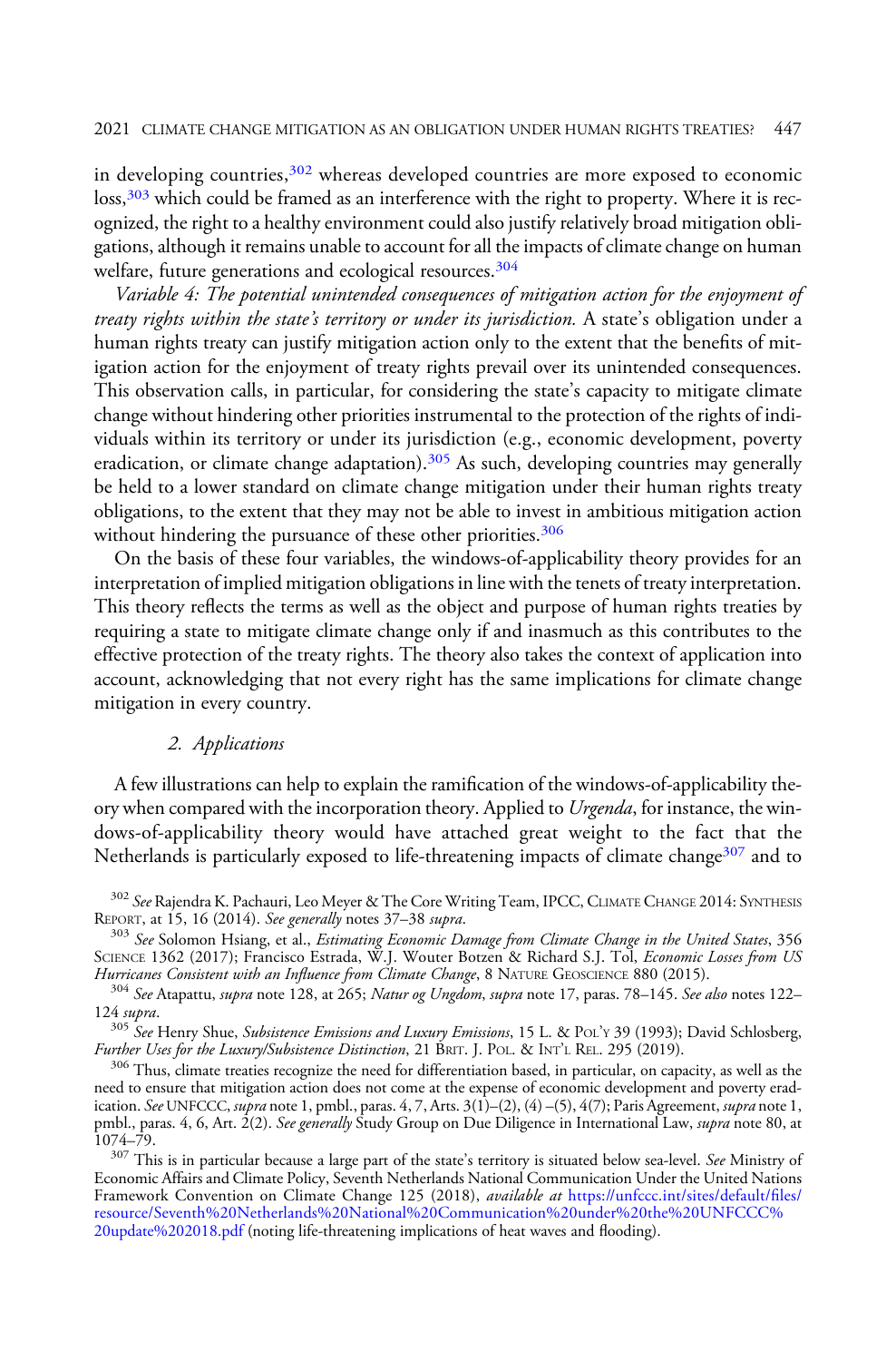its large financial capacity, in light of variables 3 and 4.308 Moreover, if the Supreme Court of the Netherlands had followed the windows-of-applicability theory, it would have distinguished the implications of the right to life from those of the right to private and family life as variables 2 and 3 apply differently in relation to these two rights. The Court's interpretation of the right to life as implying a far-reaching mitigation obligation is not entirely implausible given the fundamental importance that the ECHR attaches to this right and the benefits that international cooperation on climate change mitigation could bring to its enjoyment within the territory of the Netherlands; the Court's identical interpretation of the right to private and family life is less convincing.<sup>309</sup>

Overall, if the Supreme Court of the Netherlands had followed the windows-of-applicability theory, it would not have assumed that the state's obligation to protect either of these rights requires full compliance with its general mitigation obligation (e.g., under customary international law).<sup>310</sup> An obligation to protect the right to life, or *a fortiori* the right to private and family life, does not justify as much mitigation action as the general mitigation obligations that the state accepted in light of a broader consideration of the impacts of climate change. An unusual degree of judicial discretion would then, unavoidably, have been involved in assessing the precise level of mitigation action implied by obligation of the Netherlands to take appropriate measures to protect these two rights. The judges could of course have concluded that, while the human rights treaty implies a far-reaching mitigation obligation, the state was already acting consistently with this obligation.<sup>311</sup> In fact, if the "common ground" method is taken seriously, it should be expected that most states would, most of the time, be found to be acting in compliance with their obligation. Thus, the Court in Urgenda would likely, but not necessarily, have found that the Netherland's preexisting policies and actions on climate change mitigation were sufficiently ambitious to be consistent with its obligation to protect the right to life. By contrast, as far as the right to private and family life is concerned, a finding of compliance would have been virtually unescapable.

As the windows-of-applicability theory recognizes the relevance of national circumstances, it is suspicious of any attempt to transplant *Urgenda* to other countries. In one of the first attempts to do so, the applicants in *Natur og Ungdom* failed to provide any evidence that climate change would significantly affect either the right to life or that of private and family life

 $308$  The Dutch courts took these elements into account, but not expressly as essential conditions to reaching their conclusions. See in particular Urgenda (HR), supra note 16, paras. 5.6.2, 7.3.4.

their conclusions. *See in particular Urgenda* (HR), *supra* note 16, paras. 5.6.2, 7.3.4.<br><sup>309</sup> The right to private and family life may admit a broad range of limitations and it can be derogated from in time of emergency. *See* ECHR, *supra* note 58, Arts. 8(2), 15. Moreover, the causal link with climate change is arguably less obvious than it is under the right to life, even considering the European Court of Human Rights' broad interpretation of the right to private and family life as implying a right to a healthy home environment. See

Leijten, *supra* note 268.<br><sup>310</sup> See Urgenda (HR), supra note 16, para. 5.7.1.<br><sup>311</sup> As of 2015, the Netherlands expected to reduce its GHG emissions from 196 MtCO<sub>2</sub>eq in 2013 to 181 MtCO<sub>2</sub>eq in 2020. *See* the Netherlands's Second Biennial Report, *supra* note 114, at 54. The Netherlands was also participating in efforts to achieve the EU's objective of a 20% emission reduction in the EU's aggregate emissions reduction by 2020, compared with 1990 levels. *See* Doha Amendment to the Kyoto Protocol Art. 1(A), Dec. 8, 2012, in Dec. 1/CMP.12, UN Doc. FCCC/KP/CMP/2016/8/Add.1 (*entered into force* Dec. 31, 2020);<br>Subsidiary Body for Scientific and Technological Advice, Compilation of Economy-Wide Emission Reduction Targets to Be Implemented by Parties Included in Annex I to the Convention, paras. 11–13, UN Doc. FCCC/SBSTA/2014/INF.6 (May 9, 2014). The EU projected that it would overachieve this objective with 24% emission reduction by 2020. See Second Biennial Report of the European Union Under the UN Framework Convention on Climate Change 38 (Dec. 2015), at <https://unfccc.int/documents/198913>.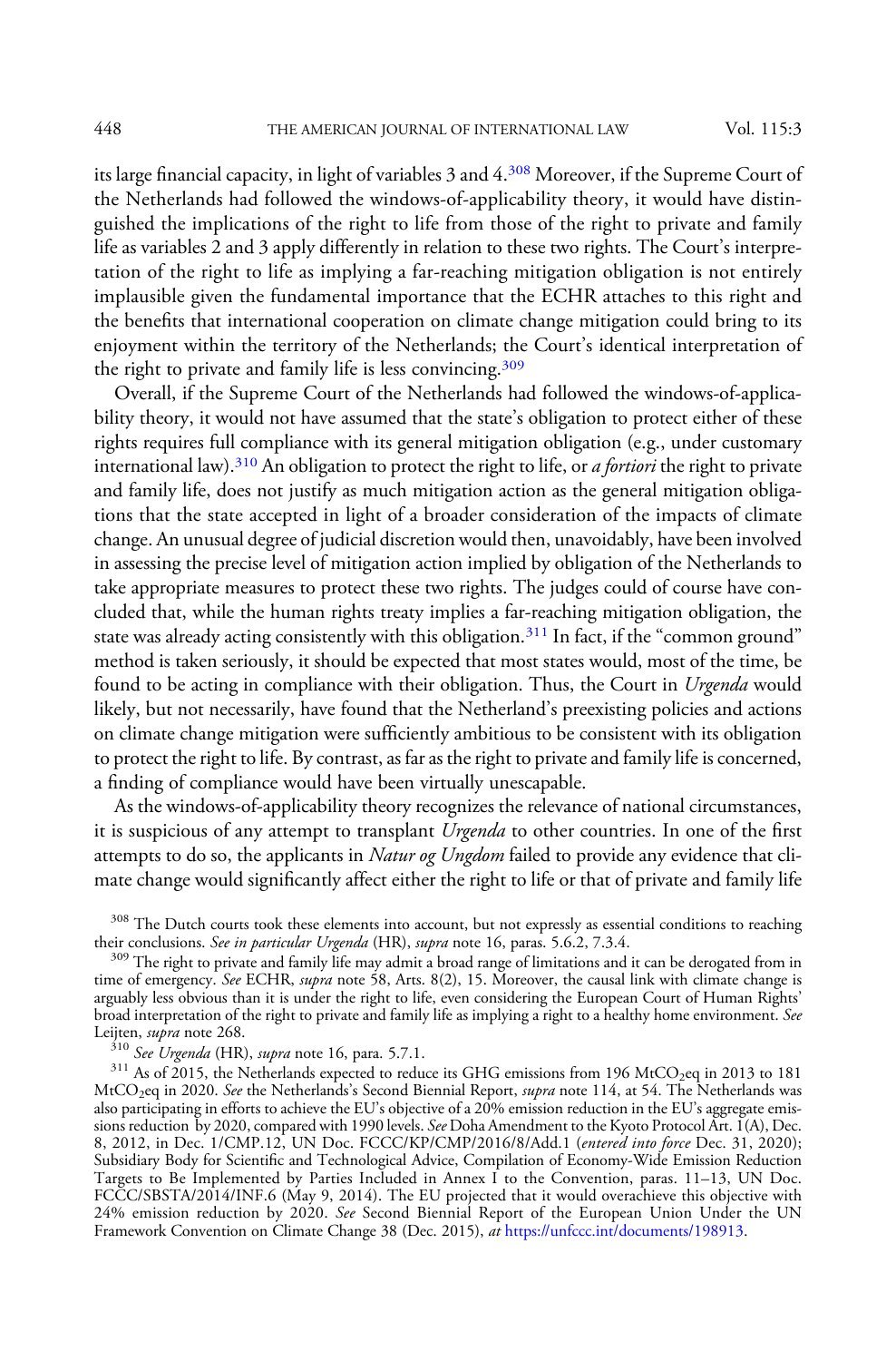within Norway's territory or under its jurisdiction.<sup>312</sup> As such, the Supreme Court of Norway justly—at least on the basis of the parties' submissions—dismissed the applicants' submission that a far-reaching mitigation obligation could be implied from Norway's obligation to protect these rights.<sup>313</sup> Likewise, the windows-of-applicability theory provides a skeptical outlook on the applicants' contention, in *Duarte Agostinho*, that the thirty-three high-income member states of the Council of Europe must enhance their ambition on climate change mitigation in order to comply with their obligation to protect the rights to life and to private and family life.<sup>314</sup> The interpretation of the ECHR proposed by the applicants is certainly not supported by state practice, and it does not constitute a common ground among the member states of the Council of Europe, if—as the applicants contend—none of the thirty-three respondent states complies with it.

Overall, the windows-of-applicability theory suggests that human rights treaty bodies do not all have a role to play in promoting mitigation action. On the one hand, there is no denial that the Human Rights Committee and the CESCR may be able to interpret the obligation of some states to protect some rights under, respectively, the ICCPR and ICESCR, as implying substantive mitigation obligations, given in particular the broad personal scope of these treaties and the potential benefits of climate change mitigation for the enjoyment of these rights in many countries.<sup>315</sup> On the other hand, the Convention on the Elimination of All Forms of Discrimination against Women, the Convention on the Rights of Persons with Disabilities, and the Migrant Workers Convention do not easily lend themselves to such interpretations: their personal scope is more limited and (by contrast to the Convention on the Rights of the Child) the rights that these treaties protect are not uniquely affected by the impacts of climate change.316 For instance, even though climate change may have different impacts on men and women, $3^{17}$  climate change mitigation is unlikely to be a particularly effective way to fight against discrimination against women.<sup>318</sup>

#### 3. Discussion

The windows-of-applicability theory results in a complex but nuanced interpretation of human rights treaties as the source of an obligation on climate change mitigation. On the

 $312$  The plaintiffs mentioned physical impacts of climate change on the state's territory (e.g., warming), but they did not demonstrate any impact on the enjoyment of the rights at issue. See Writ of Summons, Secs. 6-7, Oslo Tingrett [Oslo District Court], 16-166674TVI-OTIR/06, translation available at [http://climatecasechart.com/](http://climatecasechart.com/non-us-case/greenpeace-nordic-assn-and-nature-youth-v-norway-ministry-of-petroleum-and-energy) [non-us-case/greenpeace-nordic-assn-and-nature-youth-v-norway-ministry-of-petroleum-and-energy](http://climatecasechart.com/non-us-case/greenpeace-nordic-assn-and-nature-youth-v-norway-ministry-of-petroleum-and-energy) (Nor.); Notice of Appeal, Sec. 3.2.2, HR-2020-2472-P, Dec. 22, 2020, Case No. 20-051052SIV-HRET, translation available at [http://climatecasechart.com/non-us-case/greenpeace-nordic-assn-and-nature-youth-v-norway-minis](http://climatecasechart.com/non-us-case/greenpeace-nordic-assn-and-nature-youth-v-norway-ministry-of-petroleum-and-energy)[try-of-petroleum-and-energy](http://climatecasechart.com/non-us-case/greenpeace-nordic-assn-and-nature-youth-v-norway-ministry-of-petroleum-and-energy) (Nor.). *See also* note 204 *supra* (on Norway's assertion that it is "in a good position to adapt to the effects of climate change").<br><sup>313</sup> Natur og Ungdom, supra note 17, paras. 168, 171.<br><sup>314</sup> Application Form, *supra* note 158, Annex, para. 31; Communicated Case, *supra* note 20.

- 
- 
- 
- 

<sup>&</sup>lt;sup>314</sup> Application Form, *supra* note 158, Annex, para. 31; Communicated Case, *supra* note 20.<br><sup>315</sup> See, e.g., note 12 *supra*.<br><sup>316</sup> See generally notes 13–14 *supra*.<br><sup>317</sup> See Field, et al., *supra* note 37, at 50.<br><sup>31</sup> CEDAW/C/GUY/CO/9 (July 30, 2019) (expressing concern that Guyana's "continuing and expanding extraction of oil and gas in the State party and the resulting [GHG] emissions could undermine its obligations to women's empowerment and gender equality, as the resulting environmental degradation and potential natural disasters have a disproportionate impact on women").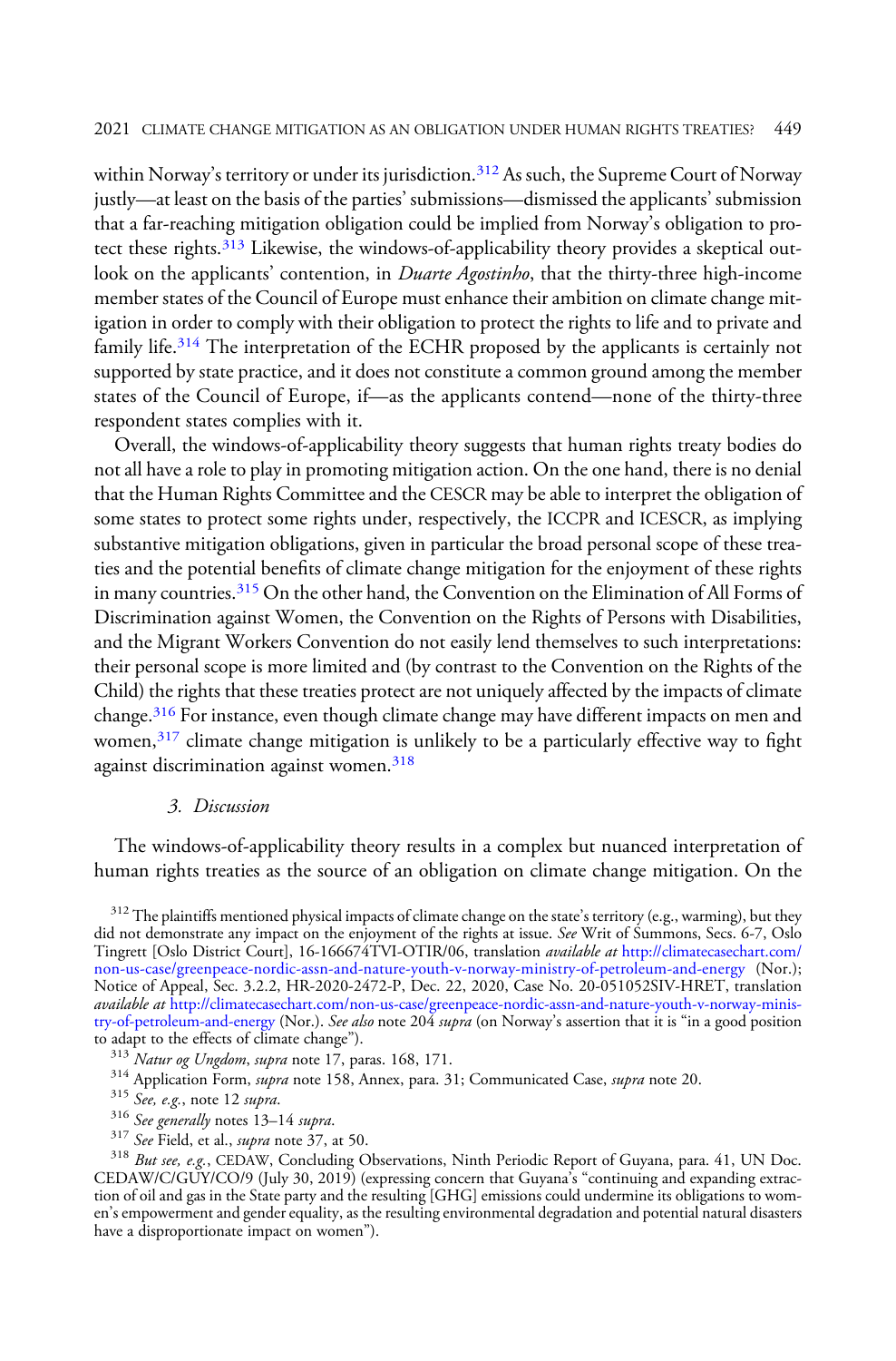one hand, this theory does not categorically exclude the possibility of interpreting human rights obligations as implying an obligation to mitigate climate change. Compliance with human rights treaties requires a state to implement mitigation action to the extent that this may effectively promote the enjoyment of the treaty's rights within the state's territory or under its jurisdiction. This interpretation would most likely be arrived at in relation to general human rights treaties, rights of a fundamental importance (such as the right to life), and states whose population is particularly likely to benefit from mitigation action without being adversely affected by its unintended consequences. In this sense, Urgenda provided a relatively strong case for the recognition of a mitigation obligation under a human rights treaty in relation to the right to life.

On the other hand, this theory opposes the use of human rights treaties as a Trojan horse at the service of climate change mitigation. Human rights treaties are not a back door for judges to impose on states the obligations on climate change mitigation that states have never accepted;<sup>319</sup> nor can human rights institutions be transformed into substitutes for the fullfledged compliance mechanism that states decided not to create under the Paris Agreement.<sup>320</sup> This theory thus challenges any suggestion that human rights law "may secure higher standards" on climate change mitigation than general mitigation obligations do.<sup>321</sup> Windows of applicability are always relatively narrow because many of the impacts of climate change that general mitigation obligations seek to avoid cannot be framed as human rights impacts. It remains however that the impacts of climate change are arguably so severe that even a narrow window of applicability could conceivably allow a judge to raise serious concerns for the protection of human rights and to infer relatively far-reaching mitigation obligations—but the argument is neither obvious nor easy to make, and it can unfold successfully only in very specific national circumstances.

There is no denial that the windows-of-applicability theory is particularly difficult to implement. A judge can certainly not fully rely on any objective method to assess and weigh the four variables relevant to determining the size of a window of applicability. In particular, there is no generally accepted or objective way of measuring or comparing a state's vulnerability to climate change, $322$  let alone the benefits of climate change mitigation for the protection of a right. Surely, the difficulty of interpreting the law does not normally release a judge from her duty to adjudicate. $323$  Nor should this difficulty necessarily lead to an

322 See James D. Ford, Lea Berrang-Ford, Alex Lesnikowski, Magda Barrera & S. Jody Heymann, How to Track Adaptation to Climate Change: A Typology of Approaches for National- level Application, 18 ECOLOGY & SOC'Y 40

(2013).<br><sup>323</sup> See Hersch Lauterpacht, The Function of Law in the International Community 3 (1933); *Misdzi* Yikh, supra note 22, para. 56.

 $319$  Contra, e.g., WEWERINKE-SINGH, supra note 26, at 132; Knox, 2016 Report, supra note 26, para. 77; Hunt & Khosla, supra note 180, at 249.

 $\frac{320}{2}$  See note 87 supra. Contra, e.g., WEWERINKE-SINGH, supra note 26, at 133; Boyle, Climate Change, the Paris Agreement and Human Rights, supra note 30, at 775.

 $^{321}$  Boyle, Human Rights and the Environment: Where Next?, supra note 113, at 613. See notes 251–256 supra. There may be circumstances where an implied mitigation obligation is more demanding than a specific commitment (e.g., the obligation to pursue the implementation of an NDC, under Art. 4(2) of the Paris Agreement, in relation to an NDC that fails to reflect the state's highest possible ambition). However, an implied mitigation obligation cannot be as far-reaching as the general commitment under Art. 4(1)(b) of the UNFCCC and the general obligation of due diligence under customary international law, as these general obligations reflect a broader rationale for cli-